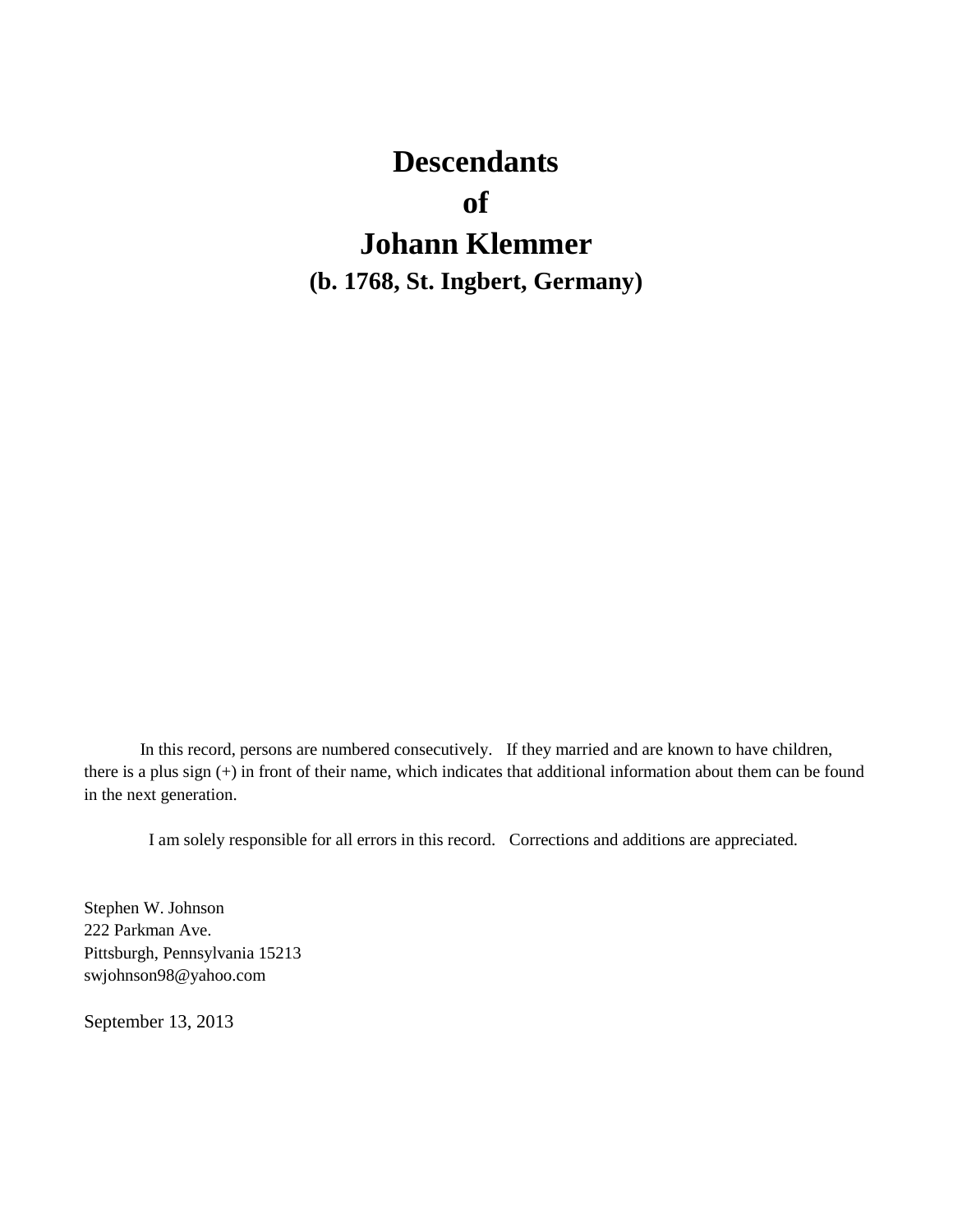### **First Generation**

1. **Johann KLEMMER** was born in 1768 in Germany. All information regarding Johann and his descendants in Germany, as well as much information regarding Johann Joseph Klemmer (born 1861) and his descendants was provided by Roberta Donley-Bukowski (gb305@verizon.net) in 2011. This source will not be repeated.

Johann KLEMMER and Katherine JUNG were married. **Katherine JUNG** was born in 1763 in Germany. She died in 1798 at the age of 35 in Germany.

Johann KLEMMER and Katherine JUNG had the following child:

+2 i. **Johann George KLEMMER**, born 1785, St. Ingbert, Germany; married Maria KLEHR; died 1829, St. Ingbert, Germany.

### **Second Generation**

2. **Johann George KLEMMER** was born in 1785 in St. Ingbert, Germany. He died in 1829 at the age of 44 in St. Ingbert, Germany.

Johann George KLEMMER and Maria KLEHR were married. **Maria KLEHR** was born in 1785 in Germany. She died in 1851 at the age of 66 in Germany.

Johann George KLEMMER and Maria KLEHR had the following child:

+3 i. **Johann Joseph "Joseph" KLEMMER**, born 1823, St. Ingbert, Germany; died 1872, St. Ingbert, Germany.

### **Third Generation**

3. **Johann Joseph "Joseph" KLEMMER** was born in 1823 in St. Ingbert, Germany. He died in 1872 at the age of 49 in St. Ingbert, Germany. This Klemmer family lived in St. Ingbert, Germany, a small town located in Saarland, about 10 km east of Saarbrucken and 10 km southwest of Neunkirchen. It is an old industrial town. The one Catholic Church in town is St. Josef's parish.

Johann was wealthy. By immigrating to the United States, his sons John and Joseph apparently renounced their inheritance.

**Elizabeth LANGENBAHN** was born in 1826 in St. Ingbert, Germany. She died in 1906 at the age of 80 in St. Ingbert, Germany.

Johann Joseph KLEMMER and Elizabeth LANGENBAHN had the following children:

4 i. **Barbara KLEMMER** was born in 1852 in St. Ingbert, Germany.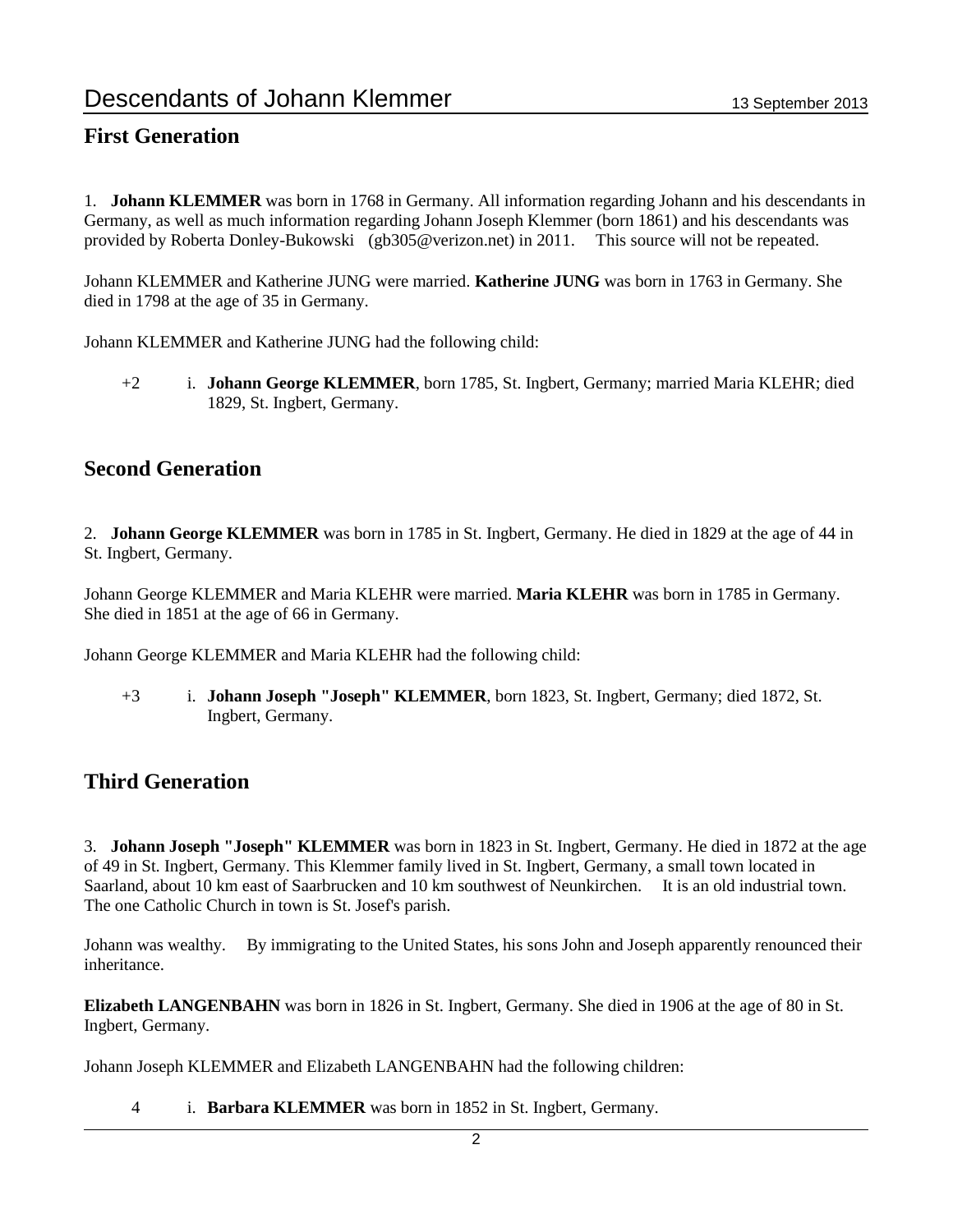- 5 ii. **Jakob KLEMMER** was born in 1853 in St. Ingbert, Germany.
- +6 iii. **Johann "John" KLEMMER**, born July 13, 1858, St. Ingbert, Germany; married Maria SIMON, 1883; died March 17, 1946, Jeanette, Westmoreland Co., Pennsylvania.
- +7 iv. **Johann Joseph "Joseph" KLEMMER**, born December 18, 1861, St. Ingbert, Germany; married Augusta BUTTERBACH, June 12, 1888, St. Martin's Parish, Elliott (Pittsburgh), Allegheny Co., Pennsylvania; died January 30, 1937, Pittsburgh, Allegheny Co., Pennsylvania.
- 8 v. **Johannes Peter KLEMMER** was born in 1861 in St. Ingbert, Germany.
- 9 vi. **Elizabeth KLEMMER** was born in 1866 in St. Ingbert, Germany. Elizabeth apparently remained in Germany.
- +10 vii. **Maria KLEMMER**, born May 29, 1872, St. Ingbert, Germany; married Heinz Roblee GROSSLE; died December 7, 1955, Saarbrueken, Germany.

### **Fourth Generation**

6. **Johann "John" KLEMMER** was born on July 13, 1858 in St. Ingbert, Germany. He died on March 17, 1946 at the age of 87 in Jeanette, Westmoreland Co., Pennsylvania. He was buried in 1946 in Sacred Heart Cemetery, Westmoreland Co., Pennsylvania. According to Roberta Donley-Bukowski, John arrived in the United States on August 11, 1881 from Antwerp, Belgium on board the S.S. Switzerland. John apparently came to the United States to escape the draft.

According to the 1900 census, John came to the U.S. in 1882, the 1910 census in 1880 and the 1920 census 1879. According to the 1920 census, John and his parents were born in Rhein, Germany.

In 1900, he and his family lived on Sylvan Ave. in North Braddock, Pennsylvania. In 1900, he was a warehouse worker and in 1920 his occupation is listed as a laborer in an electric plant. According to the 1910 census, John was retired (at age 52). His eight children were still living at home in 1910.

According to the 1900 census, John (no age given) Klemer, lived with his wife Mary (b. Sept 1858) were living at 394 Sylvan Ave., N. Braddock, Allegheny Co., Pennsylvania, with their seven children: August (b. Jan. 1884), Joseph (b. Mar. 1886), Peter (b. Aug 1888), Mary (b. Jan. 1890), Lizzie (b. Aug. 1893), Annie (b. Nov. 1896), and Louisa (Sept. 1899). John was born in Germany and immigrated to the U.S. in 1882. Mary was born in Germany and immigrated to the U.S.in 1883. John is shown to be a "ware worker".

According to the 1930 census, John (age 71) was living with his son-law-law Leo (age 36)and Leo's wife Louise (age 30) and their children Marcus (age 9), Donice (age 5), Raymond (age 1-8/12) and Anna M. (age 3/12) at 513 Sylvan Ave., N. Braddock, Allegheny Co., Pennsylvania. John was born in Germany and he immigrated in 1880.

According to his granddaughter, Ann Schnaubelt, John was a stern man. She said he spoke German most of the time and she thinks he was an alcoholic. Later in his life, he lived with his daughter Ann in Jeannette, Pennsylvania.

Johann "John" KLEMMER and Maria SIMON were married in 1883. This according to the 1900 census. **Maria SIMON** was born on September 27, 1857 in Germany. She died on April 10, 1926 at the age of 68 in Sylvan Ave. North Braddock, Pennsylvania. She was buried in All Saints Braddock Catholic Cemetery, N. Braddock, Pennsylvania. According the 1900 census, Maria immigrated to the U.S. in 1883.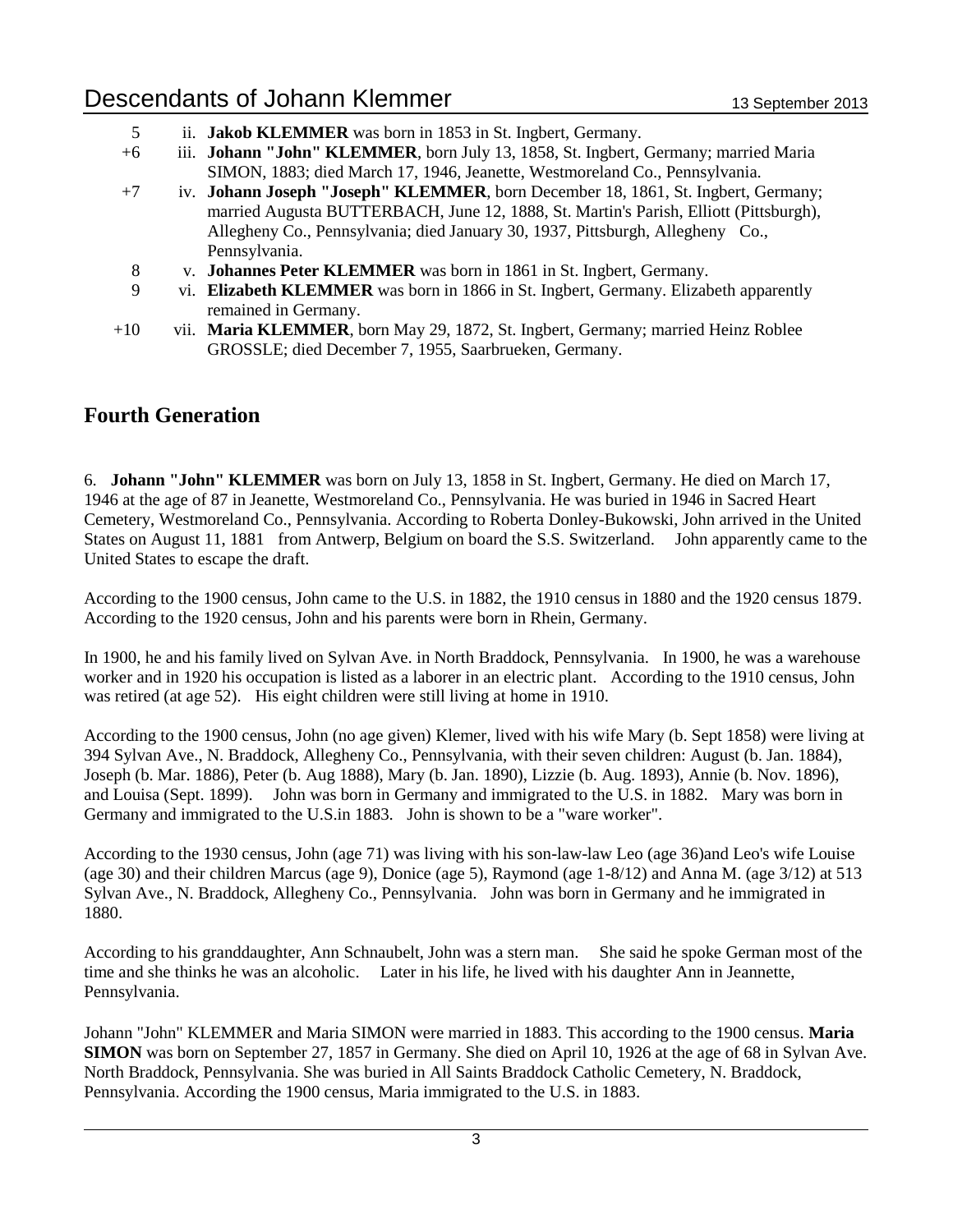Johann KLEMMER and Maria SIMON had the following children:

11 i. **Albert August "Gus" KLEMMER** was born in January, 1884 in Pennsylvania. According to the 1900 census, at age 16 August was a laborer. According to the 1930 census, August was living with his sister, Mary, and her husband, William Goff in Detroit, Michigan.

> According to Anna Mae Schnaubelt Hindin, he later was an alcoholic. He died when he fell and hit his head while drunk in Detroit, MI. He worked for Ford Motor Company.

12 ii. **Joseph John KLEMMER** was born on March 20, 1886 in Pennsylvania. He died in 1958 at the age of 72 in Mayview Hospital. He was buried in Braddock Cemetery, Braddock, Pennsylvania. According to the 1900 census, Joseph was a laborer at age 14. According to Anna Mae Schnaubelt Hindin, he was an alcoholic. He worked from age 9 in the Wire Mill in Rankin, PA. Joseph died in Mayview Hospital.

His tombstone says that he died in 1961.

- 13 iii. **Peter KLEMMER** was born on August 17, 1888 in Pennsylvania. He died on January 27, 1961 at the age of 72 in Mayview Hospital. He was buried in All Saints Braddock Catholic Cemetery, N. Braddock, Pennsylvania. According to his WW II Draft Registraton Card (1942), Peter was born on August 18, 1888. He was living in Waterbury Connecticut with his sister (Elizabeth) and brother-in-law (Leo Gerard). Peter worked in the Wire Mill in Rankin, Pennsylvania. He served in the Army in World War I, where he was PBT, CWS, WWI (per his grave marker). He worked for Vesuvius Crucible. He was reputed by family members to be an alcoholic.
- +14 iv. **Elizabeth "Lizzie" KLEMMER**, born August 23, 1893, Pennsylvania; died March 3, 1962.
- +15 v. **Anna Victoria KLEMMER**, born November 30, 1896, N. Braddock, Pennsylvania; married Louis HENKEL, St. Joseph R.C. Church in Braddock, PA; died June 7, 1991, Jeannette, Pennsylvania.
- +16 vi. **Louise Christine KLEMMER**, born September 7, 1899, N. Braddock, Pennsylvania; married Leo SCHNAUBELT, February 19, 1920; died April 1, 1995, Woodbridge Nursing Center, Woodbridge, Virginia.
- +17 vii. **Oscar KLEMMER**, born June 15, 1901; married Mary Frances KLAVINSKI, July 8, 1929; married Mary Frances MEYER, December 16, 1973; died March 3, 1990, Bronson, Michigan.
- +18 viii. **Mary KLEMMER**, born January 16, 1890, N. Braddock, Pennsylvania; married William Aloysius GOUGH (GOFF), October 30, 1910, Braddock or Turtle Creek, Pennsylvania; died October, 1978, Detroit, Michigan.

7. **Johann Joseph "Joseph" KLEMMER** was born on December 18, 1861 in St. Ingbert, Germany. He died on January 30, 1937 at the age of 75 in Pittsburgh, Allegheny Co., Pennsylvania. He was buried in St. Martin's Cemetery, Elliott (Pittsburgh), Allegheny Co., Pennsylvania. According to Roberta Donley-Bukowski (gb305@verizon.net), Joseph arrived in the United States (New York City) on April 15, 1880 on board the S.S. Amsterdam from Rotterdam, Netherlands to. Joseph apparently came to the United States to escape the draft.

Joseph and Augusta were naturalized on September 25, 1906 in Pittsburgh, Pennsylvania.

According to Roberta Donley-Bukowski, Joseph sent care packages to his family in Germany during the war.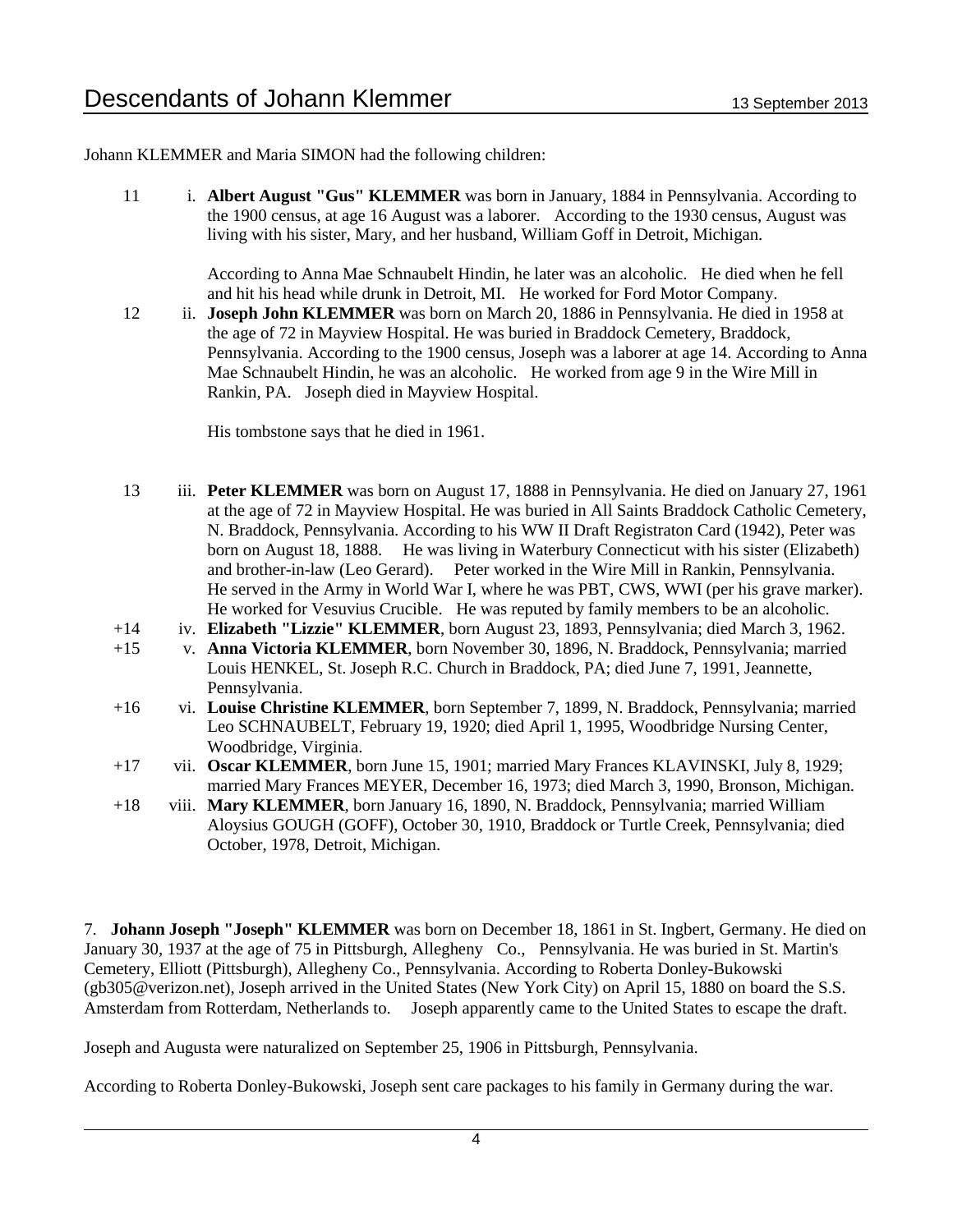Joseph and his family lived at 203 Herndon St. in the Elliott (West End) neigborhood of the City of Pittsburgh, Pennsylvania. They attended St. Martin's Catholic Church (now Guardian Angel's Parish).

Joseph was a puddler. The basic product of early ironmaking was 'pig iron'.

Pig iron was brittle in quality due to impurities and the nature of its molecular structure and had to be converted into ' wrought iron ' by re-heating and beating with heavy hammers to impart the strength and tensile qualities required for more robust use. An improved method of achieving this was 'puddling ' - the iron was heated in a reverberatory furnace which was normally top heated, the heat source not being in direct contact with the metal thus reducing contamination. In charge of this furnace was the 'Puddler ', a highly skilled and dangerous occupation which required physical strength, stamina and sustained concentration. He retired early due to rheumatism.

Joseph died of pneumonia. His funeral was handled by Staab Funeral Home.

Johann Joseph "Joseph" KLEMMER and Augusta BUTTERBACH were married on June 12, 1888 in St. Martin's Parish, Elliott (Pittsburgh), Allegheny Co., Pennsylvania. **Augusta BUTTERBACH** was born on April 20, 1870 in Neunkirchen, Germany. She died on June 2, 1946 at the age of 76 in Pittsburgh, Allegheny Co., Pennsylvania. She was buried in St. Martin's Cemetery, Elliott (Pittsburgh), Allegheny Co., Pennsylvania. According to Roberta Donley-Bukowski (gb305@verizon.net), Augusta came to the United States in 1882 with her parents and four siblings. Two additional siblings were later born in the United States.

Johann Joseph KLEMMER and Augusta BUTTERBACH had the following children:

- +19 i. **Augusta "Gus" KLEMMER**, born March 28, 1890, Elliott (Pittsburgh), Allegheny Co., Pennsylvania; died January 29, 1974, Kane Hospital, Scott Twp., Allegheny Co., Pennsylvania.
- +20 ii. **Katherine V. "Kate" KLEMMER**, born January 11, 1891, Elliott (Pittsburgh), Allegheny Co., Pennsylvania; married Edmund GOEHRING, June 12, 1919, St. Martin's Catholic Church, Elliott (Pittsburgh), Allegheny Co., Pennsylvania; died January 22, 1975, Pittsburgh, Allegheny Co., Pennsylvania.
- +21 iii. **Frederick Joseph "Fred" KLEMMER**, born January 4, 1893, Elliott (Pittsburgh), Allegheny Co., Pennsylvania; married Mary E. UNKNOWN; died March 25, 1965, Blue Island, Cook Co., Illinois.
- +22 iv. **Elenaor M. "Nora or Nor" KLEMMER**, born February 6, 1895, Elliott (Pittsburgh), Allegheny Co., Pennsylvania; married George Frederick VATER, November 27, 1919, St. Martin's Catholic Church, Elliott (Pittsburgh), Allegheny Co., Pennsylvania; died February 28, 1986, Greentree (Pittsburgh), Allegheny Co., Pennsylvania.
- +23 v. **Leo "Lee" KLEMMER**, born February 12, 1896, Elliott (Pittsburgh), Allegheny Co., Pennsylvania; married Elsie NEISEL, April 24, 1923, Manhattan, New York, New York; died December 6, 1960, New York, New York.
- +24 vi. **Norbert Albert "Nard" KLEMMER**, born March 8, 1899, Elliott (Pittsburgh), Allegheny Co., Pennsylvania; married Helen A. PILLICH, September 30, 1925; died May 3, 1978, Pittsburgh, Allegheny Co., Pennsylvania.
- +25 vii. **Margaret Catherine "Marg" KLEMMER**, born March 1, 1901, Elliott (Pittsburgh), Allegheny Co., Pennsylvania; married Roy Francis Aloysius WALTERS, November 27, 1924, St. Martin's Catholic Church, Elliott (Pittsburgh), Allegheny Co., Pennsylvania; died September 15, 1981, St. Clair Memorial Hospital, Mt. Lebanon (Pittsburgh), Allegheny Co., Pennsylvania.
- +26 viii. **Dolores KLEMMER**, born June 23, 1903, Elliott (Pittsburgh), Allegheny Co., Pennsylvania; married Charles CARMODY, St. Martin's Catholic Church, Elliott (Pittsburgh), Allegheny Co., Pennsylvania; died September 16, 1965, Pittsburgh, Allegheny Co., Pennsylvania.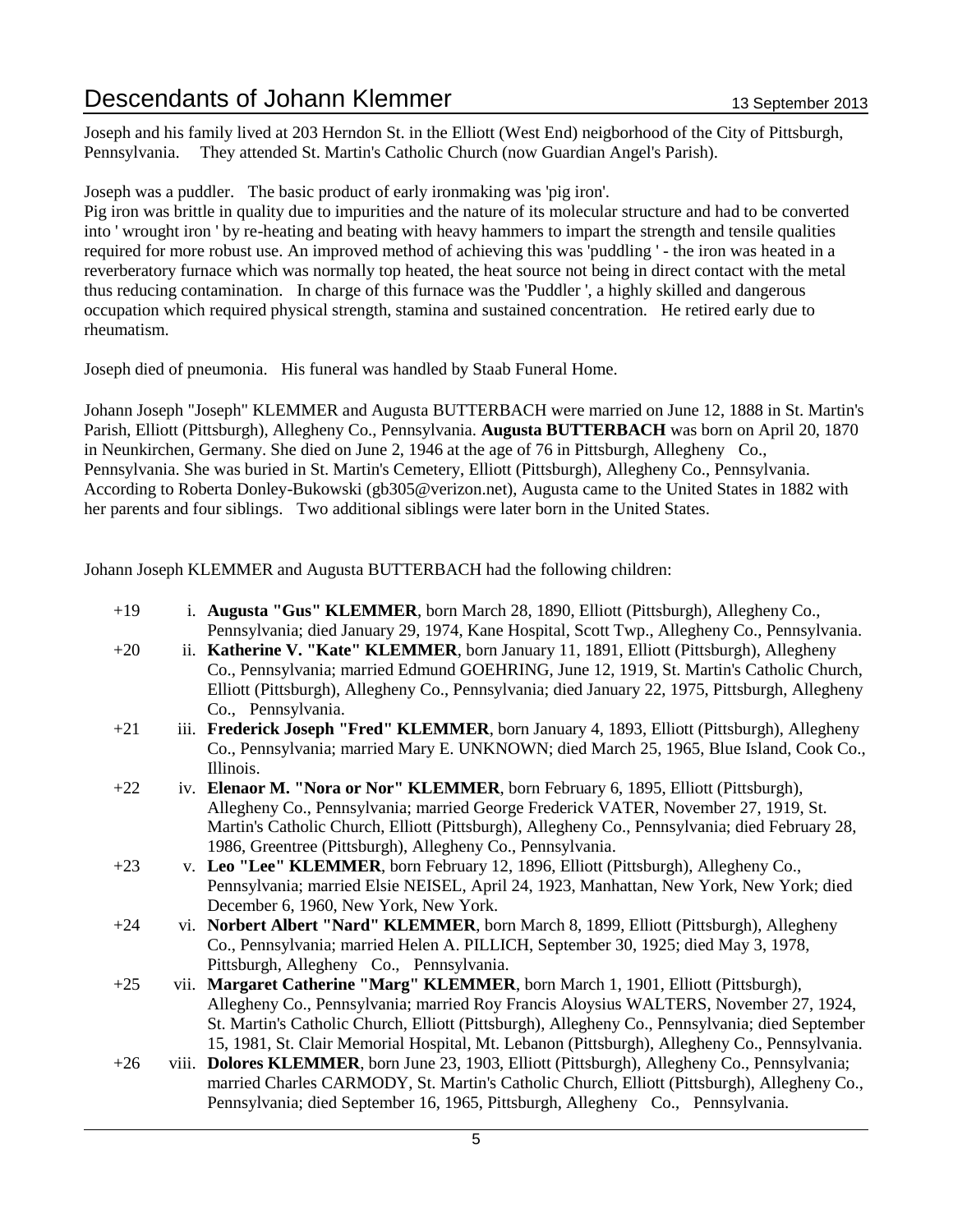- +27 ix. **George E. KLEMMER**, born May 5, 1906; married Philomena EVANGISTA, November, 1927; died January 14, 1972, Pittsburgh, Allegheny Co., Pennsylvania.
- +28 x. **Florence KLEMMER**, born December 5, 1908, Elliott (Pittsburgh), Allegheny Co., Pennsylvania; married Elmer C. RODGERS, June 30, 1934; died December 28, 1992, Pittsburgh, Allegheny Co., Pennsylvania.
- 29 xi. **Elizabeth KLEMMER** was born on September 25, 1910 in Elliott (Pittsburgh), Allegheny Co., Pennsylvania. She died on January 16, 2001 at the age of 90 in Pittsburgh, Allegheny Co., Pennsylvania. She was buried in St. Martin's Cemetery, Elliott (Pittsburgh), Allegheny Co., Pennsylvania. Elisabeth never married. She lived with her sister Florence until Florence died, and then moved to a home in Bridgeville.

The following obituary was published in the January 19, 2001 edition of the Pittsburgh, Post-Gazette:

KLEMMER, ELIZABETH A.

Age 90, formerly of Elliott and Crafton Heights, on Tues., Jan. 16, 2001. Betty was the last surviving child of Joseph and Augusta Butterbach Klemmer; survived by nieces and nephews. Friends received 9-11:15 a.m. Friday only at the ANTHONY G. STAAB FUNERAL HOME, 900 Chartiers Ave., W.E., PGH. (Family owned since 1886). Mass of Christian Burial in Sts. Simon & Jude Church, Green Tree Rd., Scott Twp. on Fri. at 12 noon. Family requests memorials to Providence Memorial Fund, c/o Sisters of Divine Providence, 9000 Babcock Blvd., Allison Park, PA 15101.

10. **Maria KLEMMER** was born on May 29, 1872 in St. Ingbert, Germany. She died on December 7, 1955 at the age of 83 in Saarbrueken, Germany. Maria apparently remained in Germany.

Maria KLEMMER and Heinz Roblee GROSSLE were married. **Heinz Roblee GROSSLE** was born (date unknown). Heinz worked for the University of Heidleberg.

### **Fifth Generation**

14. **Elizabeth "Lizzie" KLEMMER** was born on August 23, 1893 in Pennsylvania. She died on March 3, 1962 at the age of 68.

**Leo GERARD** was born on May 28, 1885 in Walscheind, Germany. He died on December 29, 1944 at the age of 59. According to his WW I Draft Registration Card (1917-18), Leo was a glassblower in Waterbury, Connecticut.

Leo GERARD and Elizabeth "Lizzie" KLEMMER had the following children:

- +30 i. **Elizabeth GERARD**, born June 1, 1918, Waterbury, New Haven Co., Connecticut; died June 28, 2006, Wolcott, Connecticut.
- +31 ii. **Rosalind Delores GERARD**, born July 30, 1921; died April 30, 2005, Citrus Heights, Sacramento Co., California.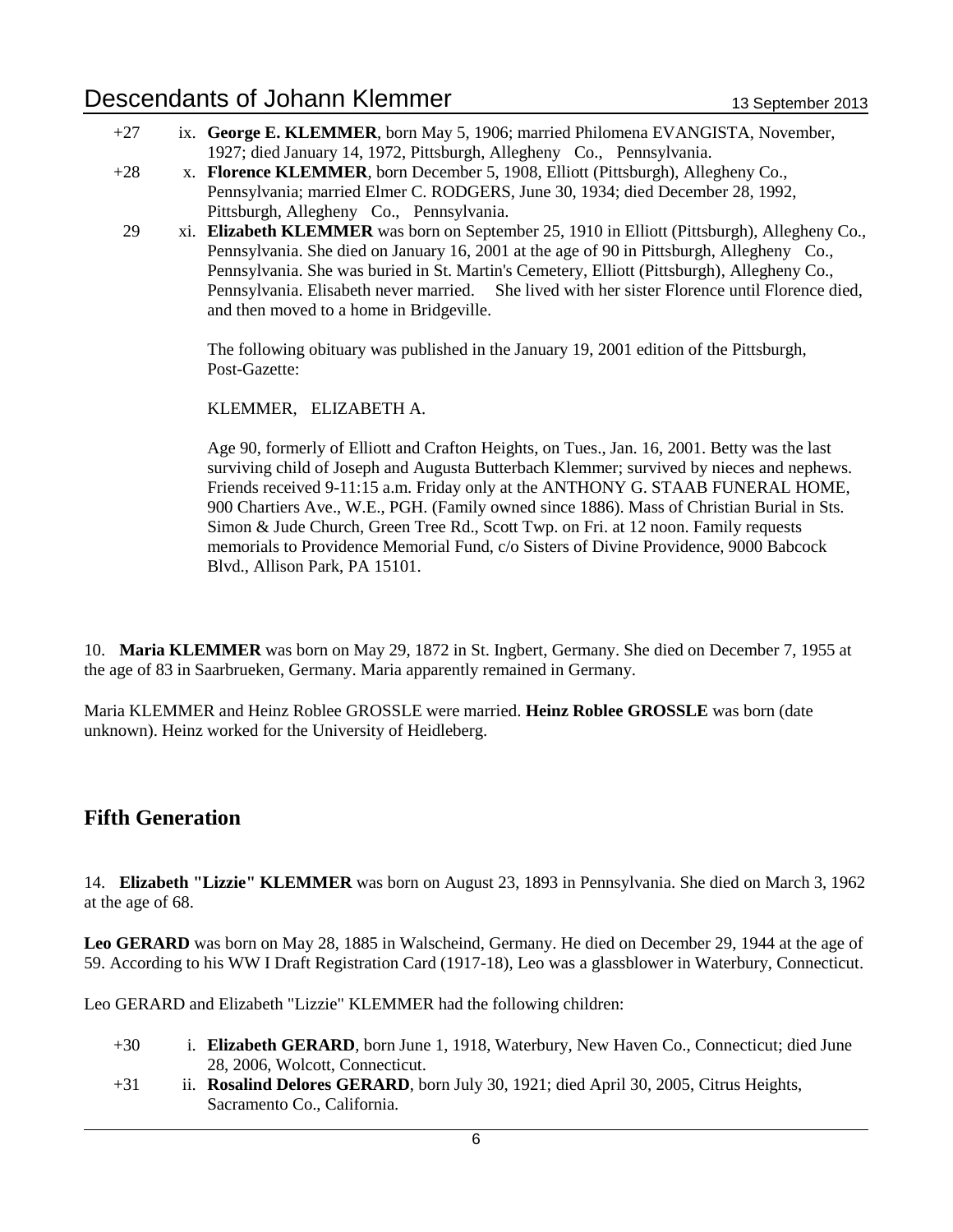- +32 iii. **Anthony GERARD**, born March 18, 1927, Waterbury, New Haven Co., Connecticut; died September 25, 2003, Waterbury, New Haven Co., Connecticut.
- +33 iv. **Leo Joseph GERARD**, born January 11, 1917; died September 13, 1992, Waterbury, New Haven Co., Connecticut.

15. **Anna Victoria KLEMMER** was born on November 30, 1896 in N. Braddock, Pennsylvania. She died on June 7, 1991 at the age of 94 in Jeannette, Pennsylvania. She was buried in Sacred Heart Cemetery, Westmoreland Co., Pennsylvania. According to the 1900 census, Anna went by "Annie".

Anna Victoria KLEMMER and Louis HENKEL were married in St. Joseph R.C. Church in Braddock, PA. **Louis HENKEL** was born on February 16, 1894. He died on December 24, 1970 at the age of 76 in Jeannette, Pennsylvania. He was buried in Sacred Heart Cemetery, Westmoreland Co., Pennsylvania. Louis worked for Elliot Corporation in Jeanette, Pennsylvania.

Louis HENKEL and Anna Victoria KLEMMER had the following children:

- +34 i. **Dolores "Honey" HENKEL**, born April 13, 1930; married Patrick E. HOWLEY.
- +35 ii. **Robert Alban HENKEL**, born August 18, 1918, Jeannette, Pennsylvania; married Dorothy Lorraine CARNS; married Frances MISNER; married Lydia Toniolo KNIGHT; died January 16, 2008, Hempfield Manor, Greensburg, Westmoreland Co., Pennsylvania.

16. **Louise Christine KLEMMER** was born on September 7, 1899 in N. Braddock, Pennsylvania. She died on April 1, 1995 at the age of 95 in Woodbridge Nursing Center, Woodbridge, Virginia. She was buried on April 4, 1995 in All Saints Braddock Catholic Cemetery, Braddock, Pennsylvania. Louise was born and lived at 513 Sylvan Ave., N. Braddock, Pennsylvania. After she married, she lived on the South Side and then returned to Sylvan Ave. She went to school only through the third grade at St. Joseph's Catholic Church. Whe was a mother and housewife. She went to live with her daughter Anna Mae in Virginia in 1977.

Louise Christine KLEMMER and Leo SCHNAUBELT were married on February 19, 1920. **Leo SCHNAUBELT**, son of Raymond John SCHNAUBELT and Christina KRAUTWURST, was born on October 23, 1893 in Niedergrund, Austria. He died in May, 1978 at the age of 84 in Pittsburgh, Pennsylvania. He was buried in All Saints Braddock Catholic Cemetery, N. Braddock, Pennsylvania. According to Leo's WW II Draft Registration Card (1942), Leo was born on October 23, 1893 in Niedergrund, Austria. He was living at 513 Sylvan Ave. in North Braddock, Pennsylvania and he was working at Westinghouse Electric.

According to Leo's daughter Anna Mae Schnaubelt Hindin, after the death his parents, Leo became a hobo. He travelled extensively. After returning to Pittsburgh, he met his wife to be while installing a furnace at a home where she was a domestic. He worked at Westinghouse's East Pittsburgh Plant during WW II. He worked odd jobs all his life, including as a watchman at N. Braddock Fire Dept. He and his family were very poor, living on "nothing".

According to the 1930 census, Leo (age 36) and Leo's wife Louise (age 30), their children Marcus (age 9), Donice (age 5), Raymond (age 1-8/12) and Anna M. (age 3/12), and his father-in-law John Klemmer (age 71) at 513 Sylvan Ave., N. Braddock, Allegheny Co., Pennsylvania. He was unemployed.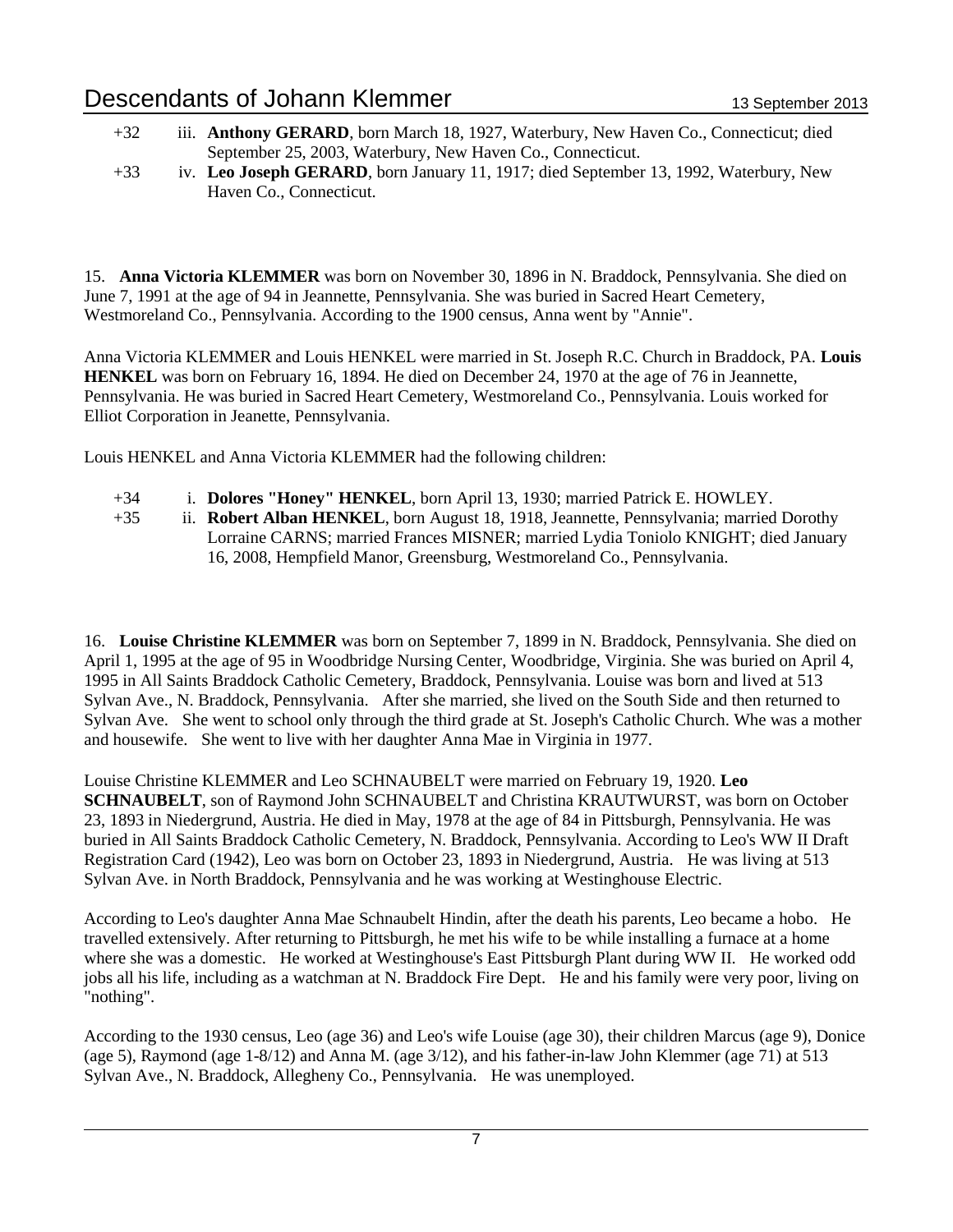Leo SCHNAUBELT and Louise Christine KLEMMER had the following children:

- +36 i. **Marcus SCHNAUBELT**, born April 14, 1921; died March, 1966.
- +37 ii. **Donice SCHNAUBELT**, born November 26, 1924, North Braddock, Pennsylvania.
- +38 iii. **Raymond SCHNAUBELT**, born August 24, 1928, N. Braddock, Pennsylvania; married Elizabeth URCHELL, May 23, 2008, Las Vegas, Nevada; married Elizabeth AZINGER, April 28, 1951, St. Joseph's R.C. Church, Braddock, PA; married Julia QUAST.
- +39 iv. **Anna Mae SCHNAUBELT**, born North Braddock, Pennsylvania; married Harvey Jerome HINDIN, May 2, 1953, St. Mary's R.C. Church in Alexandria, VA.
- +40 v. **Leo Roy (Skip) SCHNAUBELT**, born January 9, 1940, N. Braddock, Pennsylvania; married Cynthia SCHWARTZ; married Joyce PLATZ, February 6, 1960, Arizona; died February 12, 2009.

17. **Oscar KLEMMER** was born on June 15, 1901. He died on March 3, 1990 at the age of 88 in Bronson, Michigan. He was buried in March, 1990 in St. Mary Cemetery, Bronson, Michigan. According to his son, John, Oscar was a tool and die maker, and also owned and operated a store which primarily sold and repaired washing machines.

The following obituary was published in the the "Sturgis Daily Journal, " which serves the St. Joseph County, Michigan area in March 1990:

Oscar Fred KLEMMER, 88, 544 E. Chicago St., died March 3, 1990, at Carriage Inn Convalescent Center, Coldwater, following a three week illness.

He was born June 15, 1901, in North Braddock, Pa., a son of John and Mary (SEAMAN) KLEMMER.

On June 8, 1929, he married Mary Frances KLAVINSKI. She died Jan. 9, 1971. On Dec. 16, 1973, he married Mary Frances MEYER.

He was a Bronson resident since 1931 and for 25 years, he was employed as a tool and die maker at Douglas Manufacturing Company. He retired in 1964. He was a member of St. Mary of the Assumption Catholic Church, Bronson, and the UAW Local 822 Retirees.

Surviving are his wife; one daughter, Carolyn BELOTE, Quincy; one son, John KLEMMER, Evanston, Ill., one step-daughter, Mary Jane HEBERMEHL, Danville, Ill.; one step-son, Russell MEYER, Albin, Ind.; seven grandchildren; nine great-grandchildren; two sisters, Anna HINKEL, Jennette, Pa., and Louise SCHNAUBELT, Dale City, Va. He was preceded in death by two sisters and three brothers.

Relatives and friends may call after 4:30 p.m. today at the Kolcz Funeral Home, Bronson, where the Vigil Service is at 7:30 p.m. today. Services are at 10 a.m. Tuesday at St. Mary of the Assumption Catholic Church. Burial will be in St. Mary Cemetery. Memorials may be directed to St. Mary's School. Envelopes are available at the funeral home.

#### \*\*\*\*

Information regarding the descendants of Oscar and Mary was obtained from their son, John Klemmer, in 2012. This source will not be repeated.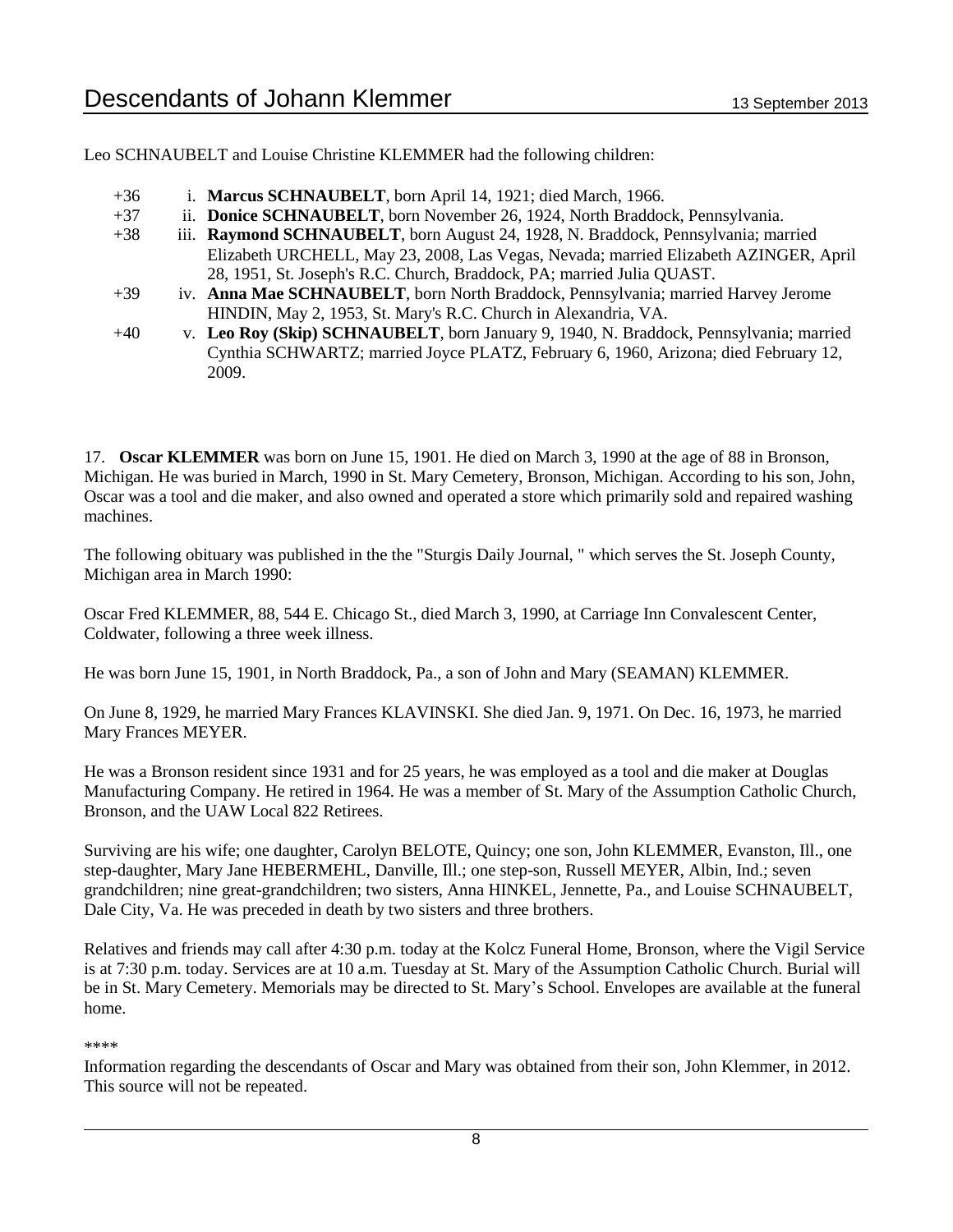Oscar KLEMMER and Mary Frances KLAVINSKI were married on July 8, 1929. **Mary Frances KLAVINSKI** was born on February 28, 1899 in Bronson, Michigan. She died on January 9, 1971 at the age of 71. According to her son, John, Mary received an undergraduate degree from Western Michigan University, and was a teacher in the elementary school grades. Her birthdate was February 24, 1899; The date in the obituary below is incorrect.

The following obituary was transcribed from an original newspaper clipping from the "Sturgis Daily Journal, " which serves the St. Joseph County, Michigan area. Copy provided by the Sturgis Library, Sturgis, Michigan, and appeared at http://boards.ancestry.com/localities.northam.usa.states.michigan.counties.stjoseph/19673/mb.ashx:

Mary F. KLEMMER, 71, whose home was at 544 E. Chicago Rd., died at the University Hospital in Ann Arbor following a brief illness.

She was born in Bronson Feb. 28, 1899, the daughter of Frank and Katherine (KOLASSA) KLAVINSKI.

She was a lifelong resident of the Bronson area.

She was married to Oscar F. KLEMMER July 8, 1929, in Bronson.

She had been a teacher for 33 years in the Bronson area schools, retiring in 1965.

She was a member of St. Mary's Assumption Catholic Church, the Rosary Society, World War II Mothers, Retired Teachers Association, Child Study Club, Parent Teacher Association, Women's Club and the Branch County Federation of Women's Clubs.

Surviving are her husband, one daughter, Mrs. Kenneth (Carolyn) BELOTE, Bronson, one son, John KLEMMER, Evanstown, Ill., seven grandchildren, one brother, Edwin KALVIN and one sister, Mrs. Joseph (Pauline) LEPPICH, Bronson.

Services will be held at St. Mary's Assumption Church at 10 a.m. Tuesday with the Rev. Stanley Nowakowski officiating. Burial will take place in St. Mary's Cemetery.

Rosary will be recited at 8 p.m. tonight (Monday) in the Kubasiak Funeral Home.

The date of the obituary is not noted, and may have been 1970.

Oscar KLEMMER and Mary Frances KLAVINSKI had the following children:

- +41 i. **Carolyn Marie KLEMMER**, born 1932; married Kenneth M. BELOTE, 1954.
- +42 ii. **John KLEMMER**, born about 1936; married Suzanne STARSHAK.

Oscar KLEMMER and Mary Frances MEYER were married on December 16, 1973. **Mary Frances MEYER** was born (date unknown).

18. **Mary KLEMMER** was born on January 16, 1890 in N. Braddock, Pennsylvania. She died in October, 1978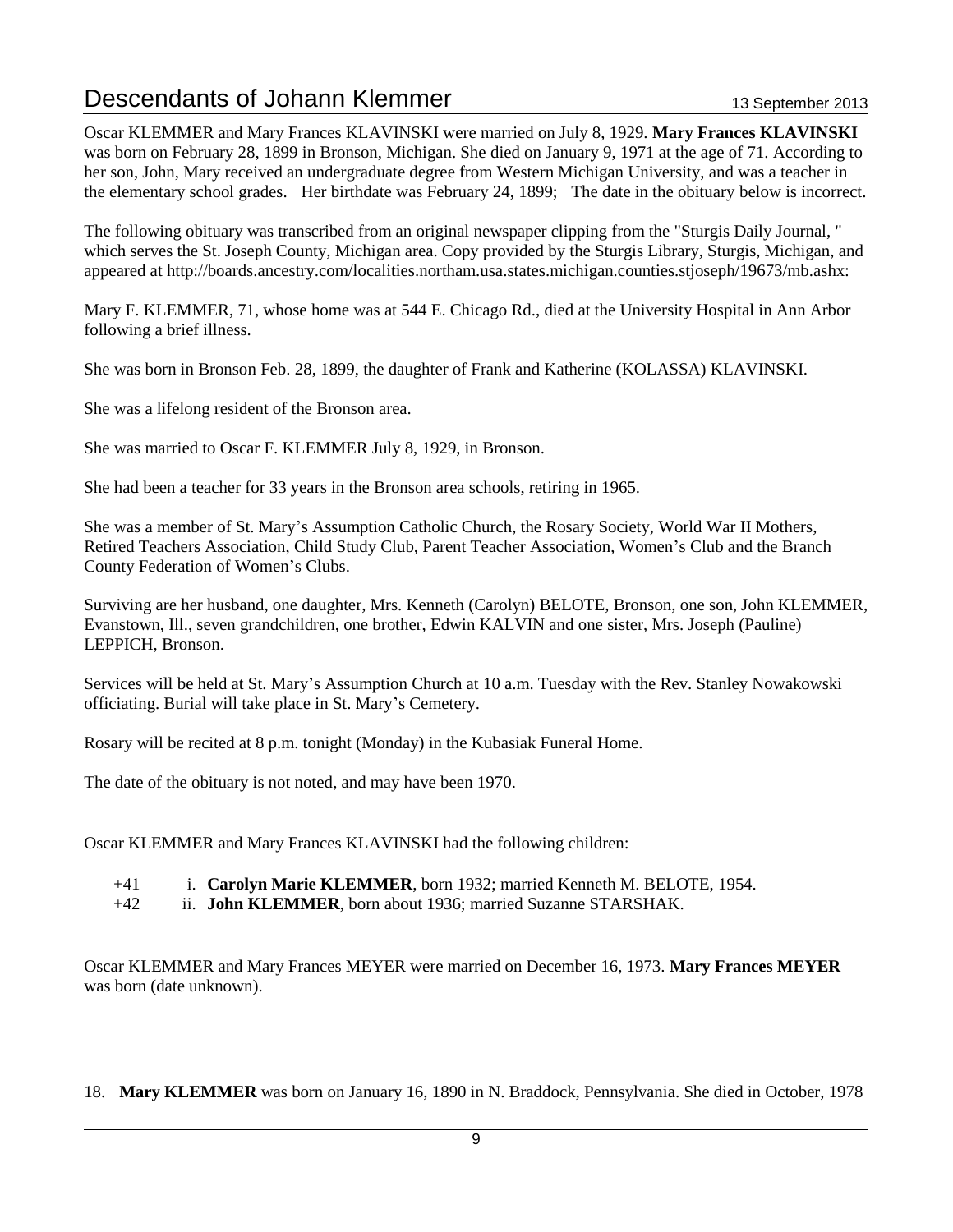at the age of 88 in Detroit, Michigan.

Mary KLEMMER and William Aloysius GOUGH (GOFF) were married on October 30, 1910 in Braddock or Turtle Creek, Pennsylvania. **William Aloysius GOUGH (GOFF)** was born on February 13, 1893 in Lonaconing, Maryland.

William Aloysius GOUGH (GOFF) and Mary KLEMMER had the following children:

- +43 i. **Michael Patrick GOUGH (GOFF)**, born January 5, 1912, Turtle Creek, PA; died December 11, 1989.
- +44 ii. **Mary Katherine GOUGH (GOFF)**, born July 4, 1916, Detroit, Michigan; married David Lynn BURNETT, December 9, 1942; died September 13, 1970, Detroit Michigan.
- +45 iii. **Catherine "Kitty" GOUGH (GOFF)**, born December 14, 1917, Detroit, Michigan; married Robert G. COOK, May 24, 1941; died March 13, 2001, Detroit, Michigan.
- +46 iv. **William Joseph GOUGH (GOFF)**, born August 22, 1921, Detroit, Michigan; married Rose COLLINS, 1969.
- +47 v. **Marguerite Louise GOUGH (GOFF)**, born December 20, 1922, Detroit, Michigan; married Joseph E. LILLY, September 19, 1942.

19. **Augusta "Gus" KLEMMER** was born on March 28, 1890 in Elliott (Pittsburgh), Allegheny Co., Pennsylvania. She died on January 29, 1974 at the age of 83 in Kane Hospital, Scott Twp., Allegheny Co., Pennsylvania. Augusta had chronic circulation problems and had both legs amputated.

Roberta Donley-Bukowski remembers her Aunt Gus as a "peach".

**Edward CASEY** died on May 29, 1959. He was buried in St. Martin's Cemetery, Elliott (Pittsburgh), Allegheny Co., Pennsylvania. Edward and Augusta had no children.

He died from complications from a stroke.

20. **Katherine V. "Kate" KLEMMER** was born on January 11, 1891 in Elliott (Pittsburgh), Allegheny Co., Pennsylvania. She died on January 22, 1975 at the age of 84 in Pittsburgh, Allegheny Co., Pennsylvania. Roberta Donley-Bukowski remembers her Aunt Kate as "the sweetest person you ever met."

Katherine V. "Kate" KLEMMER and Edmund GOEHRING were married on June 12, 1919 in St. Martin's Catholic Church, Elliott (Pittsburgh), Allegheny Co., Pennsylvania. **Edmund GOEHRING** was born in January, 1892. He died in February, 1956 at the age of 64. Edmund and Katherine lived in Carnegie, Pennsylvania and then Greentree, Pennsylvania.

Edmund was a musician who could play and teach many instruments. He taught music at South Hills High School and Duquesne University.

Edmund and Katherine had six children, three of whom died in childhood.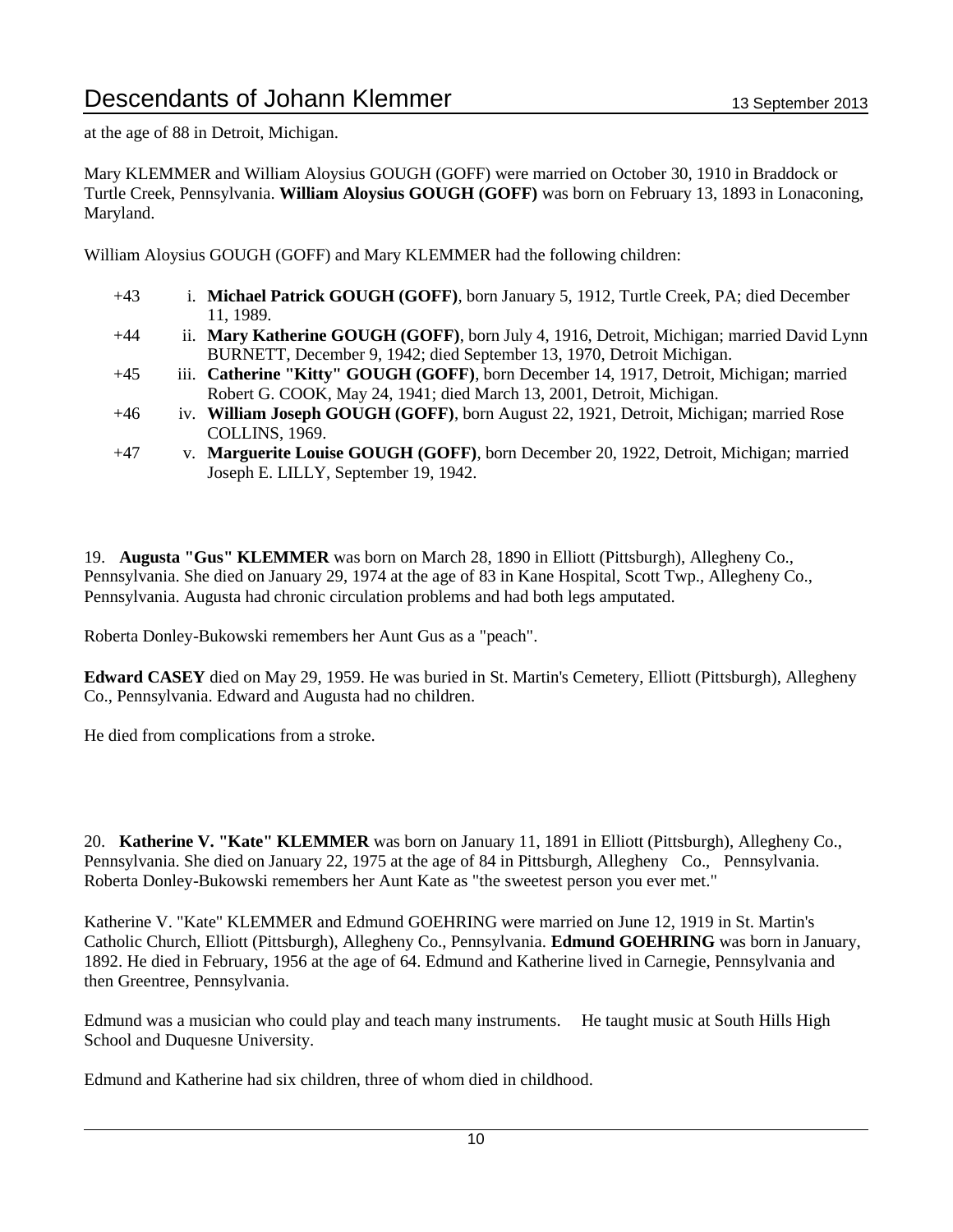Edmund GOEHRING and Katherine V. KLEMMER had the following children:

- +48 i. **Edmund J. GOEHRING Jr.**, born July 7, 1920, Pennsylvania; died February 13, 2005, St. Petersburg, Florida.
- +49 ii. **Joseph G. GOEHRING**, born about 1924, Pennsylvania; married Elizabeth BRYANT; died April 24, 2001, Pittsburgh, Allegheny Co., Pennsylvania.
- 50 iii. **Richard D. GOEHRING** was born about 1926 in Pennsylvania.
- 51 iv. **Geraldine F. GOEHRING** was born about 1928 in Pennsylvania.

21. **Frederick Joseph "Fred" KLEMMER** was born on January 4, 1893 in Elliott (Pittsburgh), Allegheny Co., Pennsylvania. He died on March 25, 1965 at the age of 72 in Blue Island, Cook Co., Illinois.

Frederick Joseph "Fred" KLEMMER and Mary E. "Mamie" UNKNOWN were married. **Mary E. "Mamie" UNKNOWN** was born on March 25, 1892. She died on November 23, 1978 at the age of 86. She was buried in Holy Sepulchre Cemetery, Blue Island, Cook Co., Illinois.

Frederick Joseph KLEMMER and Mary E. UNKNOWN had the following child:

+52 i. **Mary Virginia KLEMMER**, born September 29, 1928; married Paul PEKIN, July 8, 1950, Chicago, Cook Co., Illinois; died July 5, 1995, Chicago, Cook Co., Illinois.

22. **Elenaor M. "Nora or Nor" KLEMMER** was born on February 6, 1895 in Elliott (Pittsburgh), Allegheny Co., Pennsylvania. She died on February 28, 1986 at the age of 91 in Greentree (Pittsburgh), Allegheny Co., Pennsylvania. She was buried in Resurrection Cemetery, Pittsburgh, Allegheny Co., Pennsylvania. Roberta Donley-Bukowski remembers Aunt Nor as "scary" for some unknown reason.

Elenaor M. "Nora or Nor" KLEMMER and George Frederick VATER were married on November 27, 1919 in St. Martin's Catholic Church, Elliott (Pittsburgh), Allegheny Co., Pennsylvania. **George Frederick VATER** was born on February 13, 1892. He died on August 27, 1977 at the age of 85. He was buried in Resurrection Cemetery, Pittsburgh, Allegheny Co., Pennsylvania. George was a police officer at the old Point Bridge in Pittsburgh, Pennsylvania. He retired in 1954.

George Frederick VATER and Elenaor M. KLEMMER had the following children:

- +53 i. **George E. "Bud" VATER**, married Audrey E. CONNOLLY; died April 6, 2008, Allegheny Co., Pennsylvania.
- +54 ii. **Marge VATER**, married Unknown QUEISER.

23. **Leo "Lee" KLEMMER** was born on February 12, 1896 in Elliott (Pittsburgh), Allegheny Co., Pennsylvania. He died on December 6, 1960 at the age of 64 in New York, New York. The following obituary was pubhlished in The Norwalk (Connecticut) Hour on December 6, 1960:

LEE C. KLEMMER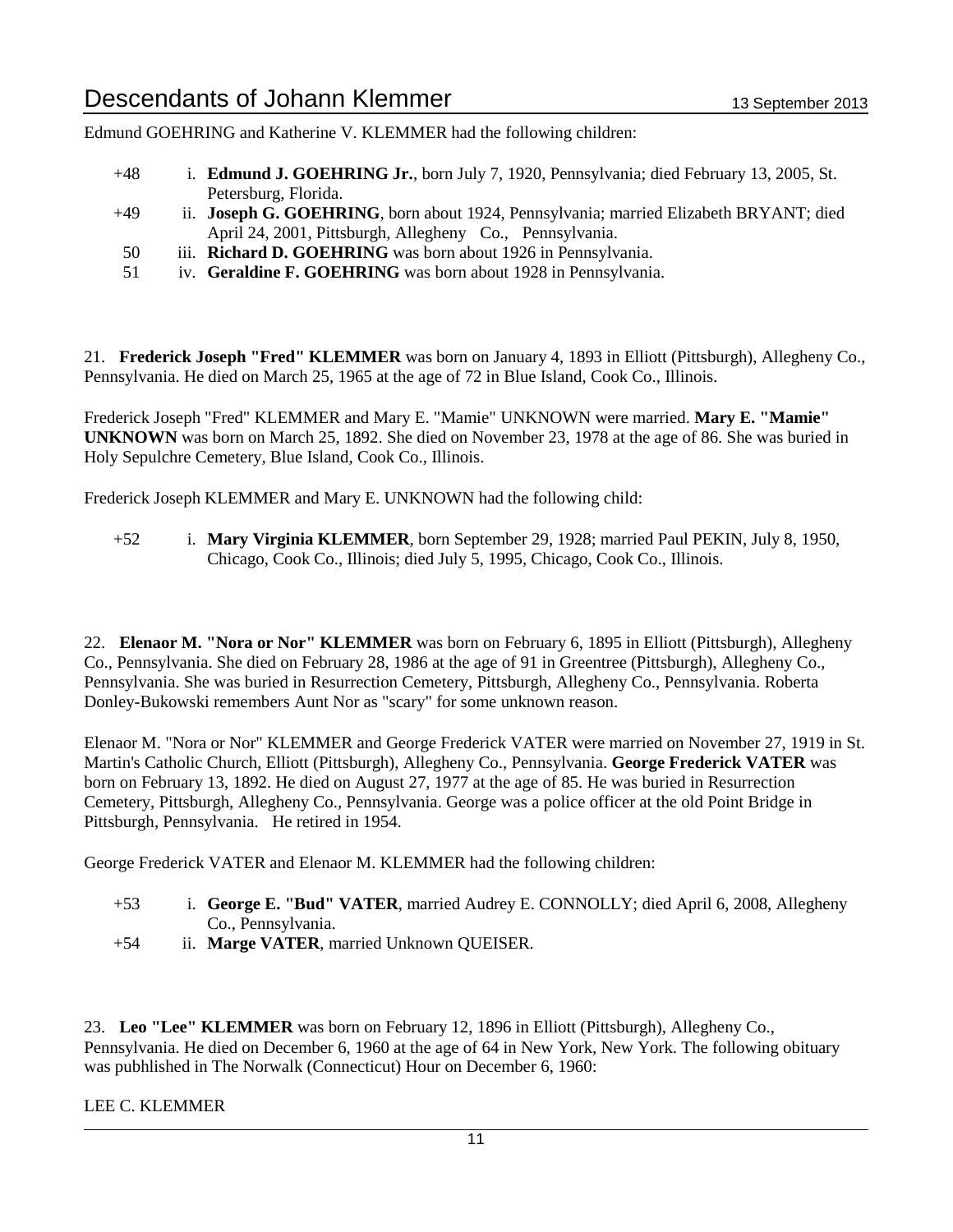Lee C. Klemmer, 63, of Sasqua road, died Tuesday of a cerebral hemmorrhage at the Hospital for Special Surgery in New York city. Mr. Klemmer was vice president of Modern Medicine, a semi-monthly pharmaceutical publication.

He is survived by his widow, Mrs. Elsie Klemmer, and two sons, Kenneth Klemmer of Philadelphia and Raymond Klemmer of Chappaqua, N. Y.

The funeral will be held in New York city.

A requiem mass will be celebrated at 10 A.M. Saturday in St. Jean Baptiste Church, Lexington avenue and 76th street. Friends may vcall at the Frank E. Campbell Funeral Home, Madison avenue at 81st street, from 7 to 10 tonight.

Leo "Lee" KLEMMER and Elsie NEISEL were married on April 24, 1923 in Manhattan, New York, New York. **Elsie NEISEL** was born on February 6, 1895. She died on May 26, 1987 at the age of 92 in Chappaqua, Westchester Co., New York.

Leo KLEMMER and Elsie NEISEL had the following children:

- +55 i. **Kenneth KLEMMER**, married Alice UNKNOWN.
- +56 ii. **Raymond KLEMMER**, married Anne UNKNOWN; died August 13, 2008, Chappaqua, Westchester Co., New York.

24. **Norbert Albert "Nard" KLEMMER** was born on March 8, 1899 in Elliott (Pittsburgh), Allegheny Co., Pennsylvania. He died on May 3, 1978 at the age of 79 in Pittsburgh, Allegheny Co., Pennsylvania. Roberta Donley-Bukowski remembers that her Uncle Nard and Aunt Elsie owned a farm in Claysville. They had many family gatherings there in the 1960s. They were fun people.

Norbert's WW I Draft Registration Card shows his date of birth as March 1, 1899.

Norbert Albert "Nard" KLEMMER and Helen A. PILLICH were married on September 30, 1925. **Helen A. PILLICH** was born on June 9, 1905. She died on November 10, 1996 at the age of 91. According to an article in the June 3, 1980 edition of the Pittsburgh Press, Helen was the executive secretary of the Pittsburgh Rotary Club for 34 years, retiring on June 30, 1980. She began working in 1929 as a "Kelly Girl" secretary for various corporations around Pittsburgh, including the Rotary Club. She said she went to work because she needed the money, but she liked it so much she did not want to quit. She is described in the article as "vivacious".

Norbert Albert KLEMMER and Helen A. PILLICH had the following children:

- +57 i. **Norbert A. KLEMMER**, married Elizabeth REISS; died February 10, 2010, Pittsburgh, Allegheny Co., Pennsylvania.
- +58 ii. **Norma Helen KLEMMER**, born May 1, 1927; married John F. NEELER, May 28, 1955, Crafton, Allegheny County, Pennsylvania; died June 3, 2008.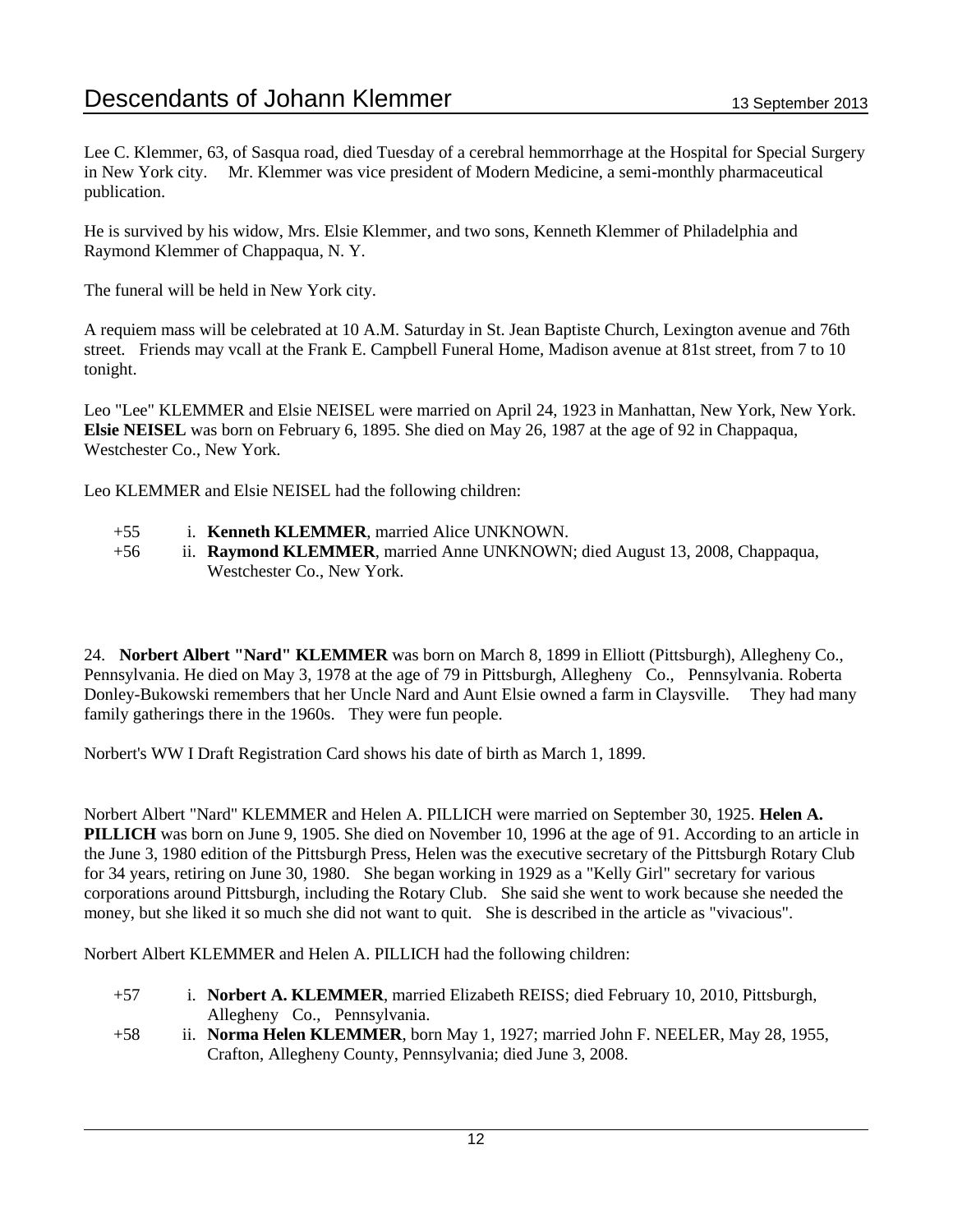25. **Margaret Catherine "Marg" KLEMMER** was born on March 1, 1901 in Elliott (Pittsburgh), Allegheny Co., Pennsylvania. She died on September 15, 1981 at the age of 80 in St. Clair Memorial Hospital, Mt. Lebanon (Pittsburgh), Allegheny Co., Pennsylvania.

Margaret Catherine "Marg" KLEMMER and Roy Francis Aloysius WALTERS were married on November 27, 1924 in St. Martin's Catholic Church, Elliott (Pittsburgh), Allegheny Co., Pennsylvania. **Roy Francis Aloysius WALTERS** was born on April 28, 1892. He died on June 29, 1973 at the age of 81.

Roy Francis Aloysius WALTERS and Margaret Catherine KLEMMER had the following children:

- +59 i. **Roy Francis WALTERS**, born about 1931, Pennsylvania; married Kathleen UNKNOWN.
- +60 ii. **Helen Jean WALTERS**, born about 1926, Pennsylvania; married John Francis DONLEY Jr..

26. **Dolores KLEMMER** was born on June 23, 1903 in Elliott (Pittsburgh), Allegheny Co., Pennsylvania. She died on September 16, 1965 at the age of 62 in Pittsburgh, Allegheny Co., Pennsylvania. Roberta Donley-Bukowski remembers her Aunt Dolores as wealthy and snooty. She always wore jewelry and an animal throw across her shoulders.

Dolores KLEMMER and Charles CARMODY were married in St. Martin's Catholic Church, Elliott (Pittsburgh), Allegheny Co., Pennsylvania. **Charles CARMODY** died on May 8, 1948 in Pittsburgh, Allegheny Co., Pennsylvania. He was born in Sligo, Pennsylvania. Charlie and Dolores lived in the Morningside section of Pittsburgh, Pennsylvania. They had no children.

27. **George E. KLEMMER** was born on May 5, 1906. He died on January 14, 1972 at the age of 65 in Pittsburgh, Allegheny Co., Pennsylvania. He was buried in All Saints Braddock Catholic Cemetery, N. Braddock Pennsylvania.

George E. KLEMMER and Philomena EVANGISTA were married in November, 1927. **Philomena EVANGISTA** was born on April 21, 1908. She died in August, 1974 at the age of 66 in Pittsburgh, Allegheny Co., Pennsylvania. She was buried in All Saints Braddock Catholic Cemetery, N. Braddock, Pennsylvania.

George E. KLEMMER and Philomena EVANGISTA had the following children:

- +61 i. **Joseph Robert KLEMMER**, born September 6, 1931; married Marlou PETRUZZI, July 30, 1960; died February 2, 2000, Dale City, Prince William Co., Virginia.
- +62 ii. **Robert Charles KLEMMER**, born June 5, 1939, Pittsburgh, Allegheny Co., Pennsylvania; married Elizabeth Anne COOLEY, September 1, 1962; died December 21, 1998, Heidelberg, Germany.
- +63 iii. **George J. KLEMMER**, born March 14, 1939; married Eleanor S. ZARADZKI, August 21, 1954.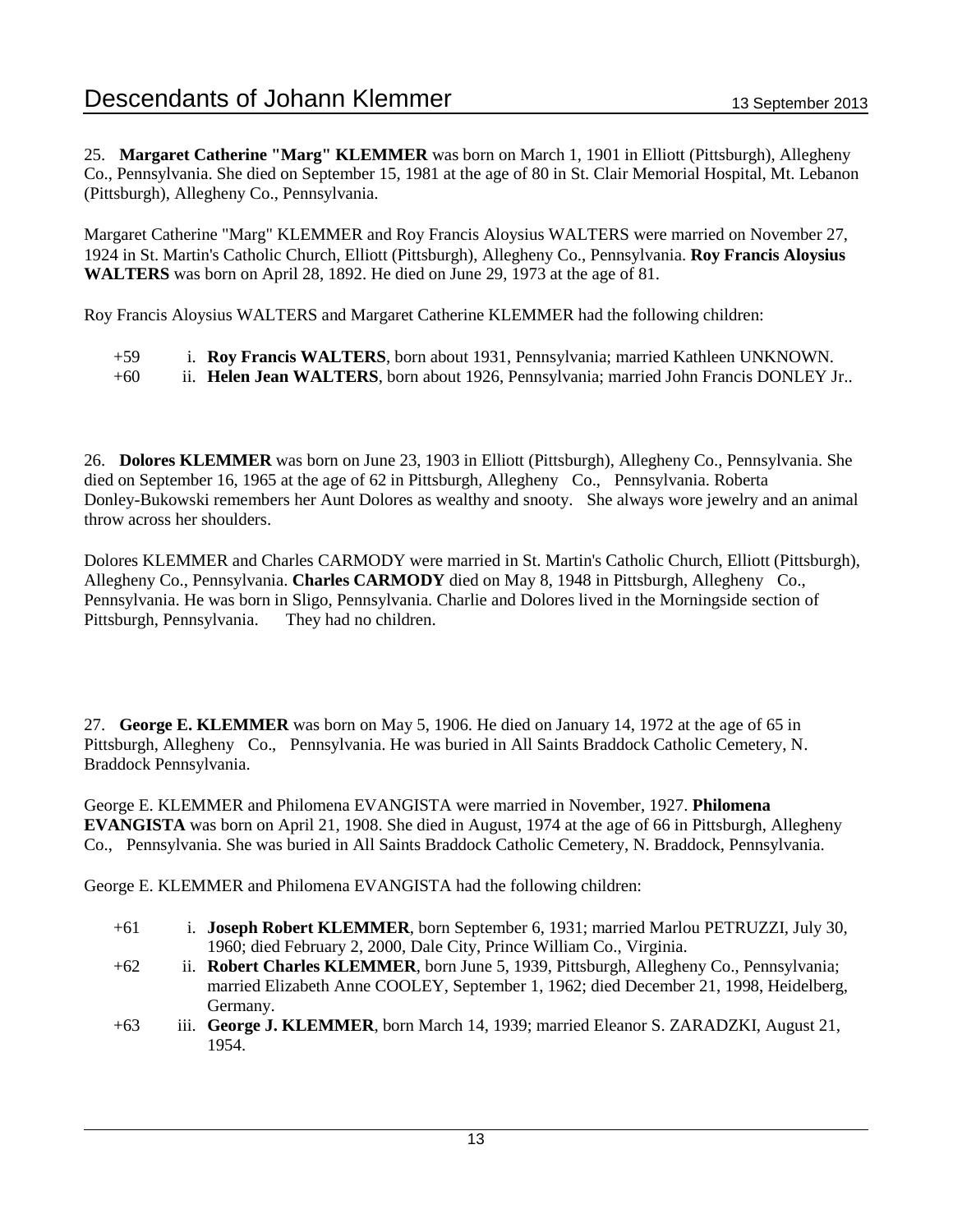28. **Florence KLEMMER** was born on December 5, 1908 in Elliott (Pittsburgh), Allegheny Co., Pennsylvania. She died on December 28, 1992 at the age of 84 in Pittsburgh, Allegheny Co., Pennsylvania. She was buried in St. Martin's Cemetery, Elliott (Pittsburgh), Allegheny Co., Pennsylvania. Roberta Donley-Bukowski remembers that her Aunt Florence cooked a lot and she quilted with her grandmother Marg Klemmer Walters.

Florence KLEMMER and Elmer C. "Jack" RODGERS were married on June 30, 1934. **Elmer C. "Jack" RODGERS** was born on February 24, 1903. He died on November 27, 1983 at the age of 80. He was buried in St. Martin's Cemetery, Elliott (Pittsburgh), Allegheny Co., Pennsylvania. Elmer and Florence had two children.

Roberta Donley-Bukowski remembers that her Uncle Jack did not talk very much.

### **Sixth Generation**

30. **Elizabeth GERARD** was born on June 1, 1918 in Waterbury, New Haven Co., Connecticut. She died on June 28, 2006 at the age of 88 in Wolcott, Connecticut. The following obituary was published on the website of DellaVecchia Funerals & Cremations

(http://www.dellavecchiafh.com/sitemaker/sites/DellaV1/obit.cgi?user=684\_ECijunskas766) of Wolcott, Connecticut and was available in 2012:

Elizabeth Cijunskas

June 1, 1918 - June 28, 2006

WOLCOTT- Mrs. Elizabeth C. Cijunskas, 88, of South View Ave, and of Cape Cod died Wednesday at her home on the Cape. She was the wife of Joseph Cijunskas.

 She was born on June 1, 1918 in Waterbury, CT daughter of the late Leo and Elizabeth (Clemens) [sic] Gerard. She was a former employee of Lux Clock and Scovill Manufacturing and has been a Wolcott resident since 1949. Her hobbies included crocheting and card playing.

 Besides her husband of 60 years, she is survived by a daughter Carol Wilcox and a son Robert Cijunskas both of Wolcott, 5 grandchildren and 1 great granddaughter. Two brothers Leo and Anthony Gerard and a sister Rosalind Katonis are deceased

 Funeral Monday July 3, 2006, 9AM at DellaVecchia Funeral Home 690 Woodtick Rd. Wolcott to St. Pius X Church for a Mass at 10 AM. Burial in Calvary Cemetery. Calling hours are Sunday from 4 to 7 PM.

**Joseph CIJINSKAS** was born (date unknown).

Joseph CIJINSKAS and Elizabeth GERARD had the following children:

+64 i. **Carol CIJINSKAS**.

+65 ii. **Robert CIJINSKAS**.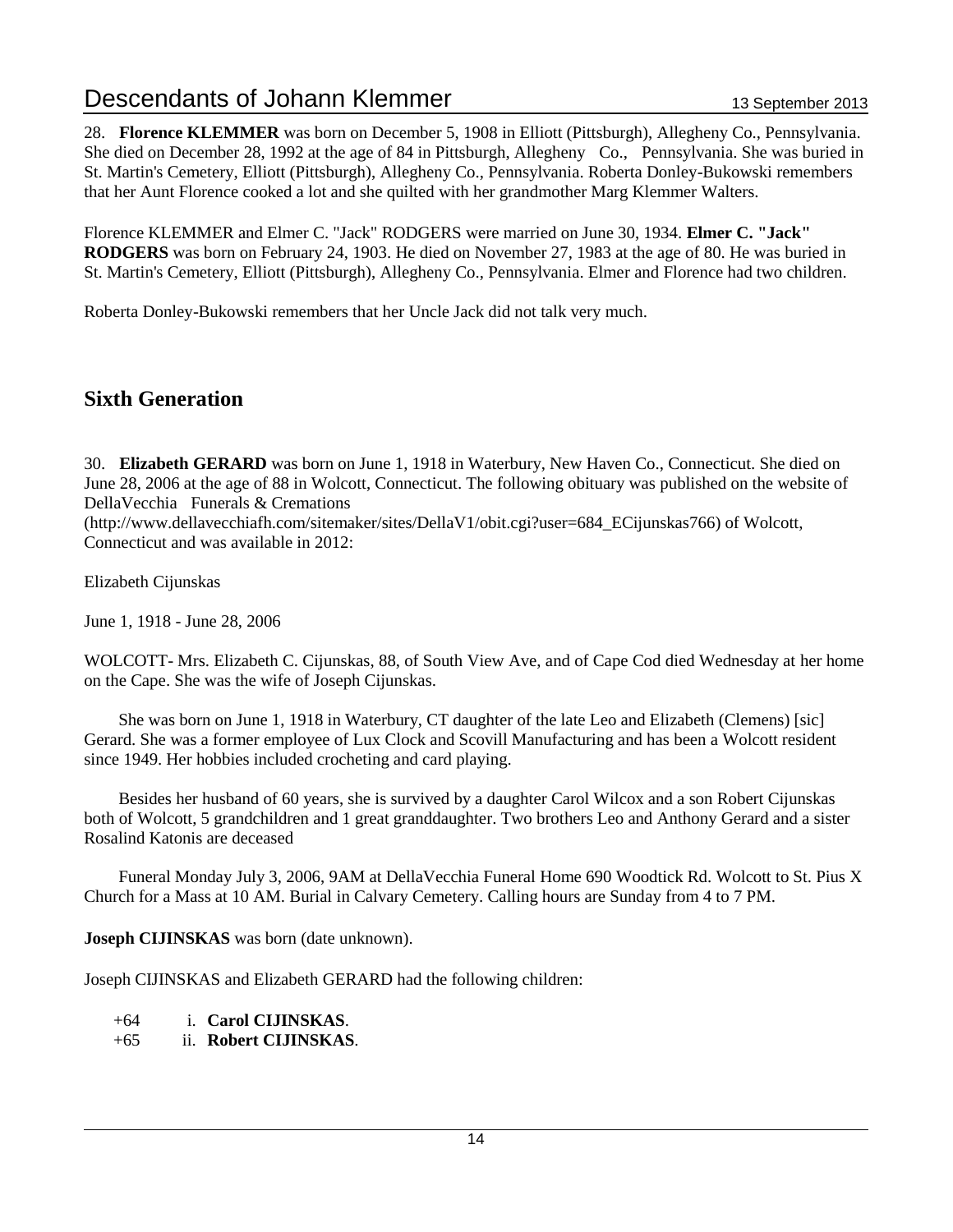31. **Rosalind Delores GERARD** was born on July 30, 1921. She died on April 30, 2005 at the age of 83 in Citrus Heights, Sacramento Co., California.

**Edward Albert KATONIS** was born (date unknown).

Edward Albert KATONIS and Rosalind Delores GERARD had the following children:

- +66 i. **Karen KATONIS**.
- +67 ii. **Steven KATONIS**, born April 10, 1957, Loomis, California.

32. **Anthony GERARD** was born on March 18, 1927 in Waterbury, New Haven Co., Connecticut. He died on September 25, 2003 at the age of 76 in Waterbury, New Haven Co., Connecticut. He was buried in Calvary Cemetery, Waterbury, Connecticut.

**Mary MAHER** was born on December 2, 1926 in Waterbury, New Haven Co., Connecticut. She died on March 3, 2005 at the age of 78 in Waterbury, New Haven Co., Connecticut.

Anthony GERARD and Mary MAHER had the following children:

- +68 i. **David GERARD**.
- 69 ii. **Ann GERARD** was born (date unknown).
- +70 iii. **Richard GERARD**.
- 71 iv. **Ellen GERARD** was born (date unknown).
- 72 v. **Joyce GERARD** was born (date unknown).
- +73 vi. **Leon GERARD**.

33. **Leo Joseph GERARD** was born on January 11, 1917. He died on September 13, 1992 at the age of 75 in Waterbury, New Haven Co., Connecticut.

**Eleanor BRENNEIS** was born on May 9, 1917 in Waterbury, New Haven Co., Connecticut. She died on April 2, 2012 at the age of 94 in Waterbury, New Haven Co., Connecticut. The following obituary was published in the Republican-American (Waterbury, Connecticut) on April 3, 2012:

Mrs. Eleanor Gerard Devoted to her family

WATERBURY — Mrs. Eleanor (Brenneis) Gerard, 94, of Waterbury, died peacefully Monday, April 2, 2012, at the Cheshire House after a brief illness. She was the widow of Leo J. Gerard.

Mrs. Gerard was born in Waterbury May 9, 1917, daughter of the late John and Nora (Scannell) Brenneis, and was a graduate of Waterbury Catholic High School. A lifelong communicant of St. Michael's Church, she was currently the longest continuous member of the parish. She was a devoted mother who enjoyed staying home and raising her family.

Mrs. Gerard is survived by one son, James L. Gerard and his wife Juanita, and two daughters, Leslie M. DePaulo,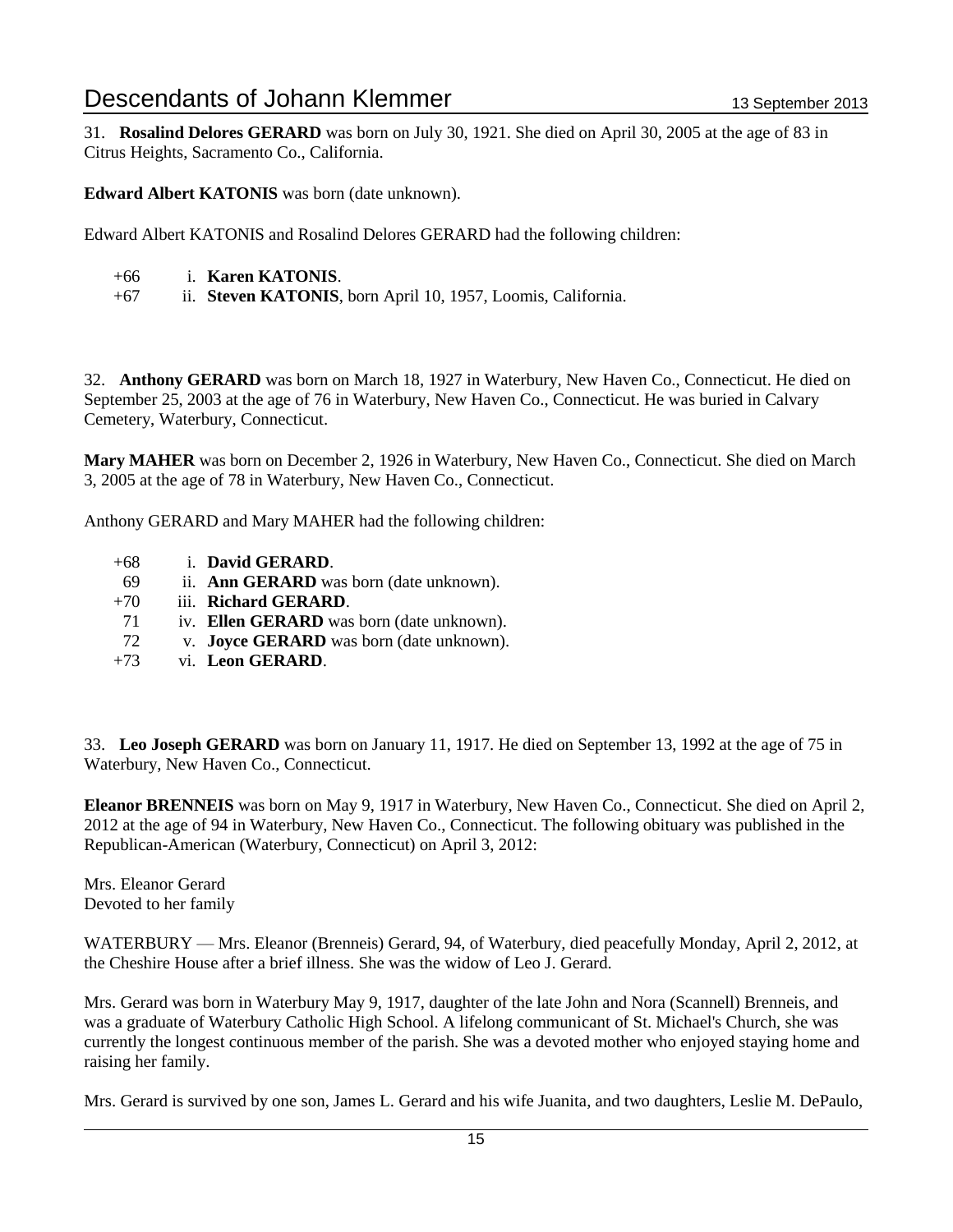and Nancy Mazzini and her husband Bill, all of Waterbury. She is also survived by one sister, Sister Marguerite Brenneis CND of Wilton; four grandchildren, Nina Quesnel and her husband Dan, Melissa DePaulo Lott and her husband Darryl, Bryan DePaulo and his wife Jonquil, and Alex Mazzini; and three great grandchildren, John Brennan, Eleanor Lott and Gabrielle Lott. She was predeceased by two sisters, Dorothy Healy and Catherine Thompson.

The family would like to thank the Cheshire House staff, especially Bernadine for the comfort and kind care they provided over the past year.

The funeral will be Wednesday, April 4, at 9:15 a.m. from the Murphy Funeral Home, 115 Willow St., to St. Michael's Church, 62 St. Michael's Drive, for a Mass at 10 a.m. Burial will follow in Calvary Cemetery. Calling hour is Wednesday from 8:15 until 9:15 a.m. at the funeral home.

In lieu of flowers, memorial contributions may be made to St. Michael's Church, 62 St. Michael's Drive, Waterbury, CT 06704.

Visit www.murphyfuneralhomect.com for more information or to send an online condolence.

Leo Joseph GERARD and Eleanor BRENNEIS had the following children:

- +74 i. **James Leo GERARD**.
- +75 ii. **Leslie Marguerite GERARD**.
- +76 iii. **Nancy Louise GERARD**.

#### 34. **Dolores "Honey" HENKEL** was born on April 13, 1930.

Dolores "Honey" HENKEL and Patrick E. HOWLEY were married. **Patrick E. HOWLEY** was born on October 24, 1928. He died on September 11, 1986 at the age of 57 in Greenup, Kentucky.

Patrick E. HOWLEY and Dolores HENKEL had the following children:

- +77 i. **Edwin Louis HOWLEY**, born September 5, 1952, Westmoreland Co., Pennsylvania; married Eileen ALTMAN.
- +78 ii. **Diane HOWLEY**, born November 1, 1955, Irwin, Pennsylvania; married James Randall PARTRIDGE; married William F. SHARKEY, August 15, 1981, Greenup, Kentucky.
- +79 iii. **Coleen M. HOWLEY**, born July 21, 1967, Kentucky; married James D. RICE, May 23, 1992, Fayette, Kentucky.

35. **Robert Alban HENKEL** was born on August 18, 1918 in Jeannette, Pennsylvania. He died on January 16, 2008 at the age of 89 in Hempfield Manor, Greensburg, Westmoreland Co., Pennsylvania. The following obituary was published in the Pittsburgh Tribune Review :

Robert A. Henkel Greensburg, Formerly of Jeannette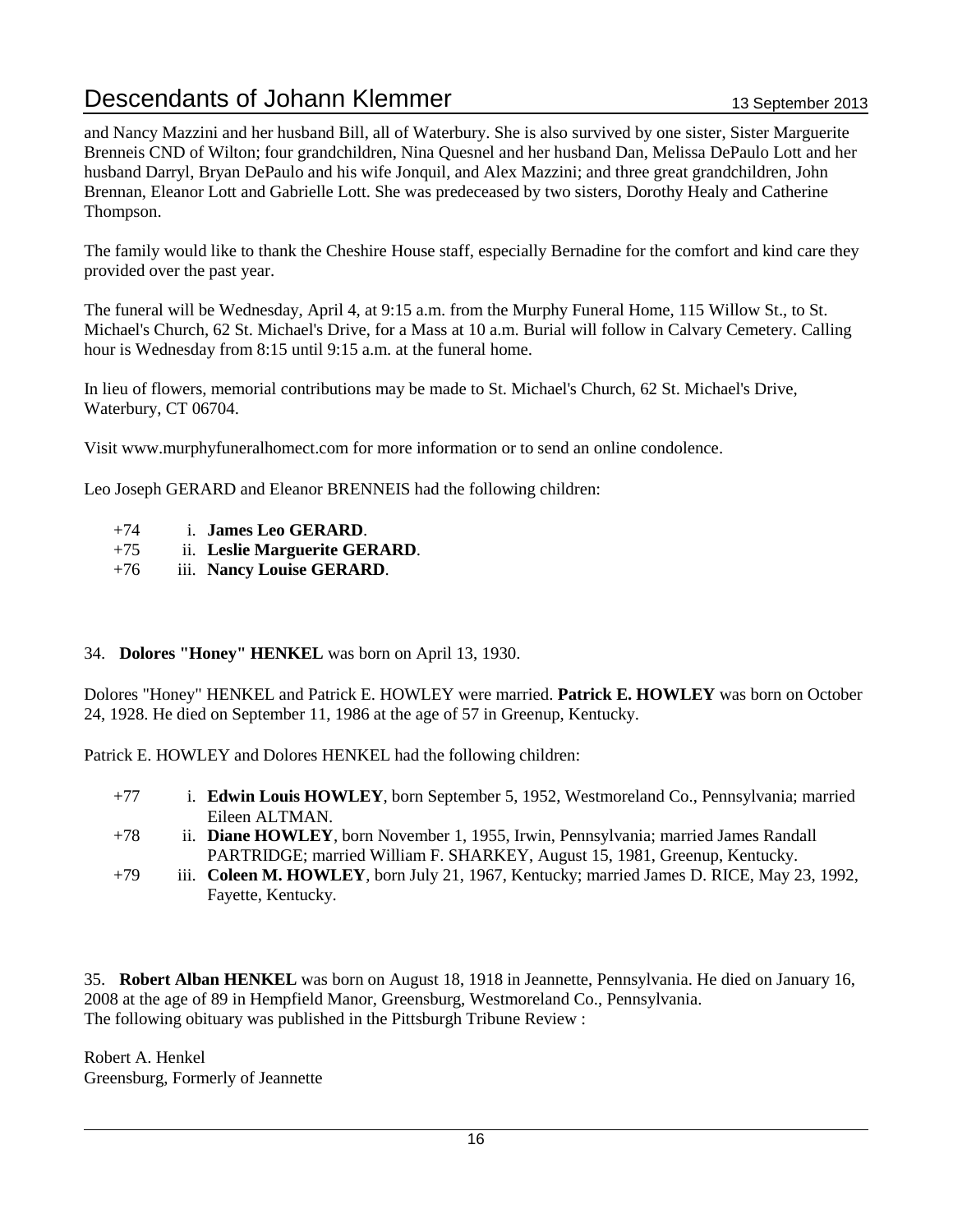Robert A. Henkel, 89, of Greensburg, formerly of Jeannette, died Wednesday, Jan. 16, 2008, in Hempfield Manor, Greensburg. He was born Aug. 17, 1918, in Braddock, a son of the late Louis R. and Anna Victoria Klemmer Henkel. He was a member of Blessed Sacrament Cathedral, Greensburg. He was a graduate of Penn State University. Prior to his retirement, he worked as an industrial engineer for the Non-Fluid Oil Company of Newark, N.J. He was an avid dancer, a member of the choir of First Baptist Church in Jeannette and was a member of the Men's Senior Bowling League at Hillview Lanes. In addition to his parents, he was predeceased by three wives, Dorothy Carns Henkel, Frances Misner Henkel and Lydia Toniolo Knight Henkel; and son, Robert Alban Henkel. He is survived by two sons, Michael C. Henkel and his wife, Francine, of Greensburg, and Pat McDonald and his wife, Bernadette, of Durham, N.C.; a daughter-in-law, Kathy Henkel, of Imperial; two daughters, Signe Ann Cecchetti and her husband, William, of Jeannette, and Mary Hahn and her husband, Gerard, of Mercersburg; nine grandchildren, Jennifer Bruns, Lissa (Brian) Hoffman, Shawn Henkel, William (Shannon) Cecchetti, Matthew (Katie) Cecchetti, Dianna (Jim) Born, Signe Rae and Kelsey Henkel; two great-grandchildren, Korbin Born, Molly Hoffman and baby Cecchetti; four stepchildren, Jeannie Bohine, Tom Misner, Dallas Knight and Douglas Knight; and numerous step grandchildren and step great-grandchildren. Family and friends will be received from 2 to 4 and 6 to 8 p.m. Friday at the BARNHART FUNERAL HOME, 505 East Pittsburgh St., Greensburg, where a blessing service will be held at 9 a.m. Saturday, followed by a funeral Mass at 9:30 a.m. at Blessed Sacrament Cathedral, North Main St., Greensburg. Interment will follow in Greensburg Catholic Cemetery. Should friends desire, memorial donations may be made to the Youngwood Volunteer Fire Department, for their weekly dances, Depot and Second streets, Youngwood, PA 15697.

According to Kathy Hurley, who knew Robert, Robert Uncle Bob, "was a "charmer! He always knew how to make a person feel good about themselves and life! A real "Penn Stater" too." Email on March 29, 2008, mkhurley@worldnet.att.net.

Robert Alban HENKEL and Dorothy Lorraine CARNS were married. **Dorothy Lorraine CARNS** was born (date unknown).

Robert Alban HENKEL and Dorothy Lorraine CARNS had the following child:

+80 i. **Robert Alban HENKEL**, born January 28, 1945, Greensburg, Westmoreland Co., Pennsylvania; married Kathy UNKNOWN; died September 14, 1994.

Robert Alban HENKEL and Frances MISNER were married. **Frances MISNER** was born (date unknown).

Robert Alban HENKEL and Frances MISNER had the following children:

- +81 i. **Michael C. HENKEL**, married Francine NIEDER (?).
- +82 ii. **Pat McDonald HENKEL**, married Bernadette UNKNOWN.
- +83 iii. **Signe Ann HENKEL**, married William G. CECCHETTI.
- +84 iv. **Mary HENKEL**, married Gerard HAHN.

Robert Alban HENKEL and Lydia Toniolo KNIGHT were married. **Lydia Toniolo KNIGHT** was born (date unknown).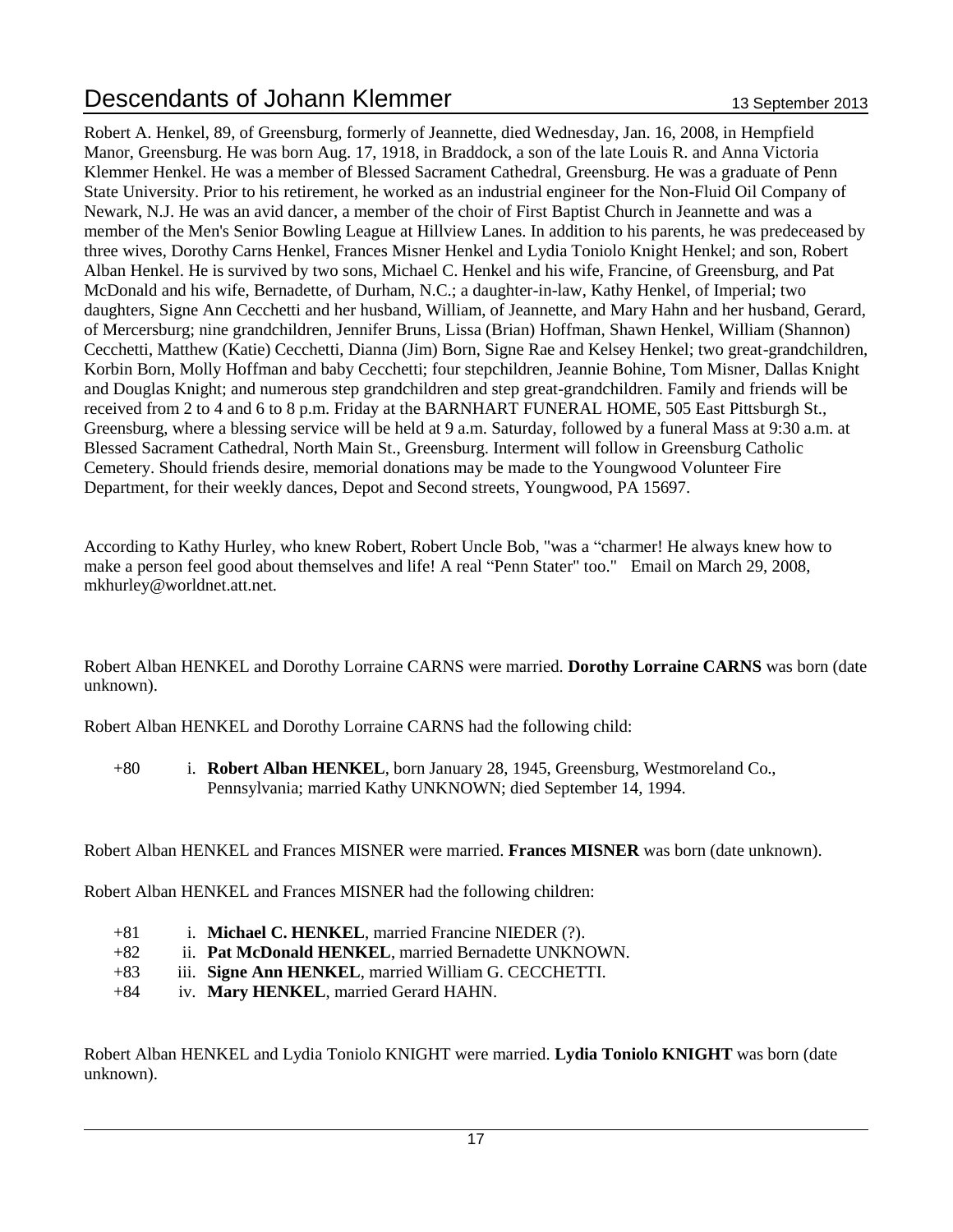36. **Marcus SCHNAUBELT** was born on April 14, 1921. He died in March, 1966 at the age of 44. Marcus graduated from Carnegie Tech in Pittsburgh, Pennsylvania. He worked as a mechanical engineer for Westinghouse in East Pittsburgh, Pennsylvania.

**Sarah (Sally) TROY** was born on June 20, 1926. She died in 1996 at the age of 70.

37. **Donice SCHNAUBELT** was born on November 26, 1924 in North Braddock, Pennsylvania. Donice graduated from Scott High School in N. Braddock, Pennsylvania in 1944. She worked for Westinghouse Electric as a clerk in Homewood, Pennsylvania from 1944 to 1951.

**Robert FOGLE** died in 1984.

Robert FOGLE and Donice SCHNAUBELT had the following children:

- +85 i. **Donna FOGLE**.
- +86 ii. **Robert FOGLE**, born 1951.
- +87 iii. **Stephen FOGLE**, born January 7, 1956.
- +88 iv. **Ruth Ann FOGLE**, born 1958.
- +89 v. **Kathleen FOGLE**, born February, 1960.
- 38. **Raymond SCHNAUBELT** was born on August 24, 1928 in N. Braddock, Pennsylvania.

Raymond SCHNAUBELT and Elizabeth "Betty" URCHELL were married on May 23, 2008 in Las Vegas, Nevada. **Elizabeth "Betty" URCHELL** was born on August 23, 1933.

Raymond SCHNAUBELT and Elizabeth "Betty" AZINGER were married on April 28, 1951 in St. Joseph's R.C. Church, Braddock, PA. **Elizabeth "Betty" AZINGER** was born on July 12, 1929. She died on October 27, 1972 at the age of 43 in Kane Hospital, Pittsburgh, Pennsylvania. According to Elizabeth's grave marker in All Saints Braddock Catholic

Cemetery, she died in 1973. She was buried in All Saints Braddock Catholic Cemetery, N. Braddock, Pennsylvania. Elizabeth died of Multiple Sclerosis.

Raymond SCHNAUBELT and Elizabeth AZINGER had the following children:

90 i. **Jeanne Marie SCHNAUBELT** was born on July 30, 1953 in East Mckeesport, Pennsylvania. She died on August 7, 2003 at the age of 50 in Arlington, Virginia. The following obituary appeared in the Pittsburgh Post-Gazette on August 22, 2003: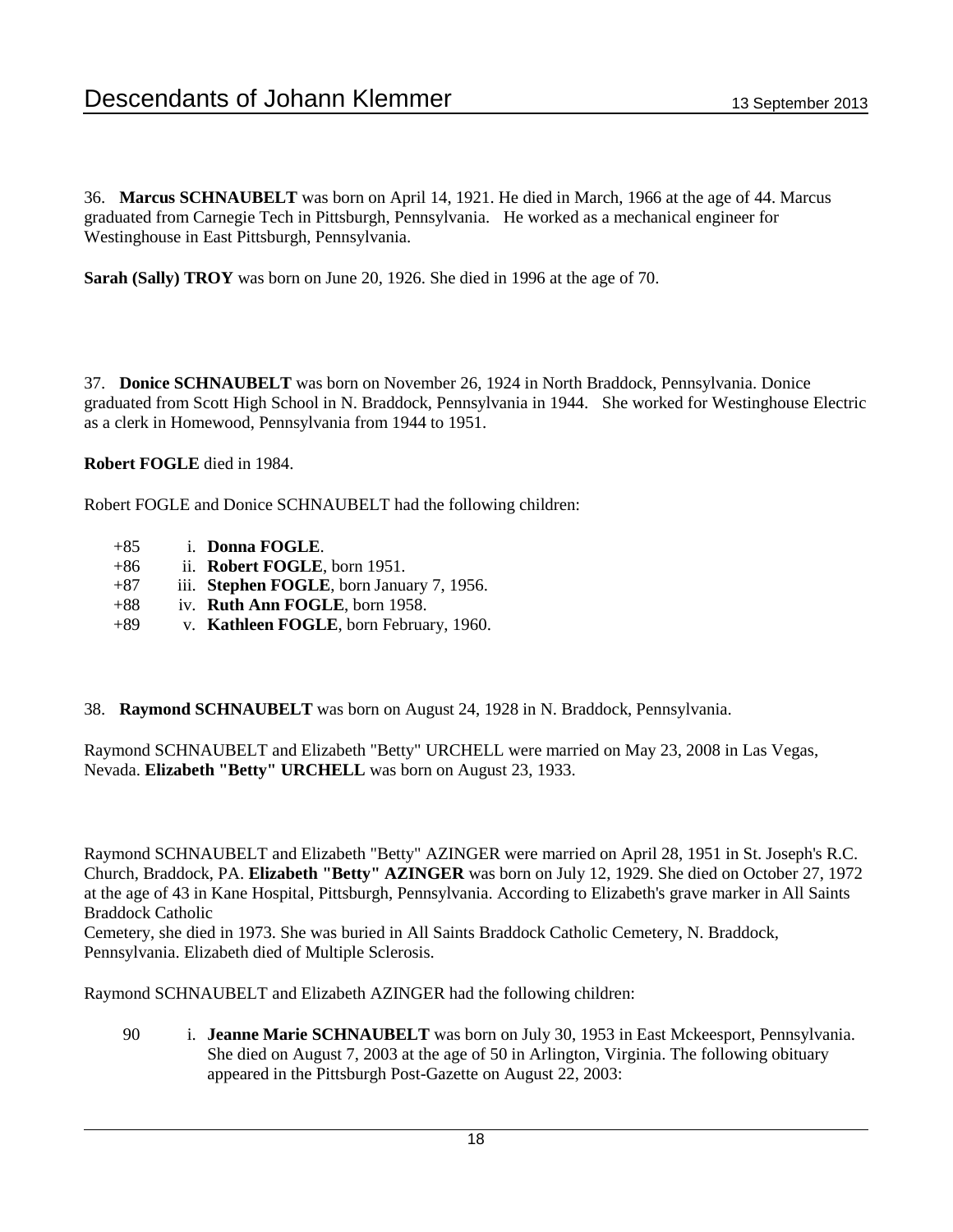#### **SCHNAUBELT**

#### JEANNE MARIE

On Thurs. Aug. 7, 2003; Jeanne, formerly of Edgewood died peacefully at home after a long battle with cancer. Jeanne was the daughter of Raymond and Jule Schnaubelt. She is also survived by her brother, Robin Shoop and his wife Roberta; sisters Linda Murphy and her husband Charlie, Julie Sheehan and her husband Tim, Sabra Sheehan and her husband Jim; as well as 12 nieces and nephews and numerous aunts, uncles, cousins and friends. During the last 20 years, Jeanne lived and worked in Arlington, VA. She was a very successful accountant and sales woman. She organized and participated in countless activities in her church and community. She played a central role in the lives of all in her family. Jeanne will be dearly missed by all who knew her. A Memorial Mass will be celebrated on Sat. Aug. 23 at 9:30 am at Word of God Catholic Church in Swissvale, PA. Arrangements by THOMAS L. NIED FUNERAL HOME, INC. 7441 Washington St., Swissvale.

NOTE: Notwithstanding the obituary, Jeanne Marie was the daughter of Elizabeth Azinger. +91 ii. **Linda SCHNAUBELT**, born September 8, 1954, East McKeesport; married Charles MURPHY, April, 1986.

Raymond SCHNAUBELT and Julia QUAST were married. **Julia QUAST** was born on August 18, 1933 in Pittsburgh, Pennsylvania. She died on October 23, 2006 at the age of 73 in Beaver, Beaver Co., Pennsylvania. She was buried in Beaver Cemetery Mausoleum, Beaver, Beaver Co., Pennsylvania. The following obituary was published in the Beaver Valley Times on October 25, 2006:

Julia M. Schnaubelt 10/25/2006 BRIGHTON TOWNSHIP Julia M. Schnaubelt, 73, of Brighton Township, passed away early Monday morning, Oct. 23, 2006, in The Medical Center, Beaver, following an extended illness.

Born Aug. 18, 1933, in Pittsburgh, Pa, she was a daughter of the late Herman G. and Mary Elizabeth Thinnis Quast and had been a resident of Brighton Township for the past 17 years. Mrs. Schnaubelt was a member of SS. Peter and Paul Roman Catholic Church, Beaver.

She will be sadly missed by her devoted husband of 35 years, Raymond Schnaubelt; a son and daughter-in-law, Robin and Roberta Shoop, Fox Chapel, Pa.; three daughters and sons-in-law, Julia and Tim Sheehan, Strongsville, Ohio; Sabra and James Sheehan, Washington, Pa., and Linda and Charles Murphy, Pittsburgh; three brothers and sisters-in-law, Herman and Rita Quast, Grove City, Pa.; Fred and Nancy Quast, Apollo, Pa., and Paul and Connie Quast, Eighty Four, Pa.; three sisters and two brothers-in-law, Mary Elizabeth Sprague, Macon, Ga.; Rita and John Streeter, Fowlerville, Mich., and Connie and Douglas LeBlanc, Detroit, Mich., and 12 grandchildren and five great-grandchildren.

Preceding her in death besides her parents was a daughter, Jeanne Schnaubelt, and a brother, Thomas E. Quast.

Friends will be received today from 2 to 4 and 7 to 9 p.m. in the NOLL FUNERAL HOME INC., 333 Third St., Beaver. A Mass of Christian burial will be celebrated Thursday at 10 a.m. in SS. Peter and Paul Church, by her pastor, Monsignor William M. Ogrodowski.

Entombment will follow at the Beaver Cemetery Mausoleum.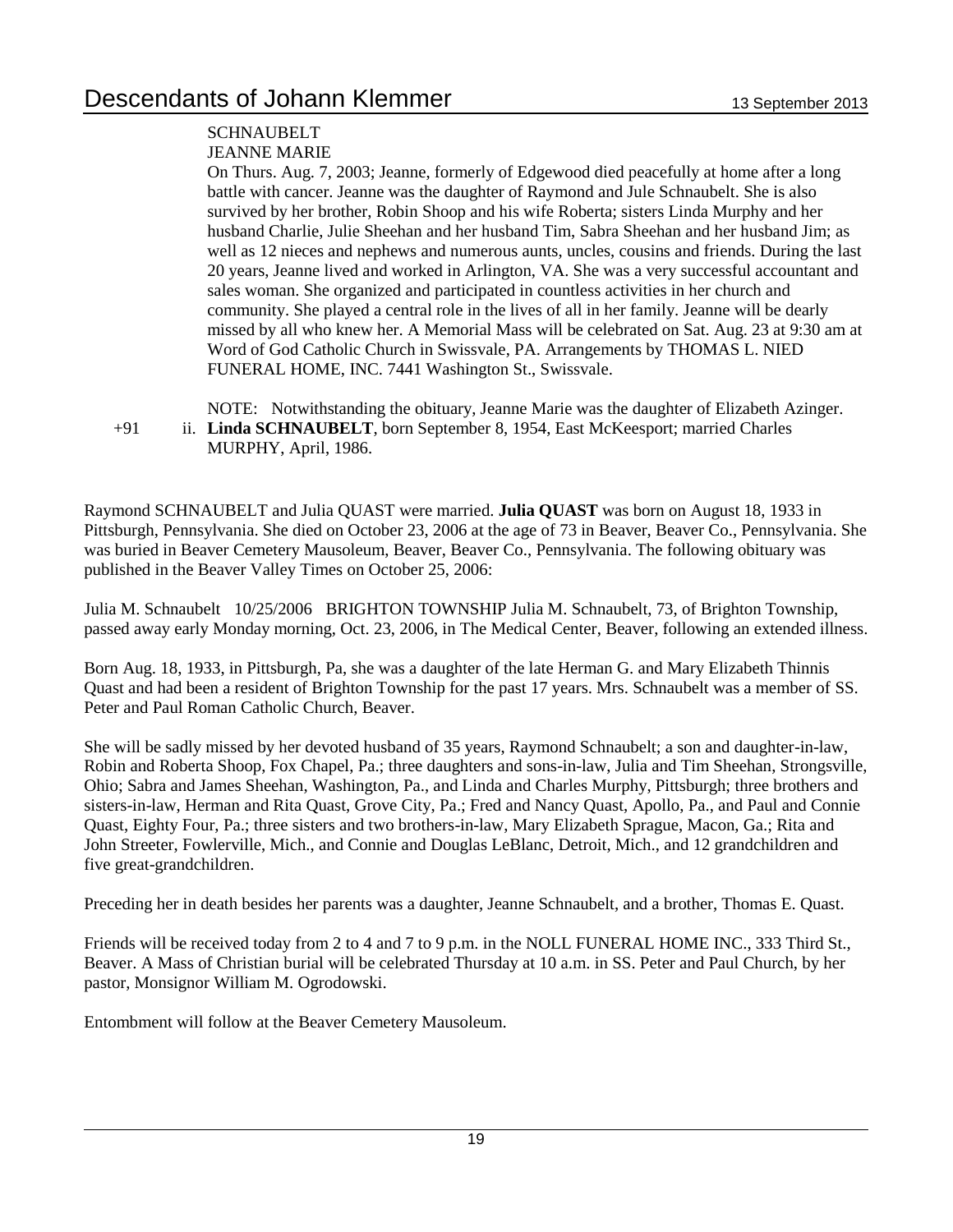39. **Anna Mae SCHNAUBELT** was born in North Braddock, Pennsylvania. Ann lived at 513 Sylvan Ave., N. Braddock, PA (1929-1952); Wolf St., Alexandria, VA (1952); Cameron St., Alexandria, VA (1953-1954); Hemingway St., Boston, MA (1954); 12 Wheeldon St., Rochester (Greece), NY (1954-1956); 412 Elias Dr., Penn Hills, PA (1956-April 1, 1971); 14739 Darbydale Ave., Dale Cilty, VA (1971-) . She graduated from Scott High School in North Braddock, PA in 1948. She attended Capitol Airlines training school in Kansas City, KS (1952) and then worked for Capital Airlines in Washington, DC from 1952 to 1954. She later worked in the out patient registration department of Potamac Hospital in Woodbridge, VA (Nov 17 1975-Dec 9, 1994).

Anna Mae SCHNAUBELT and Harvey Jerome HINDIN were married on May 2, 1953 in St. Mary's R.C. Church in Alexandria, VA. **Harvey Jerome HINDIN**, son of Benjamin HINDIN and Sarah Jane CHARAPP, retired in July, 1992. He was born in Braddock Hospital, Braddock, Allegheny Co., Pennsylvania.

Harvey Jerome HINDIN and Anna Mae SCHNAUBELT had the following children:

92 i. **Mark David HINDIN** was born in Rochester, New York. Graduated from Gar-Field High School in Woodbridge, VA in 1974, University of Virginia, Charlottesville, VA in 1978, and the University of Pittsburgh School of Law in 1981. Works as a Attorney in the Department of Veterans Affairs in Washington, D.C. (1984- )

Lived at 625 25th Street South, Arlington, Virginia (from September 1994- ).

- +93 ii. **Amy Louise HINDIN**, born Pittsburgh, Pennsylvania; married John CORRELL, All Saints Episcopal Church, Woodbridge, VA.
- +94 iii. **Tracey Anne HINDIN**, born St. Francis Hospital, Pittsburgh, Pennsylvania; married Stephen Woodburn JOHNSON, Pittsburgh, Pennsylvania.

40. **Leo Roy (Skip) SCHNAUBELT** was born on January 9, 1940 in N. Braddock, Pennsylvania. He died on February 12, 2009 at the age of 69. **The following obituary was published on the website of the**  Anders-Detweiler Funeral Home & Crematory website on February 13, 2009: **Leo R. Schnaubelt** (January 9, 1941 - February 12, 2009)

Leo "Lee" R. Schnaubelt - 68, of Telford; formerly of Perkasie, PA.

Died on Thursday, February 12, 2009 at his residence.

Beloved Husband of Cynthia "Cindy" (Schwartz) Steich for 22 years.

Born in North Braddock, PA to the late Leo and Louise (Kemmerer) Schnaubelt. Lee graduated from St. Thomas High School in Pittsburgh, class of 1958 and went on to graduate from Duquesne University in Pittsburgh, class of 1967.

He was a Chief Financial Officer for the former Bucks County Bank in Perkasie from 1980-1986. After leaving the bank, Lee became a self-employed financial consultant. He was a member and former president of the Pennridge Rotary Club. Lee was an avid reader.

In addition to his wife, Cindy, he is survived by: Kimberly Carson (Daughter) & husband, David of Perkasie, PA; Kurt Schnaubelt (Son) & wife, Denise of Bishop, GA; Raymond Schnaubelt (Brother) & wife, Betty of Las Vegas, NV; Anne Hinden (Sister) & husband, Harvey of Virginia Beach, VA; Donice Fogle (Sister) of Penn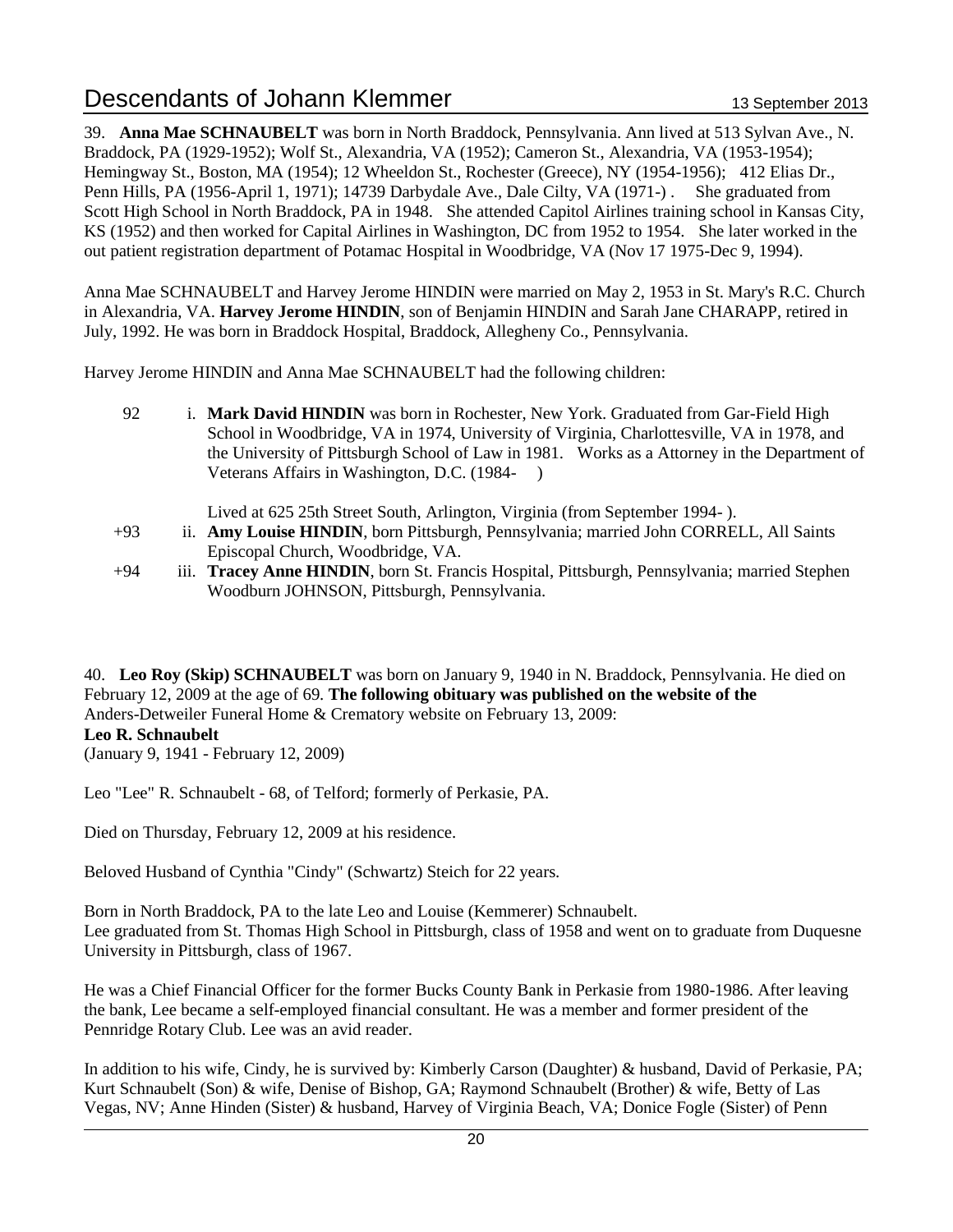Hills, PA; Grandchildren: 6

He was preceded in death by: Mark Schnaubelt (Brother)

Services are private at the convenience of the family.

Memorial contributions may be made to: Grand View Hospital c/o Hospice Memorial Fund, 700 Lawn Ave, Sellersville, PA 18960.

Arrangements by: Anders-Detweiler Funeral Home & Crematory, 130 East Broad Street, Souderton, PA [www.andersfh.com]

Leo Roy (Skip) SCHNAUBELT and Cynthia "Cynthia" SCHWARTZ were married. **Cynthia "Cynthia" SCHWARTZ** was born (date unknown).

Leo Roy (Skip) SCHNAUBELT and Joyce PLATZ were married on February 6, 1960 in Arizona. They were divorced. **Joyce PLATZ** was born in 1941. The following information was taken from Joyce's Facebook profile in 2009:

"previous name Schnaubelt...maiden name Platz for first 20 years and last 25 years.....became an RN in 80 in Bucks County. was a teacher at Wood. Behavior Specialist for Lenape. got MS in Counseling at Chestnut Hill MS in Teaching at DU 80."

Leo Roy (Skip) SCHNAUBELT and Joyce PLATZ had the following children:

- +95 i. **Kimberly Ann SCHNAUBELT**, born November 6, 1960, Scottsdale, Arizona; married David Robert CARSON, August, 1983, St. Bartholomew's R.C. Church, Penn Hills, PA.
- +96 ii. **Kurt SCHNAUBELT**, born February 12, 1964.

41. **Carolyn Marie KLEMMER** was born in 1932. According to her brother, John, Carolyn became a registered nurse while attending Nazareth College in Kalamazoo Mich. In 2012, she was retired and living in Bradenton Florida.

Carolyn Marie KLEMMER and Kenneth M. BELOTE were married in 1954. **Kenneth M. BELOTE** died before September, 2008. According to Ken's brother-in-law, John Klemmer, Ken was a tool and die maker.

Kenneth M. BELOTE and Carolyn Marie KLEMMER had the following children:

- +97 i. **Matthew BELOTE**, born 1955; married Michele CUTCHER, 1980; married Annette MILLER, 1994; died 2007.
- +98 ii. **Daniel L. BELOTE**, born April 14, 1956, Coldwater, Michigan; married Myra Ann ZABONICK, October 7, 1988, Las Vegas, Nevada; died September 15, 2008, Bronson, Michigan.
- +99 iii. **Kenneth Bryan BELOTE**, born about 1958; married Mary Ellen CONLEY.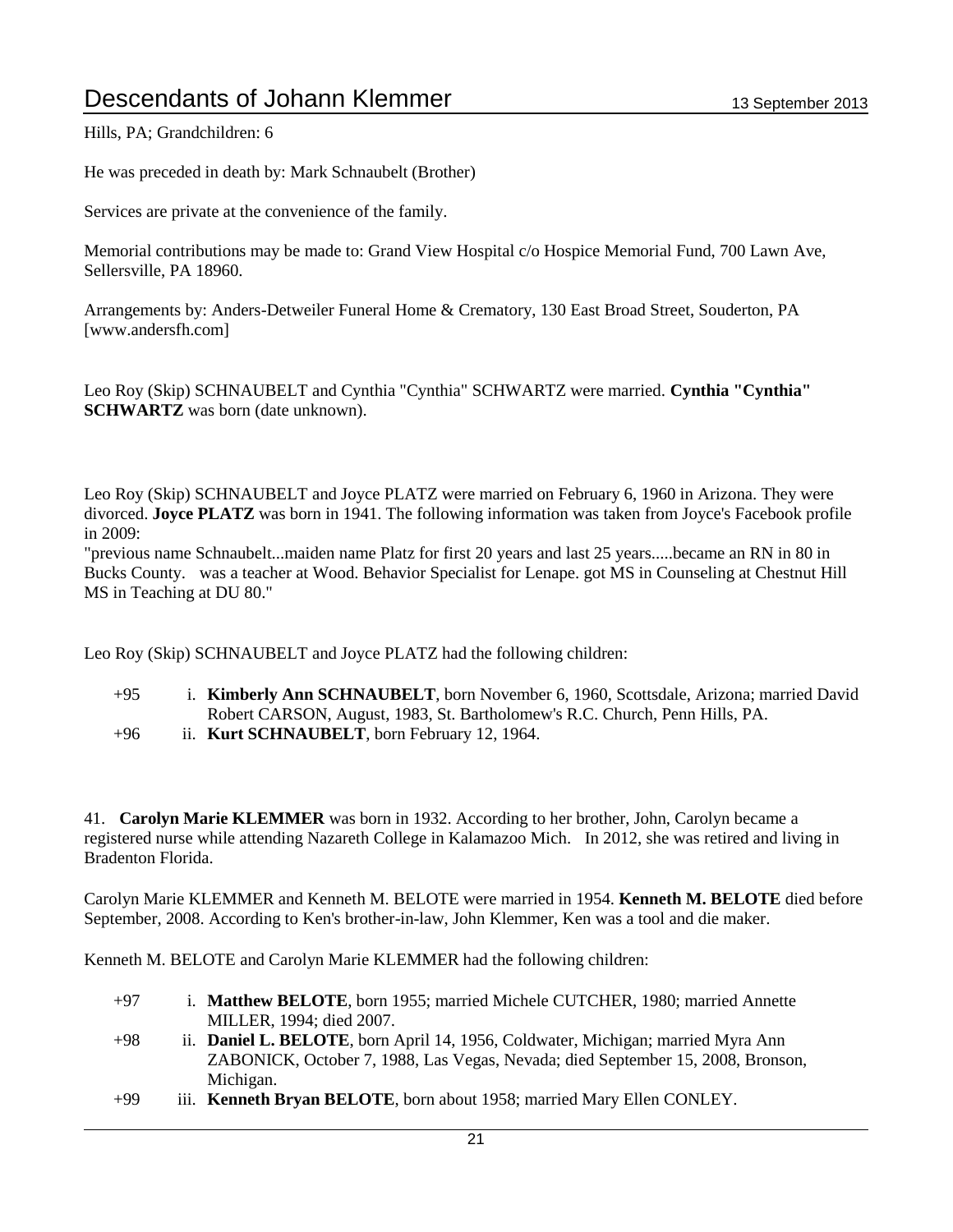| $+100$ |  |  |  | iv. Scott BELOTE, born 1958; married Julie BARONE, 1980. |  |
|--------|--|--|--|----------------------------------------------------------|--|
|--------|--|--|--|----------------------------------------------------------|--|

+101 v. **David BELOTE**, born 1961; married Chris CHRISTIAN, 1980.

42. **John KLEMMER** was born about 1936. According to John, he received an undergraduate degree from the University of Notre Dame and a MBA from Northwestern University. John initially worked for a major accounting firm and then as a corporate controller and treasurer for two medium size manufacturing companies.

John KLEMMER and Suzanne "Sue" STARSHAK were married. **Suzanne "Sue" STARSHAK** was born (date unknown). According to Sue's husband, Sue has an undergraduate degree with an art major from Catholic University of America.

John KLEMMER and Suzanne STARSHAK had the following children:

- +102 i. **Michael E. KLEMMER**, born 1967; married Amy MILSON, 2000.
- +103 ii. **Katherine "Katy" KLEMMER**, born 1970; married Robert MURPHY, 1994.

43. **Michael Patrick GOUGH (GOFF)** was born on January 5, 1912 in Turtle Creek, PA. He died on December 11, 1989 at the age of 77. He was buried in Leavenworth, Kansas. Michael was very talented in dancing. He had natural talent -- no lessons.

**Helen SALO** was born in 1912. She died on December 9, 1982 at the age of 70. She was buried in Leavenworth, Kansas. Helen was Finnish and lived in Chassell, Michigan (the Upper Peninsula). She died of rheumatoid arthritis. TAJ

Michael Patrick GOUGH (GOFF) and Helen SALO had the following children:

| 104 | i. Michael GOUGH (GOFF) was born (date unknown). Mike lives in San Diego.                |
|-----|------------------------------------------------------------------------------------------|
| 105 | ii. Mary GOUGH (GOFF) was born (date unknown). Mary lives in Leavenworth, Kansas.        |
| 106 | iii. Kathleen GOUGH (GOFF) was born (date unknown). Kathleen lives in Michigan.          |
| 107 | iv. William GOUGH (GOFF) was born (date unknown). Bill lives in Michigan.                |
| 108 | v. Patricia GOUGH (GOFF) was born (date unknown). Patricia lives in Leavenworth, Kansas. |
| 109 | vi. Gary GOUGH (GOFF) was born (date unknown). Gary lives in Leavenworth, Kansas.        |
| 110 | vii. Sharon GOUGH (GOFF) was born (date unknown). Sharon Lives in Leavenworth, Kansas.   |

44. **Mary Katherine GOUGH (GOFF)** was born on July 4, 1916 in Detroit, Michigan. She died on September 13, 1970 at the age of 54 in Detroit Michigan. Mary lived to see her first grand child, David's child. She died of Leukemia. Mary was great at painting, sculpting, pottery and sewing.

Mary Katherine GOUGH (GOFF) and David Lynn BURNETT were married on December 9, 1942. **David Lynn BURNETT** was born in November, 1918. He died on May 28, 1952 at the age of 33 in Detroit, Wayne Co., Michigan. Dave died of Coronary thrombosis.

David Lynn BURNETT and Mary Katherine GOUGH (GOFF) had the following children: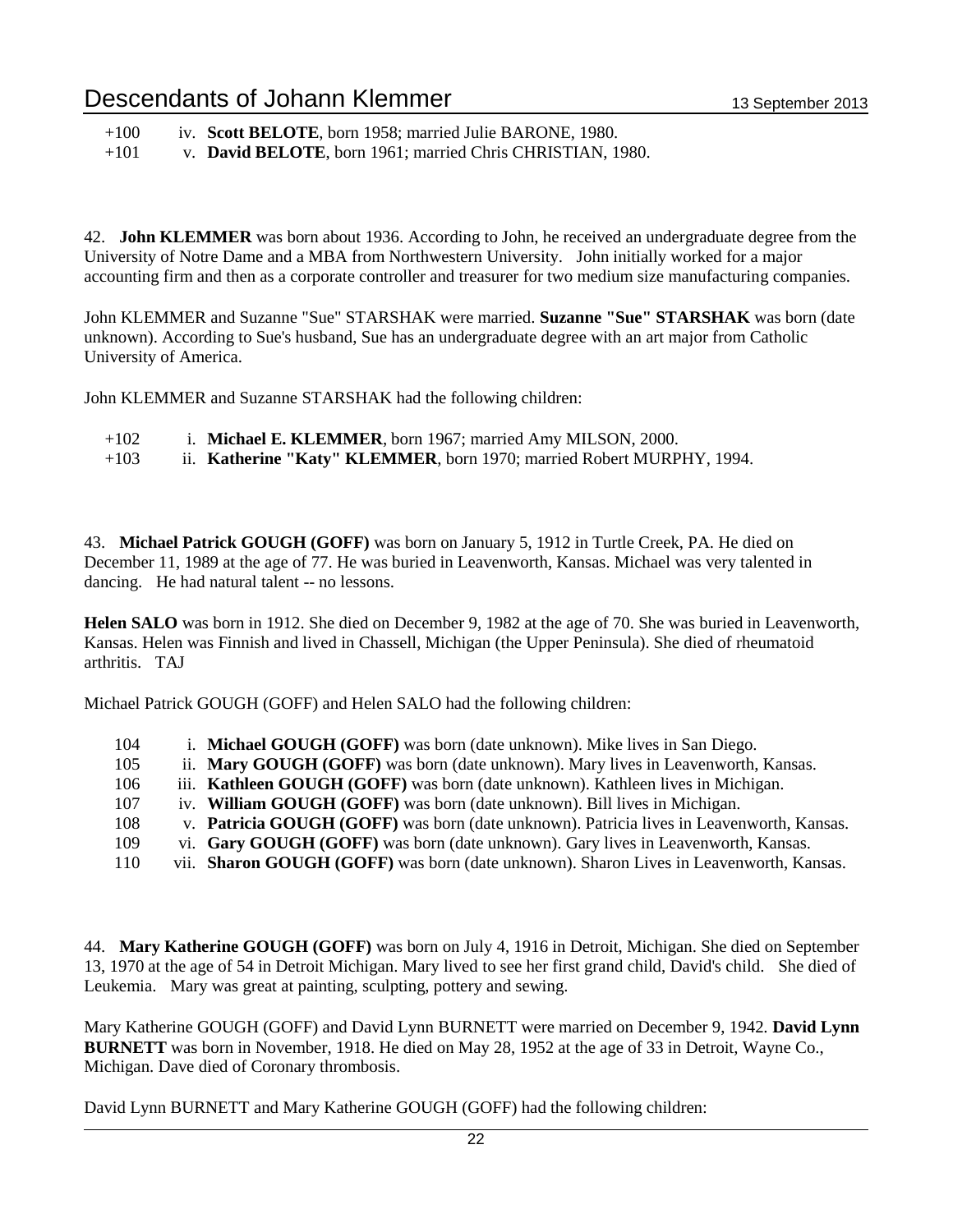- 111 i. **David Lynn BURNETT JR.** was born (date unknown).
- +112 ii. **Mary Lynn Thomas BURNETT**.

### +113 iii. **Lois Anne BURNETT**.

45. **Catherine "Kitty" GOUGH (GOFF)** was born on December 14, 1917 in Detroit, Michigan. She died on March 13, 2001 at the age of 83 in Detroit, Michigan. Catherine is known as Kitty. She loves flowers, poetry and animals.

The following death notice was transcribed on rootsweb (2011) at

http://freepages.history.rootsweb.ancestry.com/~steinie/detroit-deaths/2001/death\_notices\_03-2001.txt, where it indicates that these are death notices published on March 18, 2001 in Detroit:

COOK, CATHERINE R., Age 83. Beloved wife of Robert for 60 yrs. in May. Adoring mother of Suzanne (Kenneth) VandenBrook and Mary Ellen Cook. Precious Granny of Matthew and Nathaniel VandenBrook. Dear sister of William (Rose) Goff, Marguerite Lilly and the late Michael Goff and Mary Burnett. Kitty and family would like to thank hospice and a special remembrance to Mary Joan and Sr. Elaine for all their love and kindness. Service Monday 10 a.m. at the A.H. Peters Funeral Home 20705 Mack Ave at Vernier Rd., Grosse Pt Wds. Visitation Saturday and Sunday 2-9 p.m.

Catherine "Kitty" GOUGH (GOFF) and Robert G. COOK were married on May 24, 1941. **Robert G. COOK** was born on December 24, 1918. Bob flew with the 8th Air Force in WWII. He was stationed at Lonanham, England 487th Bomb Group commanded by Bernie Loy, Author of Twelve O'Clock High. Bob was a B17 pilot. He trained in Phoenix, Tucson Pecos, TX and Tampa, FL. He received his wings in Pecos, TX. Bob has an identical twin, Russel J. Cook.

Robert G. COOK and Catherine GOUGH (GOFF) had the following children:

- +114 i. **Suzanne COOK**.
- 115 ii. **Mary Ellen COOK** was born (date unknown).

46. **William Joseph GOUGH (GOFF)** was born on August 22, 1921 in Detroit, Michigan. Bill served in the U.S. Army, 10th Armored Division with "joint assault signal corp. -- JASCOS. He was with the first wave at Omaha Beach, Normandy. After ten days leave he did duty in the Philippines Campaign and participated in may invasions there. Served with the Detroit Poice Dept. for 19 years. He then worked for Chrysler Corp. and is now retired. Bill is an avid American history buff.

William Joseph GOUGH (GOFF) and Rose COLLINS were married in 1969. **Rose COLLINS** was born (date unknown). Rose had three daughters from a previous marriage. She and Bill now have four grandchildren.

47. **Marguerite Louise GOUGH (GOFF)** was born on December 20, 1922 in Detroit, Michigan. Marguerite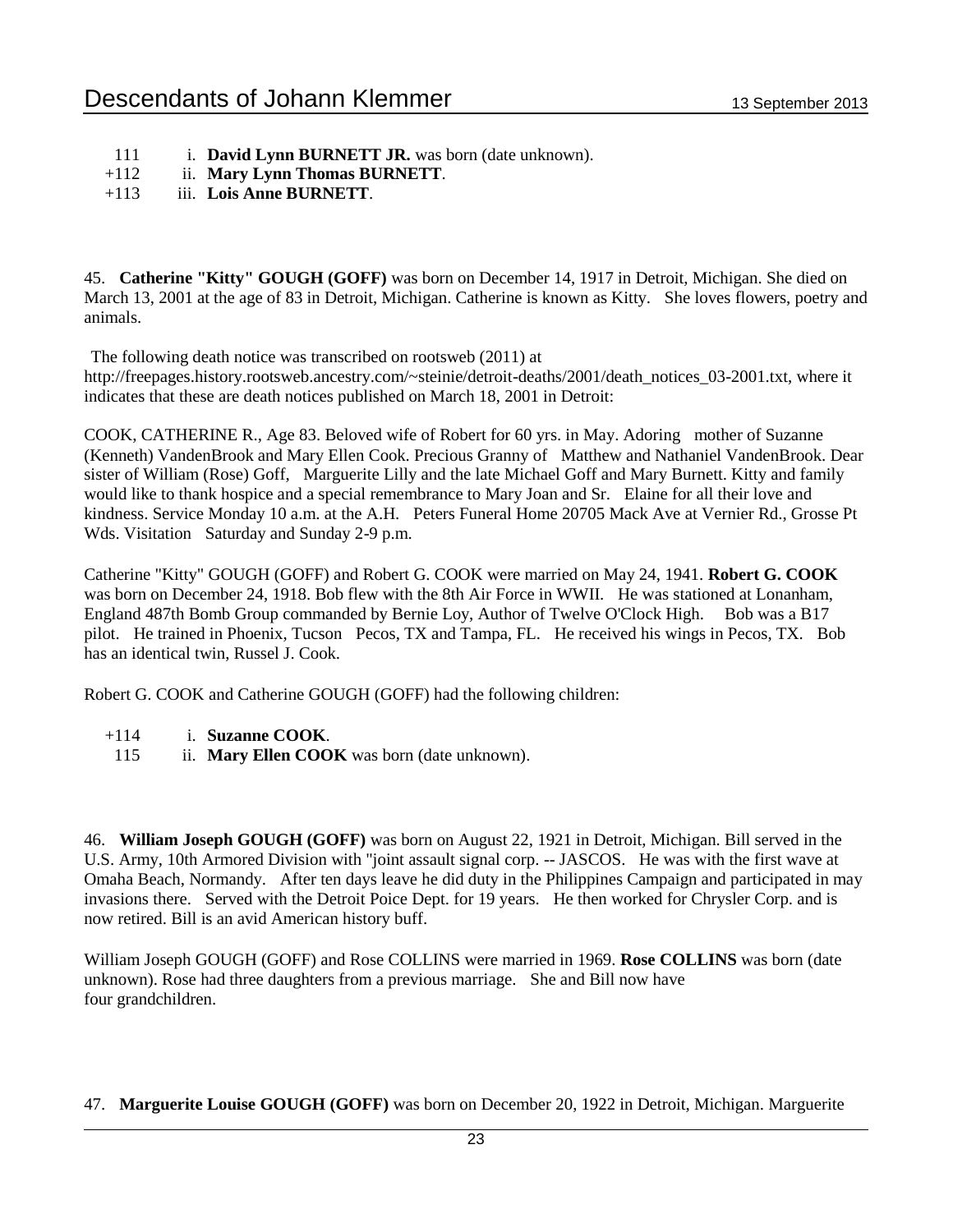was called Honey. She loves to read and travel. She spent her early childhood playing cowboys and indians with her brother Bill and his friends. She was a real cowboy. Joe and Marguerite moved from Michigan in 1971. Marguerite lives in Mesa, AZ.

Marguerite Louise GOUGH (GOFF) and Joseph E. LILLY were married on September 19, 1942. **Joseph E. LILLY** died on May 15, 1992. Joe served with the U.S. Army Motor Vehicle Division in WWII. He was sheltered by a Belgium family during the Battle of the Bulge. Joe died of complications from sugar diabetes.

Joseph E. LILLY and Marguerite Louise GOUGH (GOFF) had the following children:

- +116 i. **Marguerite LILLY**.
- 117 ii. **Joseph Patrick LILLY** was born (date unknown).
- 118 iii. **Michael LILLY** was born (date unknown). Michael died at two days old.
- +119 iv. **Marianne LILLY**.
- +120 v. **Patricia LILLY**.
- +121 vi. **Kathleen LILLY**.
- +122 vii. **James LILLY**.
- +123 viii. **Maureen Therese LILLY**.
- +124 ix. **Jeffrey LILLY**.
- +125 x. **Jerald Thomas "Jerry" LILLY**.
- +126 xi. **John LILLY**.
- +127 xii. **Thomas LILLY**.
- 128 xiii. **Robert LILLY** was born (date unknown).
- +129 xiv. **Beth Anne LILLY**.
- +130 xv. **Suzanne Marie LILLY**, born August 17, 1966.

48. **Edmund J. GOEHRING Jr.** was born on July 7, 1920 in Pennsylvania. He died on February 13, 2005 at the age of 84 in St. Petersburg, Florida. He was buried in St Martins' Cemetery, Pittsburgh (Elliott), Pittsburgh. That this is the son of Edmund needs to be confirmed. The birth dates match (abt. 1924), but Edmund's middle initial in the 1930 census is "M".

The following obituary was published in the Pittsburgh Post-Gazette on February 20, 2005"

#### GOEHRING

EDMUND J., SR.

Age 84, of St. Petersburg, FL, died Sunday, February 13, 2005, at Kindred Hospital, FL. Born in Pittsburgh, he came to Florida in 1990 from Hartford, CT. He retired from the U.S. Navy as Commander, serving from 1941 to 1957. He later worked as National Sales Manager for Douglas-Randall, Inc., from 1967 to 1980. He was a graduate of the University of Pittsburgh, where he was captain of the tennis team, and received his MBA from the University of Chicago. Locally he was involved with ASPEC, Academy of Senior Professionals at Eckerd College as an advisor and lecturer. He was a Catholic. Survivors include two sons, Edmund J. Jr. of South Bend, IN, and Thomas A. of Hamburg, NJ; a daughter, Katherine M. Goehring of New York, NY; and a granddaughter, Liana Goehring of Stroudsburg, PA. BRETT FUNERAL HOME & CREMATION SERVICES, St. Petersburg.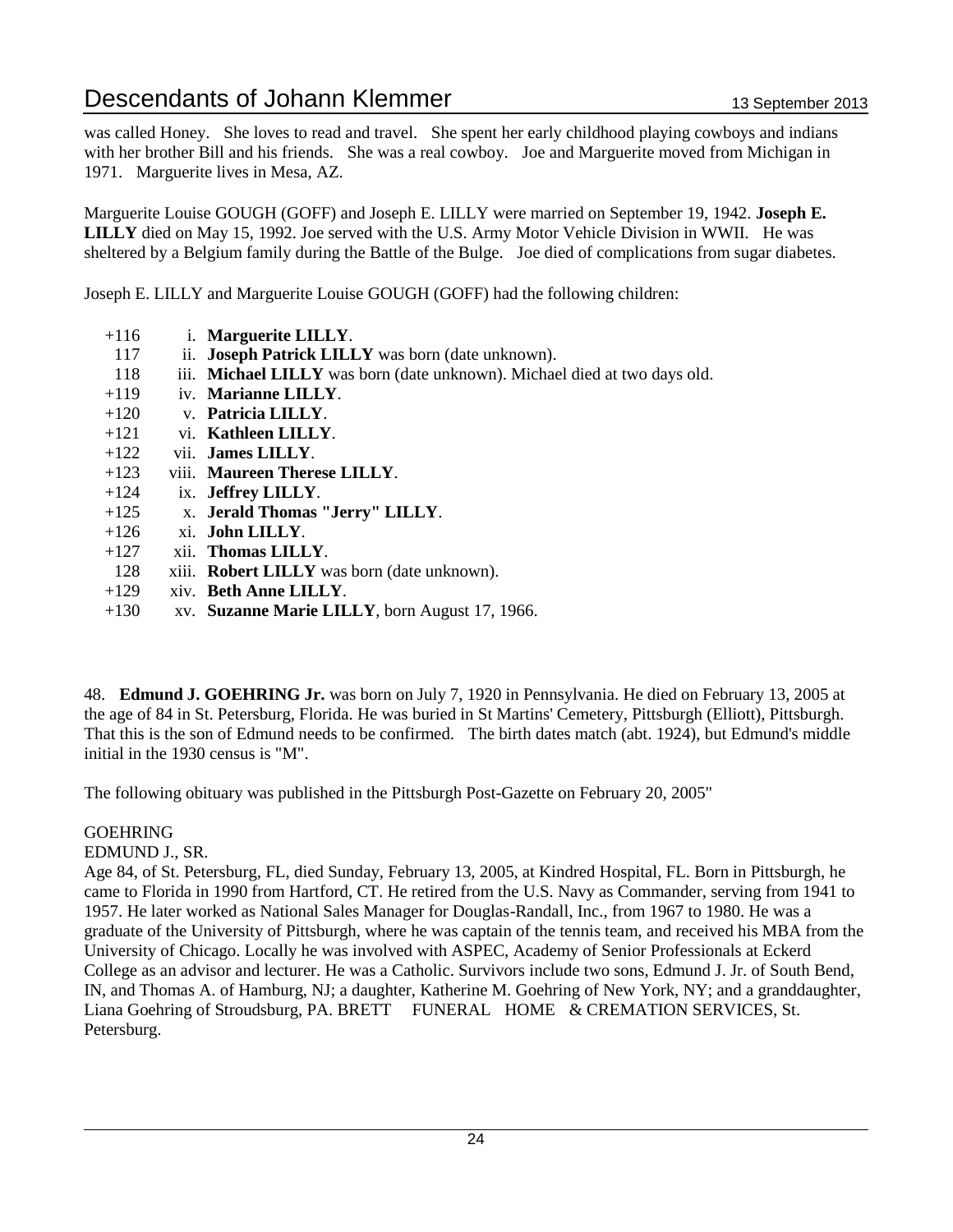Edmund J. GOEHRING had the following children:

- 131 i. **Edmund J. GOEHRING** was born (date unknown).
- 132 ii. **Thomas A. GOEHRING** was born (date unknown).
- 133 iii. **Katherine M. GOEHRING** was born (date unknown).

49. **Joseph G. GOEHRING** was born about 1924 in Pennsylvania. He died on April 24, 2001 at the age of 77 in Pittsburgh, Allegheny Co., Pennsylvania. The following obituary was publshed in the Pittsburgh Post-Gazette on May 04, 2001:

#### GOEHRING

JOSEPH G.

Formerly of Elkton St., Elliott, on Tuesday, April 24, 2001; husband of the late Elizabeth (Betty) Bryant; brother of Edmund Goehring of Gulfport, FL; also survived by nieces and nephews. Friends are invited to attend a Memorial Mass in Guardian Angels Parish, St. Martin Church, Sat., May 5, at 9:30 am.

Joseph G. GOEHRING and Elizabeth "Betty" BRYANT were married. **Elizabeth "Betty" BRYANT** was born (date unknown).

52. **Mary Virginia KLEMMER** was born on September 29, 1928. She died on July 5, 1995 at the age of 66 in Chicago, Cook Co., Illinois.

Mary Virginia KLEMMER and Paul PEKIN were married on July 8, 1950 in Chicago, Cook Co., Illinois. **Paul PEKIN** was born (date unknown). Paul is a writer in Chicago. The following profile was taken from http://449.patstoll.org/bio.htm in 2013:

Paul Pekin's work has appeared in the Chicago Reader, The New York Press, and other newspapers. He has published essays and short stories in numerous literary magazines including Other Voices, The Bridge, The South Dakota Review, and Sou'wester. He is a recipient of a Peter Lisagor Award for outstanding journalism and his work has been anthologized by Houghton Mifflin in Best Sports Writing of 1991. Paul Pekin has served as a full time writing workshop director at Columbia College of Chicago, directed Freshmen English courses at the School of the Art Institute of Chicago, and participated in programs for the Illinois Arts Council and the National Endowment for the Humanities. Many of his students have been published.

Paul and Mary had two sons.

53. **George E. "Bud" VATER** died on April 6, 2008 in Allegheny Co., Pennsylvania. He was buried in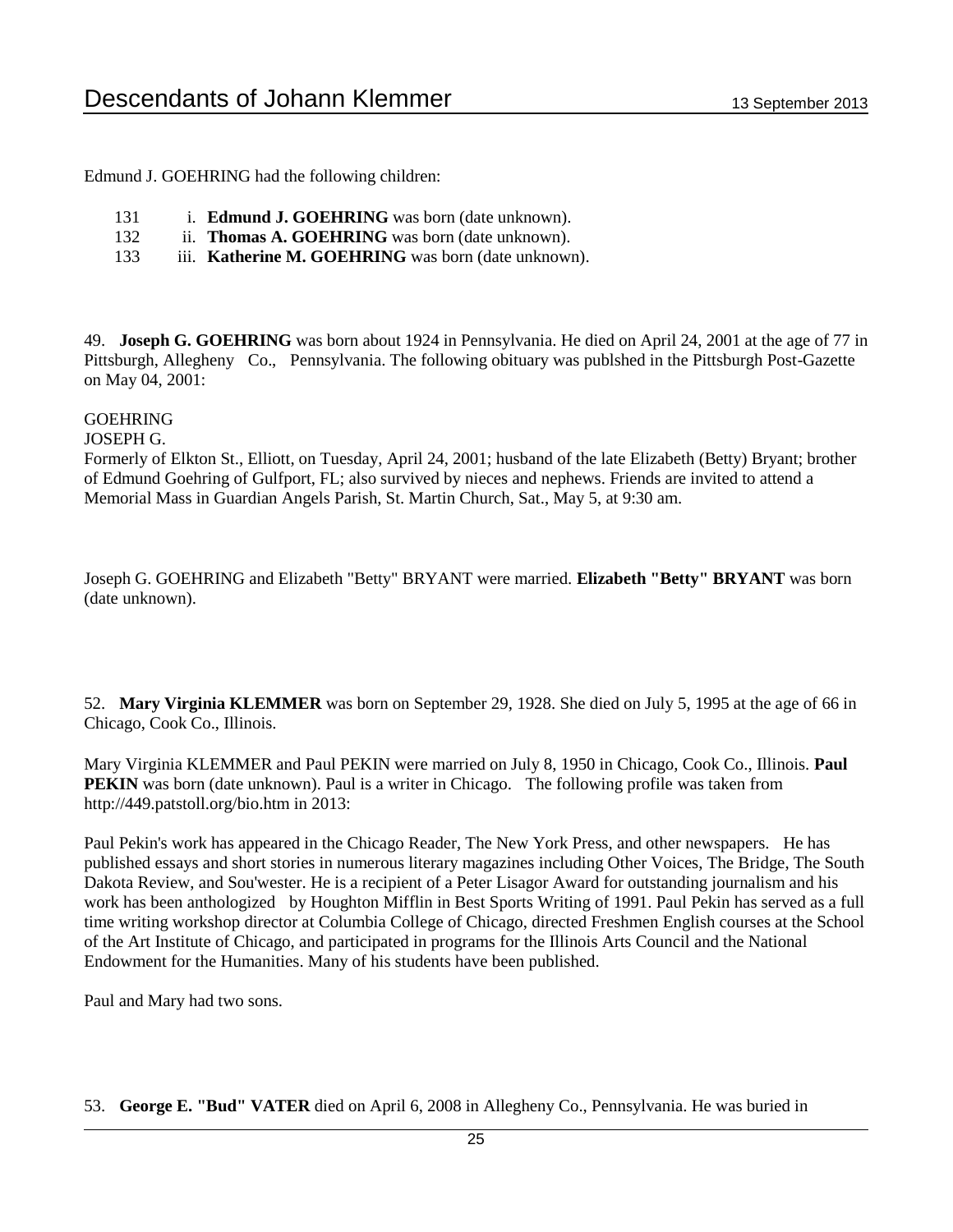National Cemetery of the Alleghenies, Washington Co., Pennsylvania. The following obituary appeared in the April \_\_, 2008 edition of the Pittsburgh Post-Gazette:

#### VATER

GEORGE E. "BUD"

Age 85, on Sunday, April 6, 2008. Beloved husband of Audrey E. (Connolly) Vater; loving father of Robert, Kathleen DeWitt, Raymond and Richard Vater; grandfather of Elizabeth and Elliot DeWitt; son of the late George and Eleanor (Klemmer) Vater; brother of the late Marge Queiser. Bud was a retired Printer for the Post-Gazette retiring after 47 years of service. He also was a WWII Vet serving in the U.S. Army in the European Theater of Operations. Friends received 2-4 and 7-9pm Wednesday only at ANTHONY G. STAAB FUNERAL HOME, INC., 900 Chartiers Ave., W.E. Pgh. Mass of Christian Burial in SS Simon and Jude Church, Green Tree on Thursday at 9:45am. Interment National Cemetery of the Alleghenies with full Military Honors.

George E. "Bud" VATER and Audrey E. CONNOLLY were married. **Audrey E. CONNOLLY** was born (date unknown).

George E. VATER and Audrey E. CONNOLLY had the following children:

- 134 i. **Robert VATER** was born (date unknown).
- +135 ii. **Kathleen VATER**, married Unknown DEWITT.
- 136 iii. **Raymond VATER** was born (date unknown).
- 137 iv. **Richard VATER** was born (date unknown).
- 54. **Marge VATER** was born (date unknown). Marge was married and had no children.

Marge VATER and Unknown QUEISER were married. **Unknown QUEISER** was born (date unknown).

#### 55. **Kenneth KLEMMER** was born (date unknown).

Kenneth KLEMMER and Alice UNKNOWN were married. **Alice UNKNOWN** died on November 11, 2003 in Sarasota, Florida.

Kenneth KLEMMER and Alice UNKNOWN had the following children:

- 138 i. **Chris KLEMMER** was born (date unknown).
- +139 ii. **Brian KLEMMER**, born 1950; married Roma UNKNOWN; died 2011.
- 140 iii. **Susan KLEMMER** was born (date unknown).

56. **Raymond KLEMMER** died on August 13, 2008 in Chappaqua, Westchester Co., New York. The following obituary was published in the The Journal News (Lower Hudson Valley, New York) in August 2008:

#### KLEMMER, RAYMOND J.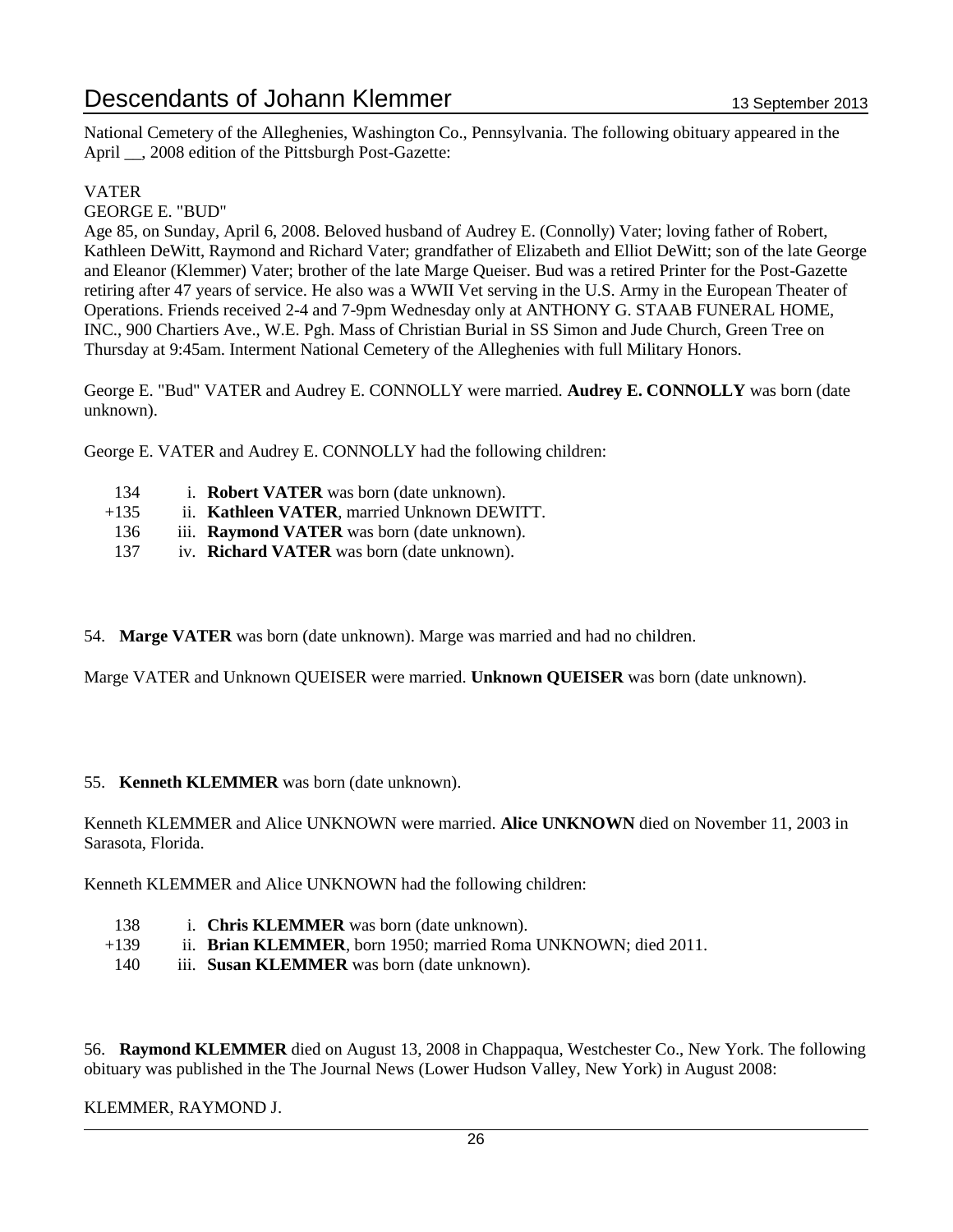#### 2008-08-13

Raymond J. Klemmer, 80, of Chappaqua, a former fighter pilot, philanthropist, senior business executive and patriarch, died August 10 of complications from Parkinson's Disease. Mr. Klemmer, was a Trustee Emeritus and former President of the Board of Trustees of the Big Brothers Big Sisters of New York City. He was an Executive Recruiter for 25 years and worked for CBS and McKinsey & Company among others. Mr. Klemmer was a jet fighter pilot instructor during the Korean conflict and taught at West Point, having graduated from the USMA in 1949 and Columbia University in 1953. Mr. Klemmer's proudest legacy and greatest devotion was to his family. He is survived by his wife of fifty six years Anne (Nan), his brother Kenneth of Sarasota, FL, and seven children, Timothy of Briarcliff Manor, Anthony of Portsmouth RI, Andrew of Scarsdale, Gregory of Needham MA, Elizabeth of New York City, Dr. Sarah Girardi of Mt. Kisco and Katherine Terry of Bedford. He is survived by twenty two grandchildren as well. The family will receive friends at the Beecher Funeral Home, Inc. in Pleasantville on Thursday from  $2 - 4 \& 7 - 9$  PM. A Mass of Christian Burial will be celebrated on Friday at 10:30 AM at St. John & St. Mary R.C. Church (Upper Church) in Chappaqua. Interment to follow at Fair Ridge Cemetery in Chappaqua. In lieu of flowers we ask that donations be made in his name to Big Brothers Big Sisters of New York City, 223 East 30th Street New York, NY 10016.

Raymond KLEMMER and Anne "Nan" UNKNOWN were married. **Anne "Nan" UNKNOWN** was born (date unknown).

Raymond KLEMMER and Anne UNKNOWN had the following children:

- +141 i. **Sarah KLEMMER**, married Dr. Leonard Nick GIRARDI.
- +142 ii. **Timothy KLEMMER**, married Jane KURZ.
- +143 iii. **Anthony "Tony" KLEMMER**, married Jennifer UNKNOWN.
- +144 iv. **Andrew KLEMMER**, married Anna Elise WALTON.
- +145 v. **Gregory KLEMMER**, married Alexandra PRYOR.
- 146 vi. **Elizabeth KLEMMER** was born (date unknown).
- +147 vii. **Katherine "Kate" KLEMMER**, married Unknown TERRY.

57. **Norbert A. KLEMMER** died on February 10, 2010 in Pittsburgh, Allegheny Co., Pennsylvania. The following obituary was published in the Pittsburgh Post-Gazette on Saturday, February 20, 2010:

#### KLEMMER NORBERT A.

Age 77 of Mt. Lebanon, formerly of Sheraden, on Thurs., Feb. 18, 2010. Beloved husband of 51 years of Betty Reiss Klemmer; loving father of Beth (Dan) Nichols, Susan (Michael) Lenarz, Tom Klemmer and Tim (May Kiara) Klemmer; grandfather of Forrest, Jesse, Jennifer, Max and Alex; great-grandfather of Kahlan; and brother of the late Norma Neeler. Friends welcome Mon. 2-4 & 6-8 PM at WILLIAM SLATER II FUNERAL SVC., 1650 Greentree Rd., Scott Twp. Mass of Christian Burial Tues. 10 AM Our Lady of Grace Church. In lieu of flowers, memorials may be made to Harmony Hospice, 811 Washington Rd., Carnegie, PA 15106. www.slaterfuneral.com

Send condolences at post-gazette.com/gb

Norbert A. KLEMMER and Elizabeth "Betty" REISS were married. **Elizabeth "Betty" REISS** was born (date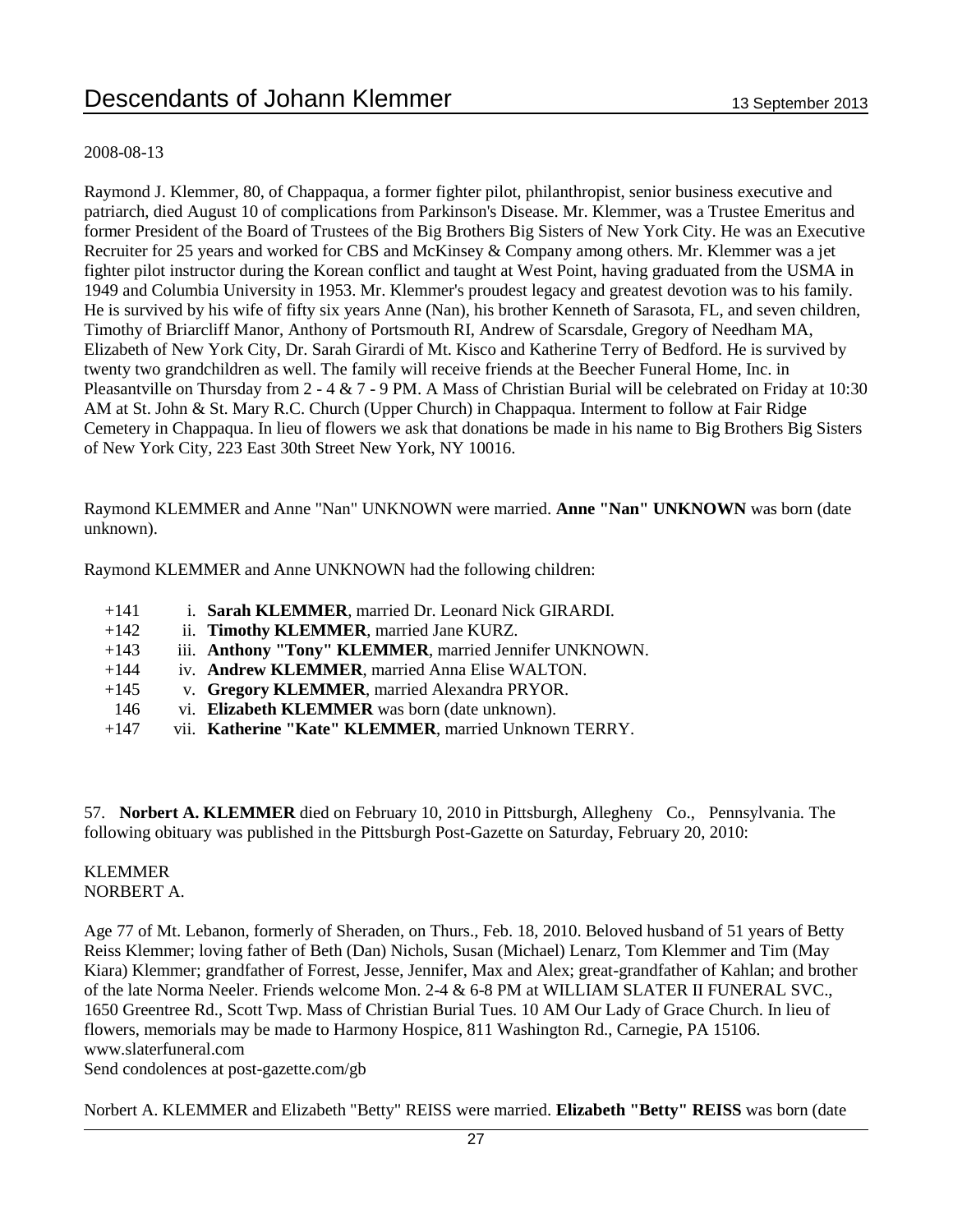unknown).

Norbert A. KLEMMER and Elizabeth REISS had the following children:

- +148 i. **Elizabeth "Beth" KLEMMER**, married Howard Daniel NICHOLS, 1984.
- +149 ii. **Susan KLEMMER**, married Michael LENARZ.
- 150 iii. **Thomas "Tom" KLEMMER** was born (date unknown).
- +151 iv. **Timothy KLEMMER**, married May Kiara UNKNOWN.

58. **Norma Helen KLEMMER** was born on May 1, 1927. She died on June 3, 2008 at the age of 81. The following obituary was published in the June 4, 2008 edition of The Morning Call (Allentown, Pennsylvania):

Norma K. Neeler June 04, 2008|The Morning Call

Norma K. Neeler, 81, formerly of Forks Township and Plant City, Fla., died June 3 in Moravian Hall Square. Born May 1, 1927 in Pittsburgh, she was a daughter of the late Norbert and Helen (Pillich) Klemmer. Her husband, John F., died in 1996. she was a member of St. Jane Frances de Chantal Catholic Church, Palmer Township. She was a member of the Easton Womens Club. She also loved to quilt and was active in several quilting clubs.

Survivors: Daughters, Janet M. Brown and her husband, Keith, of Columbia, S.C., Judy N. Dewalt and her husband, Tom, of Forks Township; sons, John M. Neeler and his wife, Georgeanne, of Winter Springs, Fla., James P. Neeler and his partner, Cyndee Zannit, of Whitehall; brother, Norbert Klemmer of Pittsburgh; grandchildren, Michael and Alex Neeler, Taylor Borwn, Sarah, Erin, Sean and Jack Dewalt.

Services: A funeral Mass will be held at 10:30 a.m. Friday in the church, 4049 Hartley St., Easton. Call 6-7:30 p.m. Thursday in the Ashton Funeral Home, 14th and Northampton streets, Easton. Advertisement

Interment will be in Florida National Cemetery.

Contributions: Moravian Hall Square.

Norma Helen KLEMMER and John F. "Jack" NEELER were married on May 28, 1955 in Crafton, Allegheny County, Pennsylvania. **John F. "Jack" NEELER** died on October 22, 1996 at the age of 0 in Plant City, Florida. He was born on October 22, 1996. The following obituary was published in the Lakeland (Florida) Ledger on October 24, 1996:

John Neeler, 72 Purchasing agent

PLANT CITY--Mr. John Francis Neeler of Plant City died Tuesday (October 22, 1996) at South Florida Baptist Hospital. He was 72.

Born in Pittsburgh on Oct. 14, 1924, he moved to Plant City from Glastonbury, Conn., in 1991. He was a purchasing agent. He was a veteran of World War II. He was a member of the Walden Lake Country Club. He belonged to the St. Clements Catholic Church.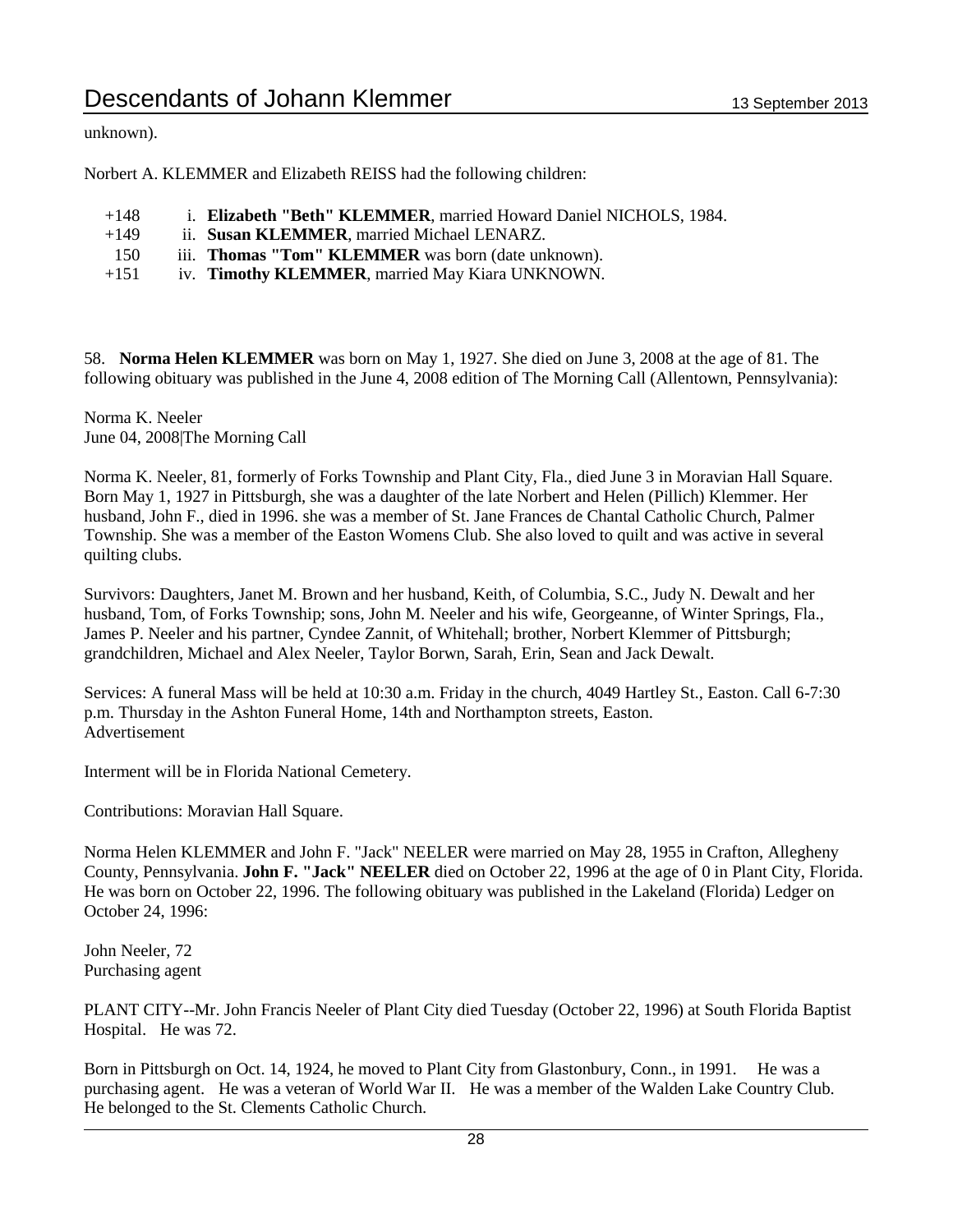He is survivied by his wife, Norma Neeler, Plant City; son John M. Neeler, Los Angeles, and James Patrick Neeler, Pittsburgh; daughters, Janet Brown, Columbia, S.C., and Judith DeWalt, Easton, Pa; sisters Rosemary Steinhoff, Houston, and Helen Neeler, PIttsburgh; and five grandchildren.

Visitiation will be from 9 to 10:30 this morning at Haynes Funeral Home, 6610 N. Alexander St., Plant City. Serivces will be at 11 this morning at St. Clements Catholic Church.

John F. NEELER and Norma Helen KLEMMER had the following children:

- +152 i. **Janet M. NEELER**, married Keith BROWN.
- +153 ii. **Judith N. "Judy" NEELER**, married Tom DEWALT.
- +154 iii. **John Michael NEELER**, married Georgeanne CARMELLO.
- 155 iv. **James Patrick NEELER** was born (date unknown). James lives with Cyndee Zannit (2008).

59. **Roy Francis WALTERS** was born about 1931 in Pennsylvania. Roy is in 2012 a partner at the Pittsburgh law frim of Fried, Kane, Walters, Zuschlag & Grochmal. The following is taken from his profile on the firm's website:

#### **Academic Degrees**

- · J.D. University of Pittsburgh, 1968
- L.L.B. University of Pittsburgh, 1958
- B.A. St. Vincent College, 1953

#### **Career Experience**

- Partner Fried, Kane, Walters, Zuschlag & Grochmal, 1976 to present
- Partner Brandt, McManus, Brandt & Malone, 1959-1976
- Lieutenant United States Marine Corps, 1953 1956

#### **Specialized Experience**

- Extensive litigation before the state and federal trial and appellate courts, 1959-1976
- · Trials before Referees, Appeal Board and Appellate Court level of thousands of workers' compensation and occupational disease claims over a twenty-five year period

Roy Francis WALTERS and Kathleen UNKNOWN were married. **Kathleen UNKNOWN** was born (date unknown).

#### 60. **Helen Jean WALTERS** was born about 1926 in Pennsylvania.

Helen Jean WALTERS and John Francis DONLEY Jr. were married. **John Francis DONLEY Jr.** was born about 1925. He died on May 16, 2011 at the age of 86. The following obituary appeared in the May 20, 2011 edition of the Pittsburgh Post-Gazette:

#### **DONLEY**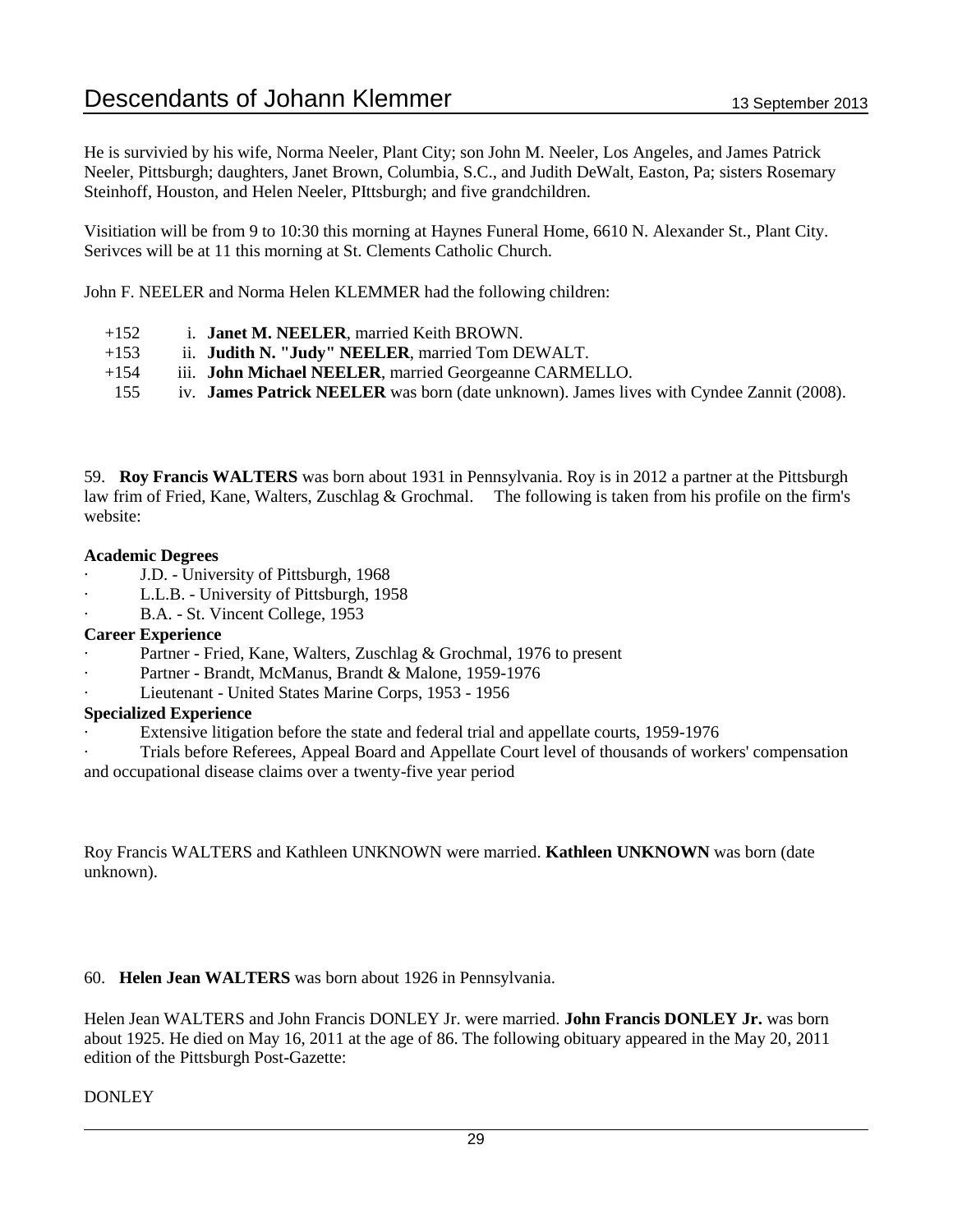### JOHN F., JR.

Age 86, of Scott Township, on Monday, May 16, 2011. Beloved husband of Helen Jean Walters Donley; father of Gail Mulkeen, Timothy (Mary Beth) Donley, Roberta (Gary) Bukowski, Patrick Donley, the late Richard and the late Joseph; grandfather of Sean (Annemarie) Mulkeen, Conor (Melissa) Mulkeen, Meghan (Andrew) Walker, Erinn (Marc) Pearson, Cristin Donley, Bridget Donley, Ryan Bukowski, Michael Bukowski, John Donley, Daniel Donley, and Declan Donley; brother of Alice Fry, Edward (Mary Jean) Donley, Ruth Donley, James Donley, Thomas (Margaret) Donley and the late Jean Thomas; brother-in-law of Roy (Kathleen) Walters, Jr.; also survived by many nieces and nephews. A Memorial Mass will be celebrated at St. John Capistran Church, 1610 McMillan Rd, Pittsburgh, PA 15241 on Monday, May 23, 2011, at 11 a.m. Interment private. Please add and view tributes at www.beinhauer.com.

John Francis DONLEY and Helen Jean WALTERS had the following children:

- +156 i. **Gail Mary DONLEY**, born November 6, 50; married Michael MULKEEN; died December 10, 11, New York.
- +157 ii. **Timothy John DONLEY**, married Mary Beth UNKNOWN.
- +158 iii. **Roberta DONLEY**, born April, 1956; married Gary BUKOWSKI.
- +159 iv. **Patrick Walters DONLEY**, married Tina UNKNOWN.
- 160 v. **Richard DONLEY** was born in April, 1956. He died in October, 1963 at the age of 7 in Pittsburgh, Allegheny Co., Pennsylvania.
- 161 vi. **Joseph DONLEY** died before 2011.

61. **Joseph Robert KLEMMER** was born on September 6, 1931. He died on February 2, 2000 at the age of 68 in Dale City, Prince William Co., Virginia. The following obituary was published in the Potomac News, in Dale City, Virginia, on February 6, 2000:

Joseph R. Klemmer, 68, of Dale City, died Wed. Feb. 2, 2000, at Fairfax Hospital. He was a teacher and coach for many years.

Preceded in death by his father, George E. Klemmer, and his mother, Philomena Klemmer.

He is survived by his wife, Marlou Klemmer of Dale City; three sons, Joseph J. Klemmer of Springfield and Philip P. Klemmer and Richard R. Klemmer of Dale City, a daughter, Angela A. McGuirl, of Woodbridge; a brother, George J. Klemmer, of Pittsburgh, Pa.; and three grandchildren.

Services will be held at 10 a.m. Tuesday, Feb 8, at Holy Family Catholic Church, with the Rev. Stephen F. Leva officiating.

Memorial contributions may be made to National Parkinson Foundation Inc., Development Department. c/o Marc Lichtman or Lois Hefferman, 1501 NW 9th Ave., Miami, Fla., 33136- 1494.

Arrangements are by Mountcastle Funderal Home, Dale City.

Joseph Robert KLEMMER and Marlou PETRUZZI were married on July 30, 1960. **Marlou PETRUZZI** was born on June 7, 1938.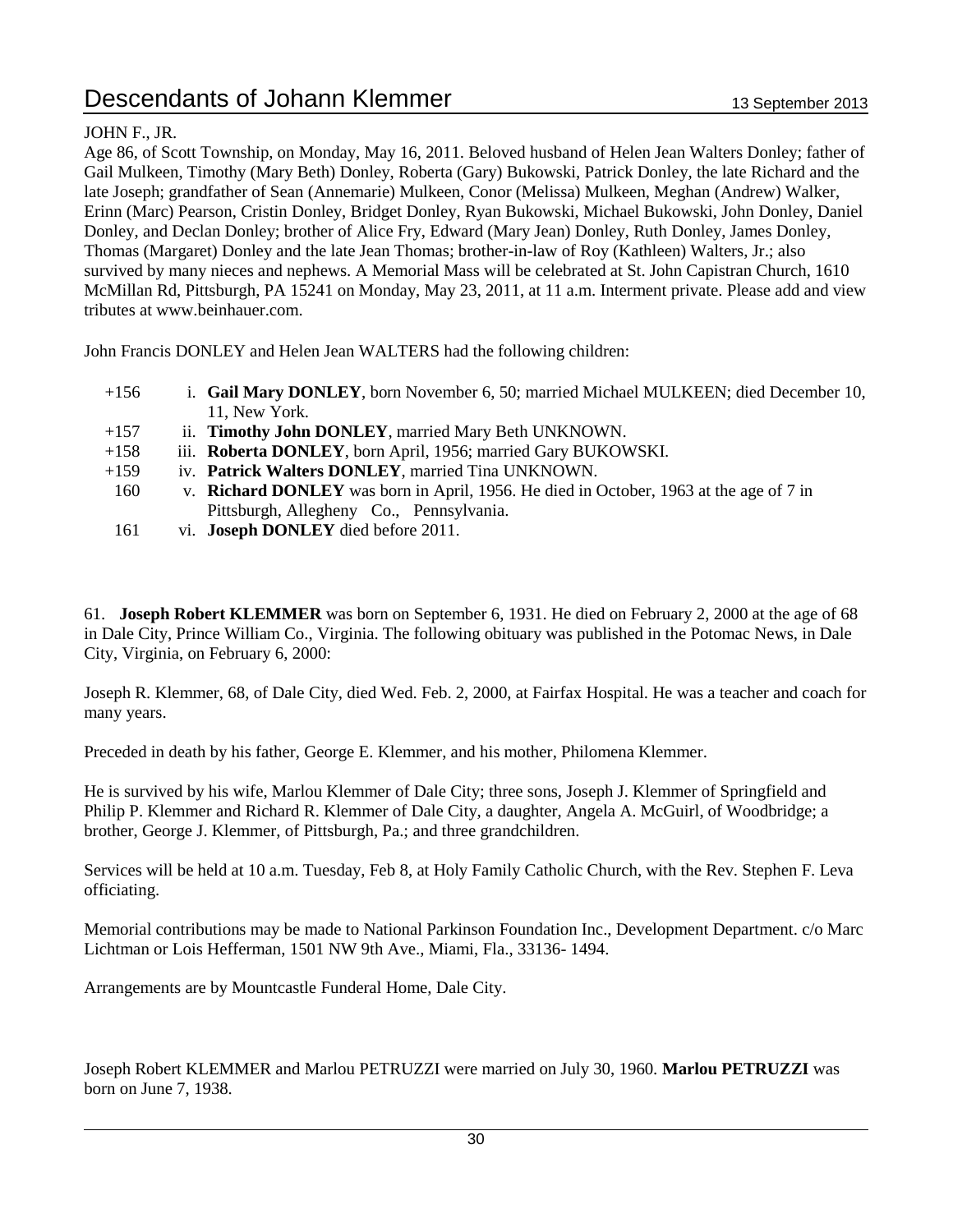Joseph Robert KLEMMER and Marlou PETRUZZI had the following children:

- +162 i. **Joseph Jude KLEMMER**, born November 12, 1962, Bremerhaven, Germany; married Joy Elizabeth MILLER.
- 163 ii. **Phillip Paul KLEMMER** was born on June 8, 1965.
- 164 iii. **Richard Robert KLEMMER** was born on July 11, 1966 in Augsburg, Germany. According to a personal website in 2010, Richard works for the Department of Commerce, National Telecommunications Information Administration as a Computer Specialist. He has worked for the Government since 1986. His jobs have ranged from programming on Mainframes to PC's, and System Administration, Database Development and Administration.

He is also a member of WebTrek L.L.C., where he designs web pages, write cgi scripts and is Assistant Server Administrator. He also does Network Installation and Setup, Internet Integration, and much more.

He was born on the 11th of July in the year 1966 in Augsburg, Germany. He has lived in Pittsburgh, PA. and he also spent 12 years living overseas (mostly in Germany). He graduated from the Nurnberg American High School in Nurnberg Germany. He currently lives in Dale City, VA.

He is an avid Computer user and enjoys working with OS/2 Warp and Linux, but also have a very good knowledge of Win 95 and NT (Server and Workstation). He enjoys watching football, especially the Pittsburgh Steelers. He plays the Drums and, in the past, played in a Rock & Roll Band.

+165 iv. **Angela Ann KLEMMER**, born November 26, 1963; married Brian Paul MCGUIRL, September 5, 1992.

62. **Robert Charles KLEMMER** was born on June 5, 1939 in Pittsburgh, Allegheny Co., Pennsylvania. He died on December 21, 1998 at the age of 59 in Heidelberg, Germany. He was buried in Arlington National Cemetery, Arlington, Virginia. The following obituary appeared in the Washington Post, Washington, DC, on January 1, 1999:

Robert C. Klemmer, 59, a former Alexandria resident who was working in Germany for the last four years as a program analyst for the Department of the Army, died of a aneurysm Dec. 21 at a hospital in Heidelberg, Germany. Mr. Klemmer, a native of Pittsburgh, began his civilian career for the Army when moved to the Washington area in 1975. He graduated from Geneva College in Beaver, Pa., and served about six years in the Navy. He also served in the Navy Reserve, retiring in 1988 with the rank of commander. Survivors include his wife, Elizabeth Anne Klemmer of Heidelberg; two children, Gregory Klemmer and Delores Anne Klemmer, both of California; two brothers, George Klemmer of Pittsburgh and Joseph Klemmer of Woodbridge.

Robert Charles KLEMMER and Elizabeth Anne "Betty" COOLEY were married on September 1, 1962. **Elizabeth Anne "Betty" COOLEY** was born on February 24, 1940.

Robert Charles KLEMMER and Elizabeth Anne COOLEY had the following children:

166 i. **Gregory Michael KLEMMER** was born on October 14, 1963 in San Diego, California. 167 ii. **Dolores Anne KLEMMER** was born on January 13, 1970 in Los Angeles, California.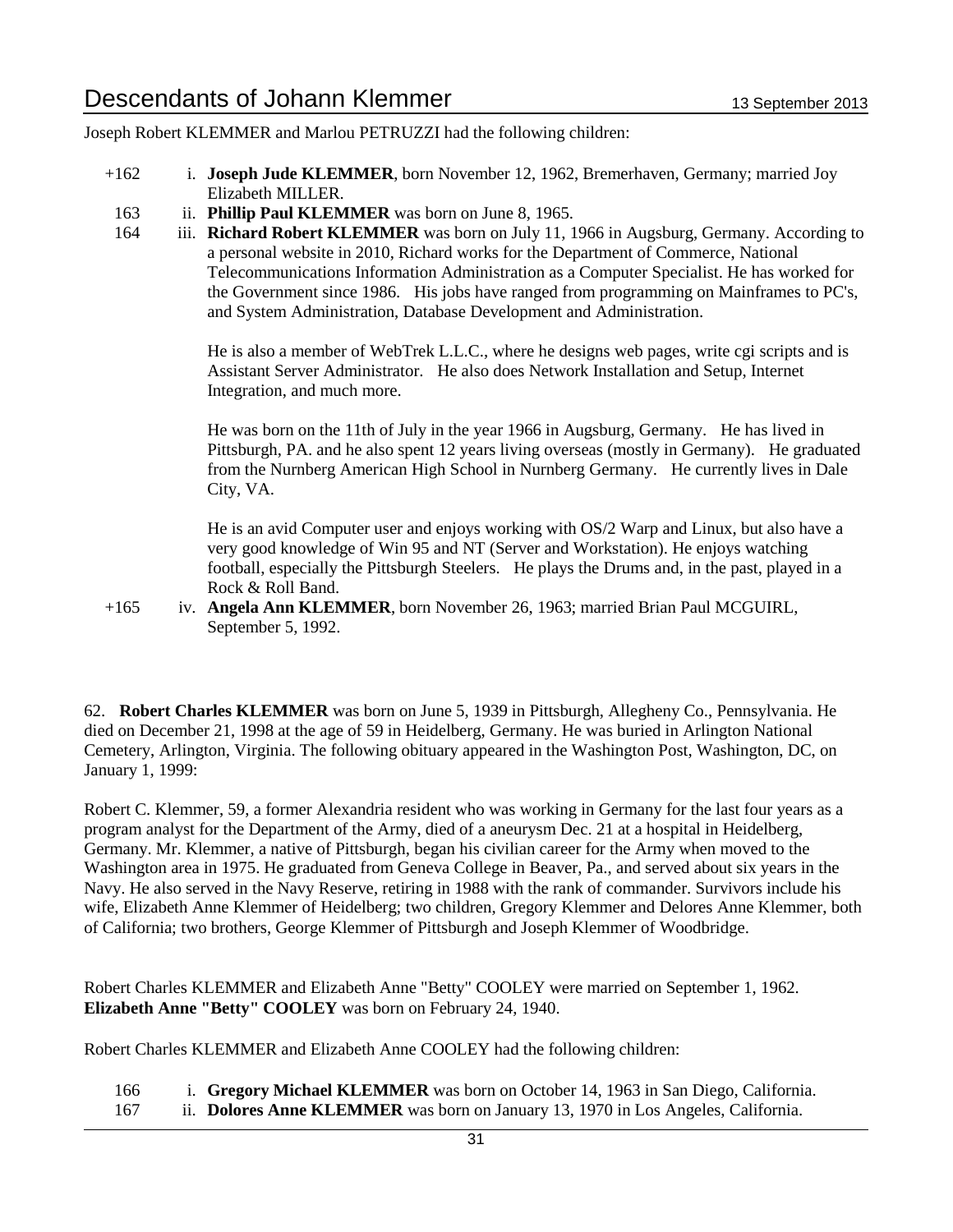#### 63. **George J. KLEMMER** was born on March 14, 1939.

George J. KLEMMER and Eleanor S. ZARADZKI were married on August 21, 1954. **Eleanor S. ZARADZKI** was born on July 22, 1932.

George J. KLEMMER and Eleanor S. ZARADZKI had the following children:

- +168 i. **Patricia "Patty" KLEMMER**, born March 25, 1958; married Clarke F. TOMER, May 3, 1980.
- +169 ii. **Jean Marie KLEMMER**, born July 8, 1959; married James MCKEON, May 15, 1982.
- +170 iii. **George J. KLEMMER Jr.**, born June 19, 1955; married Janice WEBB.

### **Seventh Generation**

64. **Carol CIJINSKAS** was born (date unknown).

**Bob WILCOX** was born (date unknown).

Bob WILCOX and Carol CIJINSKAS had the following children:

- 171 i. **Cynthia WILCOX** was born (date unknown).
- 172 ii. **Jonathon WILCOX** was born (date unknown).
- 65. **Robert CIJINSKAS** was born (date unknown).

**Patricia ILES** was born (date unknown).

Robert CIJINSKAS and Patricia ILES had the following children:

- 173 i. **Carissa CIJINSKAS** was born (date unknown).
- 174 ii. **Michael CIJINSKAS** was born (date unknown).
- 175 iii. **Michelle CIJINSKAS** was born (date unknown).
- 66. **Karen KATONIS** was born (date unknown).

**Walter KRAMPITZ** was born (date unknown).

Walter KRAMPITZ and Karen KATONIS had the following child: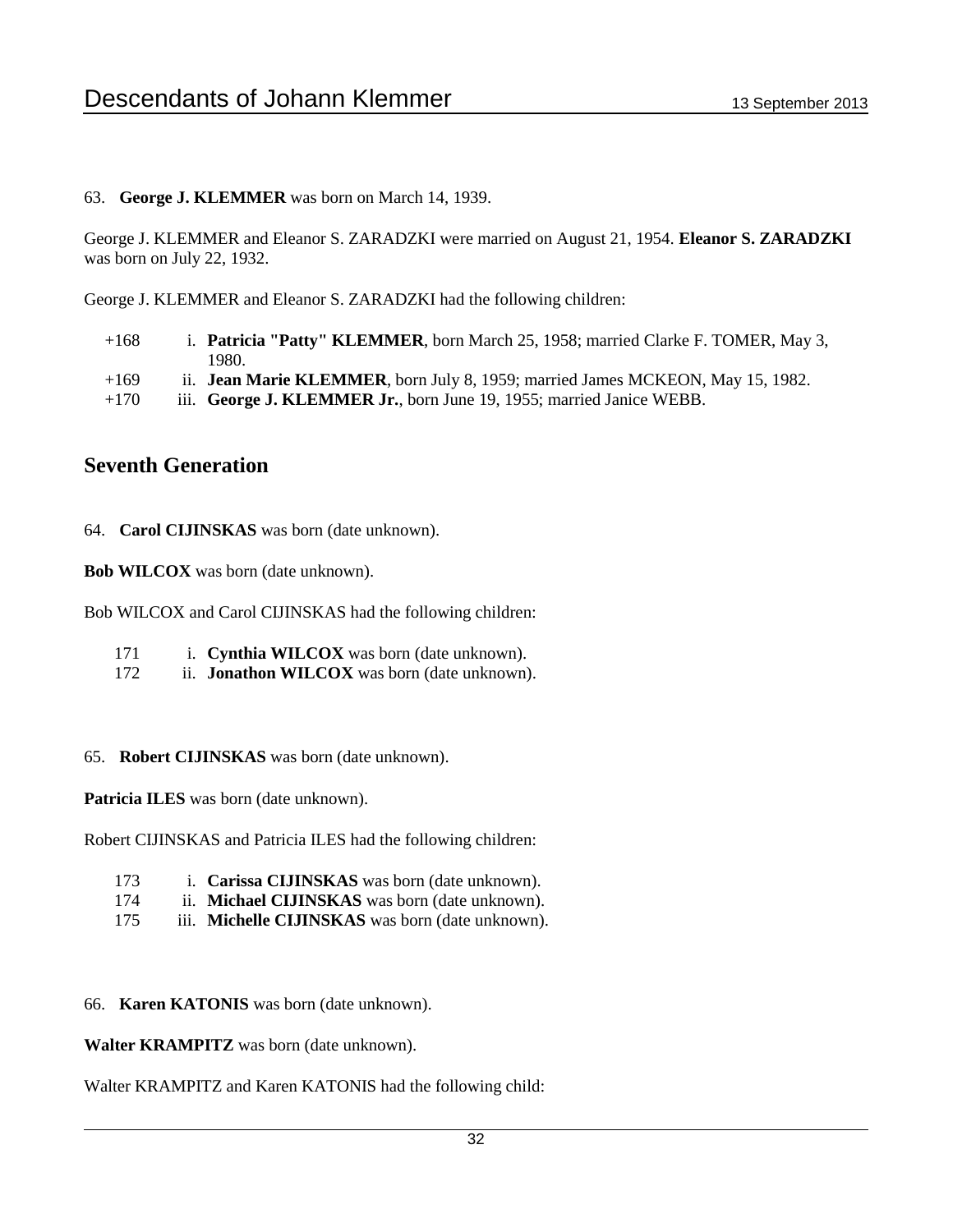176 i. **Todd KRAMPITZ** was born (date unknown).

67. **Steven KATONIS** was born on April 10, 1957 in Loomis, California. Steven is president and co-owner of Hugin Components, engaged in custom component metal fabrication in Rocklin, California.

**Sharon M. HUMMER** was born on April 17, 1959.

Steven KATONIS and Sharon M. HUMMER had the following child:

177 i. **Tracy E. KATONIS** was born (date unknown).

#### 68. **David GERARD** was born (date unknown).

**Yvette KIM** was born (date unknown).

David GERARD and Yvette KIM had the following child:

178 i. **Pierre GERARD** was born (date unknown).

#### 70. **Richard GERARD** was born (date unknown).

**Karen JAMES** was born (date unknown).

Richard GERARD and Karen JAMES had the following children:

- 179 i. **Sarah GERARD** was born (date unknown).
- 180 ii. **Stephanie GERARD** was born (date unknown).
- 73. **Leon GERARD** was born (date unknown).

Leon GERARD and Delores UNKNOWN were divorced. **Delores UNKNOWN** was born (date unknown).

Leon GERARD and Delores UNKNOWN had the following children:

- 181 i. **Jessica GERARD** was born (date unknown).
- 182 ii. **Anthony GERARD** was born (date unknown).

**Tina DADDONA** was born (date unknown).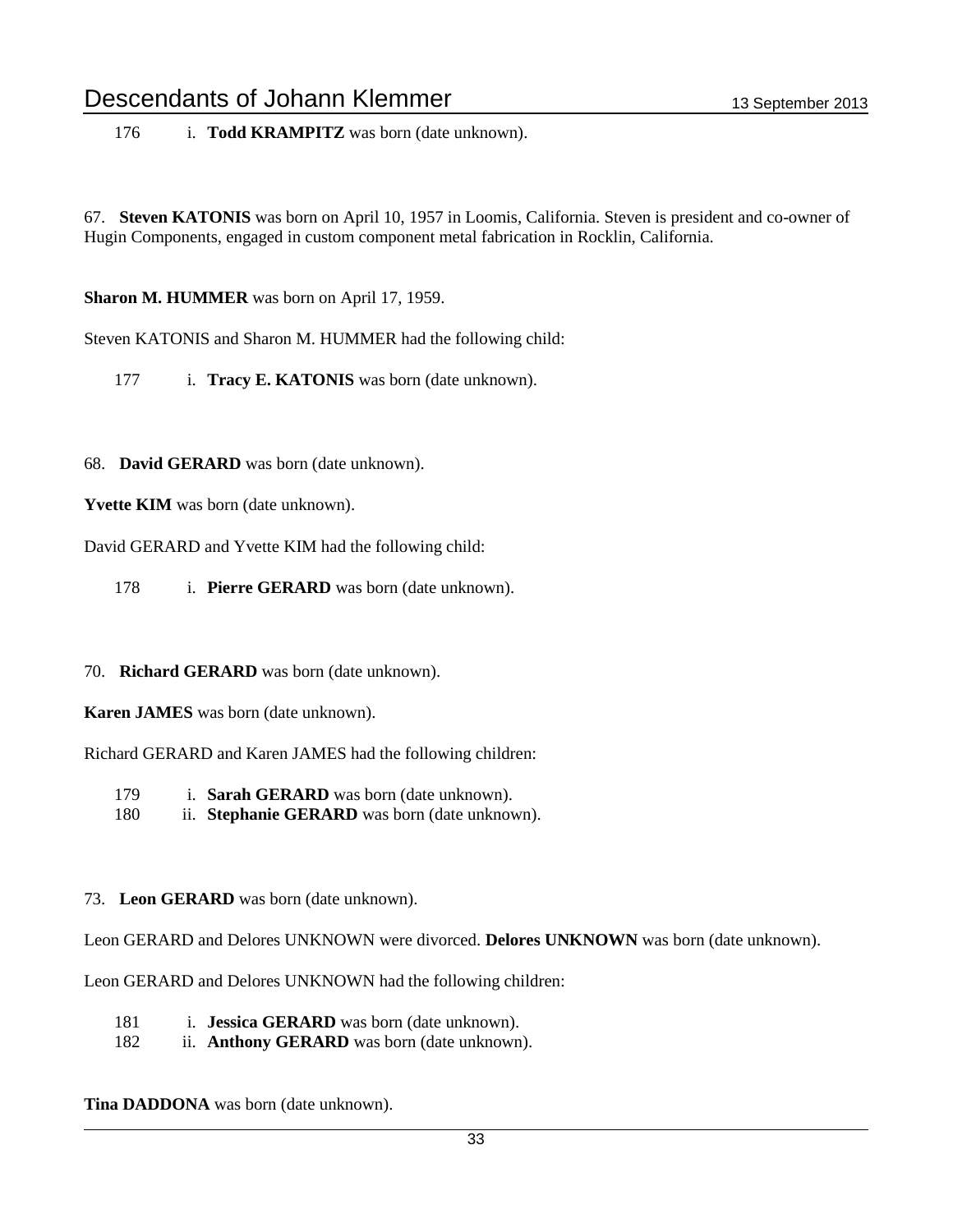74. **James Leo GERARD** was born (date unknown).

**Juanita COX** was born (date unknown).

75. **Leslie Marguerite GERARD** was born (date unknown).

Peter DE PAULO was born (date unknown).

Peter DE PAULO and Leslie Marguerite GERARD had the following children:

- 183 i. **Melissa Lynn DE PAULO** was born (date unknown).
- 184 ii. **Bryan Vincent DE PAULO** was born (date unknown).

76. **Nancy Louise GERARD** was born (date unknown).

**William "Bill" MAZZINI** was born about 1958.

William MAZZINI and Nancy Louise GERARD had the following child:

185 i. **Alexander William MAZZINI** was born about 1985.

77. **Edwin Louis HOWLEY** was born on September 5, 1952 in Westmoreland Co., Pennsylvania. Edwin is the building inspector for the borough of Irwin, in Westmoreland County, Pennsylvania.

Edwin Louis HOWLEY and Eileen ALTMAN were married. They were divorced. **Eileen ALTMAN** was born (date unknown).

Edwin Louis HOWLEY and Eileen ALTMAN had the following children:

- +186 i. **Patrick T. HOWLEY**, born about 1980; married Jenine RAMSEY.
- +187 ii. **Edwin HOWLEY**, born about 1981; married Jennifer UNKNOWN.

78. **Diane HOWLEY** was born on November 1, 1955 in Irwin, Pennsylvania. According to Diane's profile on LinkedIn in 2011, Diane is Vice President of Marketing and Communications, University of Louisville Physicians. Previously, she was Vice President of Sales and Marketing (December 2008 – April 2011); Vice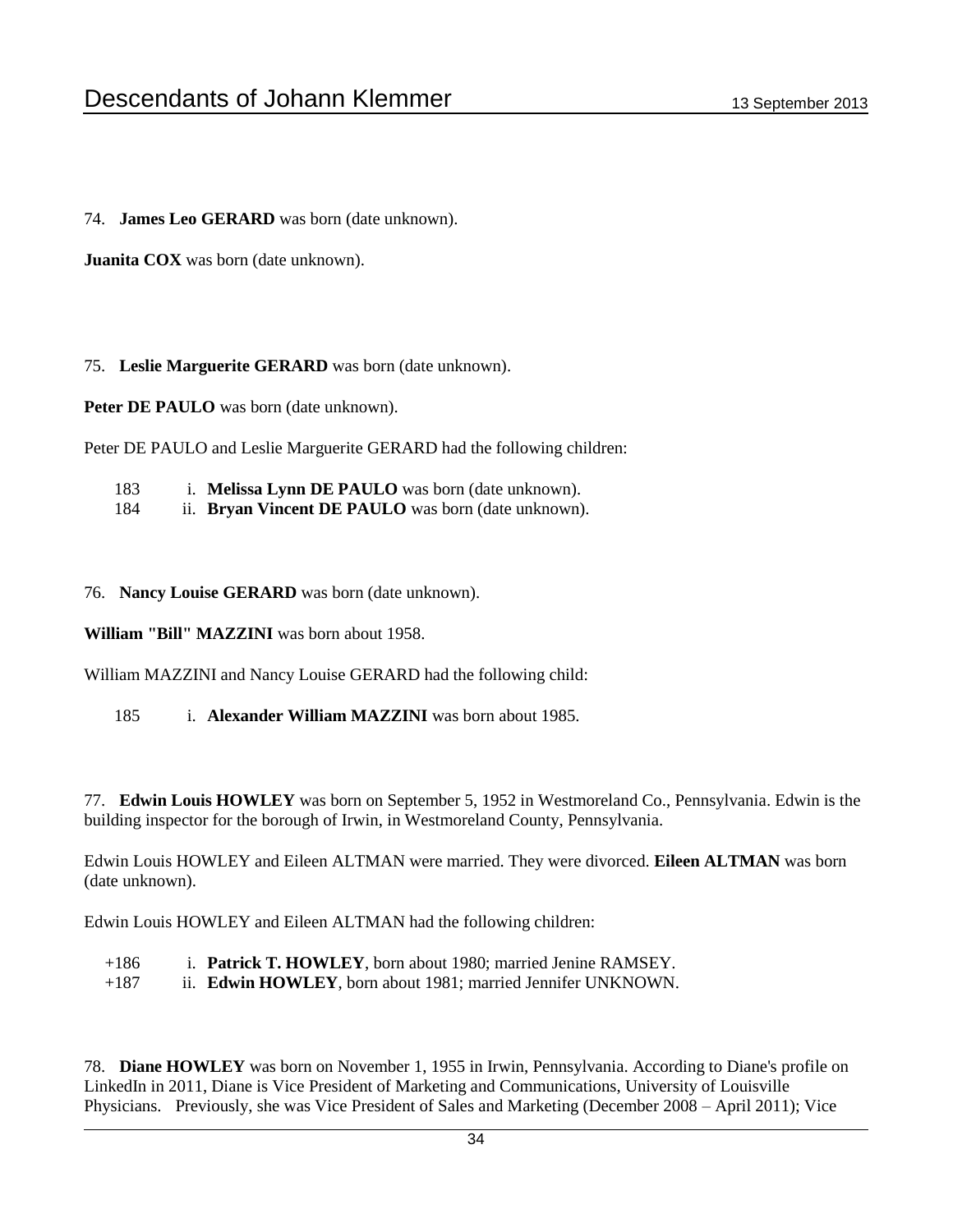President of Sales, Marketing and Strategic Planning, Kindred Healthcare (2004 – October 2008); Regional Director of Sales and Marketing, HealthSouth (1998 – 2001); Corporate Director of Sales and Marketing, Continential Medical Systems (1996 – 1999); Director of Marketing, Mediplex/Sun Health (1994 – 1996); and Senior Director of Marketing, HealthOne (1993 – 1995). Diane attended the University of Kentucky and the University of Phoenix.

Diane HOWLEY and James Randall PARTRIDGE were married. **James Randall PARTRIDGE** was born (date unknown).

Diane HOWLEY and William F. SHARKEY were married on August 15, 1981 in Greenup, Kentucky. They were divorced. **William F. SHARKEY** was born (date unknown).

79. **Coleen M. HOWLEY** was born on July 21, 1967 in Kentucky. According to Coleen's Facebook profile in 2011, Coleen is an RN at Frankfort Regional Medical Center She obtained a BSN in Nursing in 1991 from the University of Kentucky. She lives in Georgetown, Kentucky and is from Russell, Kentucky. She graduated from Russell High School in 1985.

Coleen M. HOWLEY and James D. RICE were married on May 23, 1992 in Fayette, Kentucky. **James D. RICE** was born (date unknown).

James D. RICE and Coleen M. HOWLEY had the following child:

188 i. **Jaime Diane RICE** was born on May 12, 1998 in Fayette, Kentucky.

80. **Robert Alban HENKEL** was born on January 28, 1945 in Greensburg, Westmoreland Co., Pennsylvania. He died on September 14, 1994 at the age of 49.

Robert Alban HENKEL and Kathy UNKNOWN were married. **Kathy UNKNOWN** was born (date unknown).

81. **Michael C. HENKEL** was born (date unknown). Michael C. Henkel started working at the Westmoreland County Juvenile Detention Center in 1978 and a year later he accepted a teaching position there. In 1982, he began serving as an Associate Pastor at a local church and held both positions for the next ten years. In 1990, Mike founded of the Outside In School of Experiential Education, an outdoor adventure, residential treatment program for boys, which sits on 140 acres of land two miles off Route 711 in Ligonier and Fairfield townships.

Michael C. HENKEL and Francine NIEDER (?) were married. **Francine NIEDER (?)** was born (date unknown).

Michael C. HENKEL and Francine NIEDER (?) had the following child: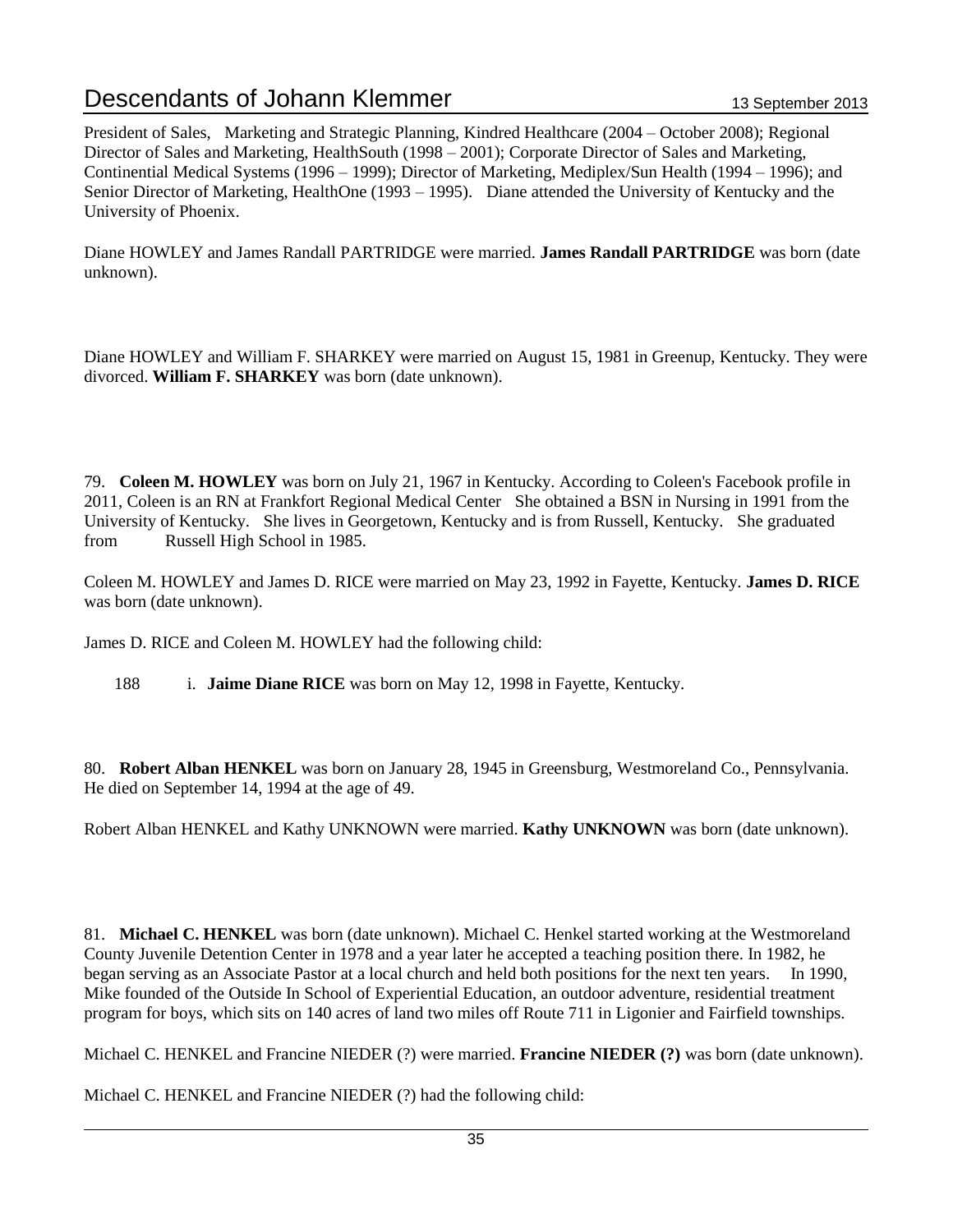189 i. **Signe R. HENKEL** was born about 1985.

#### 82. **Pat McDonald HENKEL** was born (date unknown).

Pat McDonald HENKEL and Bernadette UNKNOWN were married. **Bernadette UNKNOWN** was born (date unknown).

#### 83. **Signe Ann HENKEL** was born (date unknown).

Signe Ann HENKEL and William G. CECCHETTI were married. **William G. CECCHETTI** was born (date unknown).

William G. CECCHETTI and Signe Ann HENKEL had the following children:

- 190 i. **William CECCHETTI** was born (date unknown).
- 191 ii. **Matthew R. CECCHETTI** was born (date unknown).
- 84. **Mary HENKEL** was born (date unknown).

Mary HENKEL and Gerard HAHN were married. **Gerard HAHN** was born (date unknown).

85. **Donna FOGLE** was born (date unknown).

**Russell SMART** was born (date unknown).

Russell SMART and Donna FOGLE had the following children:

- 192 i. **Erin SMART** was born in 1978.
- 193 ii. **Emily SMART** was born in 1979.
- 194 iii. **Elizabeth SMART** was born in 1982.

86. **Robert FOGLE** was born in 1951.

**Barbara UNKNOWN** was born (date unknown).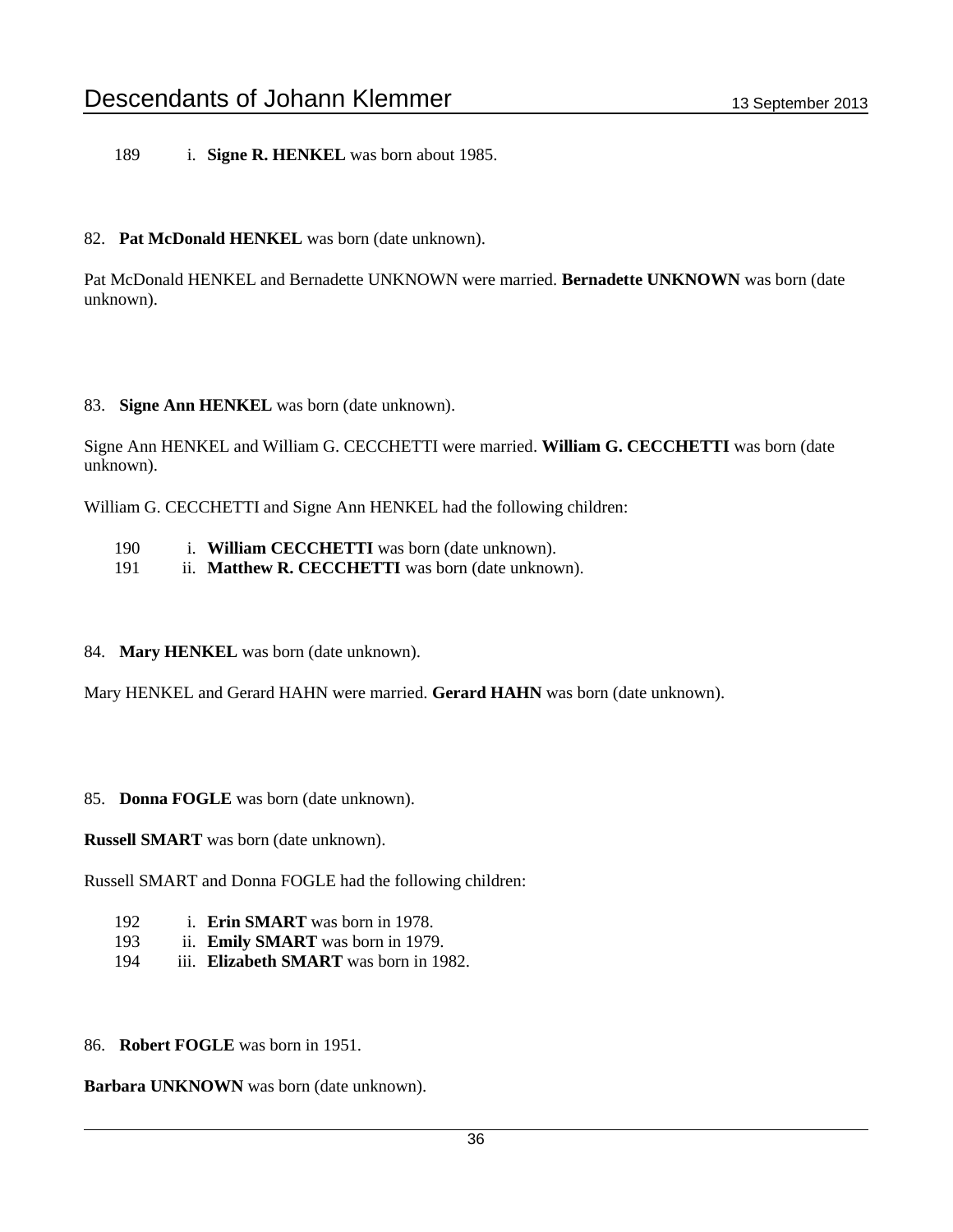Robert FOGLE and Barbara UNKNOWN had the following child:

- 195 i. **Kassandra FOGLE** was born in 1978.
- 87. **Stephen FOGLE** was born on January 7, 1956.

**Jan UNKNOWN** was born (date unknown).

Stephen FOGLE and Jan UNKNOWN had the following children:

- 196 i. **Brian FOGLE** was born on September 9, 1989.
- 197 ii. **Stephanie FOGLE** was born on July 2, 1992.
- 198 iii. **Alyssa FOGLE** was born on April 4, 1994.
- 88. **Ruth Ann FOGLE** was born in 1958.

Ruth Ann FOGLE and Albert GAZZO were divorced. **Albert GAZZO** was born (date unknown).

Albert GAZZO and Ruth Ann FOGLE had the following child:

+199 i. **Christine GAZZO**, born 1979; married Unknown MOSCO.

#### 89. **Kathleen FOGLE** was born in February, 1960.

**John MOTTS** was born (date unknown).

John MOTTS and Kathleen FOGLE had the following children:

- 200 i. **John MOTTS** was born in 1990.
- 201 ii. **Melissa MOTTS** was born in 1994.
- 91. **Linda SCHNAUBELT** was born on September 8, 1954 in East McKeesport.

Linda SCHNAUBELT and Charles MURPHY were married in April, 1986. **Charles MURPHY** was born (date unknown).

Charles MURPHY and Linda SCHNAUBELT had the following children:

- 202 i. **Ryan MURPHY** was born (date unknown).
- 203 ii. **Michael MURPHY** was born in May, 1989.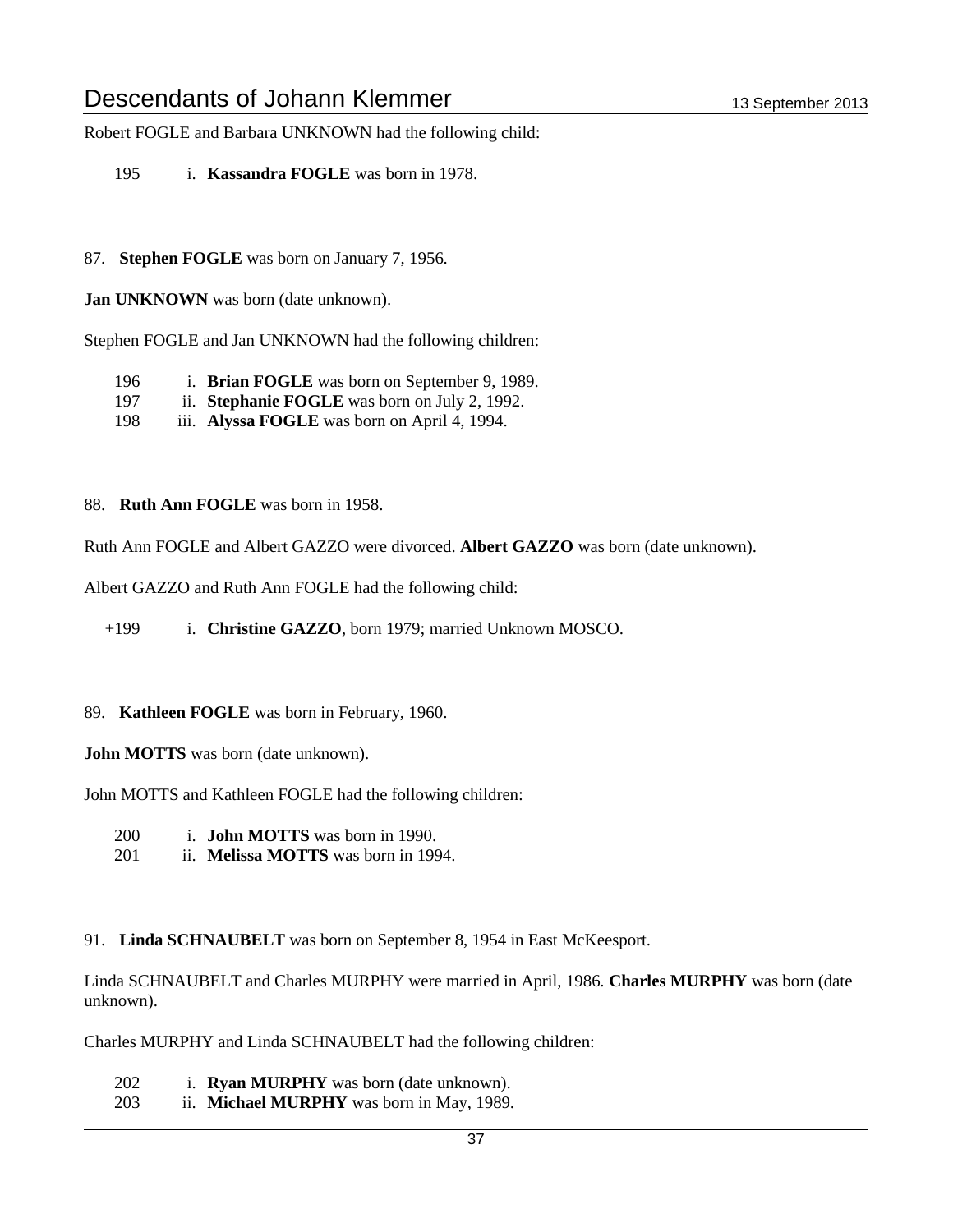93. **Amy Louise HINDIN** was born in Pittsburgh, Pennsylvania. Graduated from Gar-Field High School in Woodbridge, VA in 1976, graduated from James Madison University in Harrisonburg, VA in 1982, and graduated CBN University, Virginia Beach, VA (M.A.) in 1987.

Amy Louise HINDIN and John CORRELL were married in All Saints Episcopal Church, Woodbridge, VA. **John CORRELL** was born in Richmond, VA.

John CORRELL and Amy Louise HINDIN had the following child:

204 i. **Timothy Benjamin CORRELL** was born in Depaul Hospital, Norfolk, VA.

94. **Tracey Anne HINDIN** was born in St. Francis Hospital, Pittsburgh, Pennsylvania. She was baptized in St. Bartholomew Church, Pittsburgh, Pennsylvania. *By Adam:* My momy is a nice person. she takes care of me when I'm sick. She always looks after me.

Tracey Anne HINDIN and Stephen Woodburn JOHNSON were married in Pittsburgh, Pennsylvania. **Stephen Woodburn JOHNSON**, son of John Franklin JOHNSON and Audrey Dorathea FOGARTY, was born in Pittsburgh, Allegheny Co., Pennsylvania. He was baptized in Concordia Lutheran Church, Brentwood, Pennsylvania.

Stephen Woodburn JOHNSON and Tracey Anne HINDIN had the following children:

- 205 i. **Samuel Peter JOHNSON** was born in Magee Women's Hospital, Pittsburgh, Pennsylvania. He was baptized in First Trinity Lutheran Church, Pittsburgh, Pennsylvania. Sam graduated from Central Catholic High School, in Pittsburgh, Pennsylvania in 2003 and from New York University in 2007 with a degree in Music Composition.
- 206 ii. **Adam Donald JOHNSON** was born at Mercy Hospital in Pittsburgh, Pennsylvania. He was baptized in First Trinity Lutheran Church, Pittsburgh, Pennsylvania.
- 95. **Kimberly Ann SCHNAUBELT** was born on November 6, 1960 in Scottsdale, Arizona.

Kimberly Ann SCHNAUBELT and David Robert CARSON were married in August, 1983 in St. Bartholomew's R.C. Church, Penn Hills, PA. **David Robert CARSON** was born (date unknown).

David Robert CARSON and Kimberly Ann SCHNAUBELT had the following children:

- 207 i. **Michael Robert CARSON** was born in December, 1988.
- 208 ii. **Allison Marie CARSON** was born in December, 1988.
- 209 iii. **Jacquelyn CARSON** was born in 1992.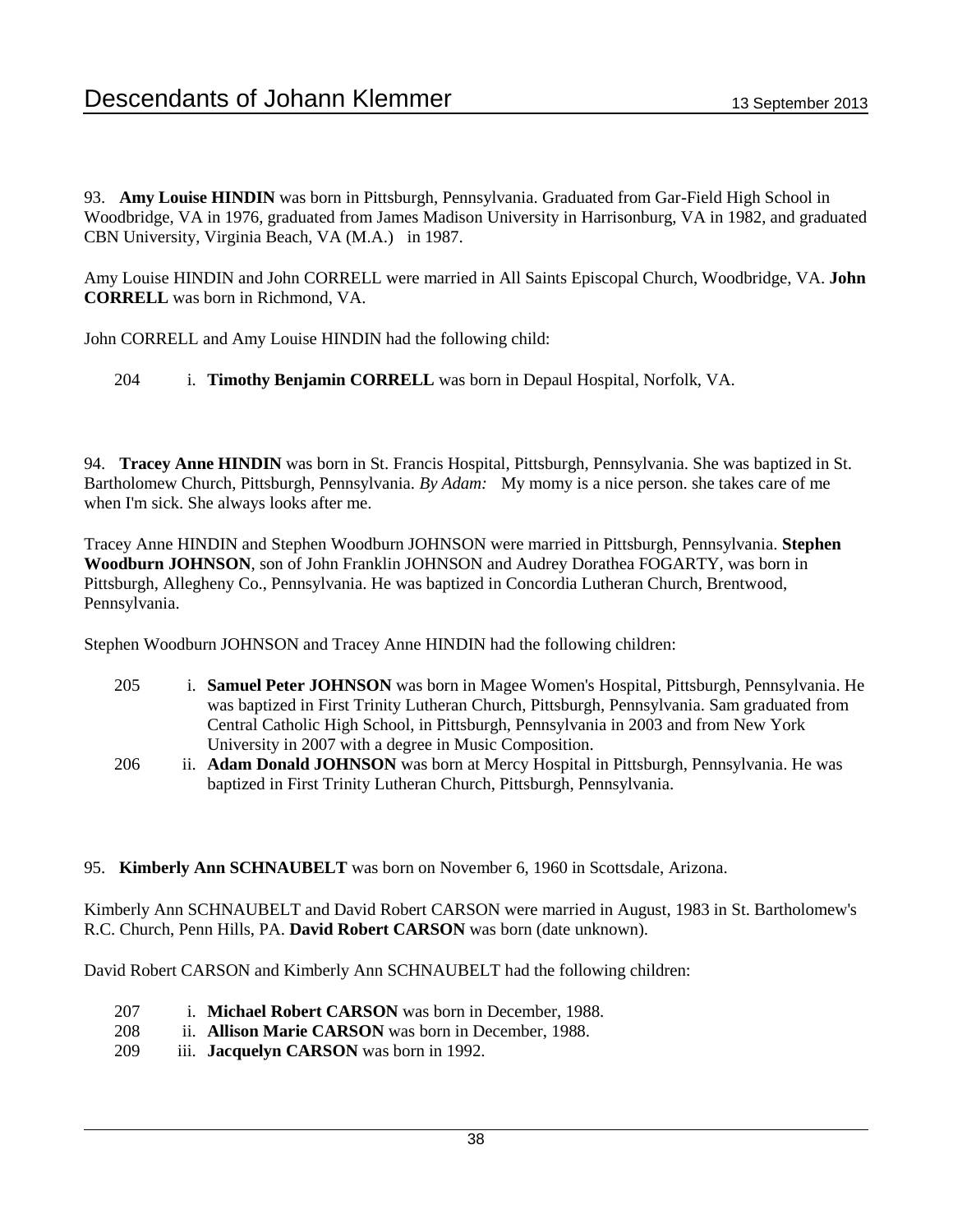96. **Kurt SCHNAUBELT** was born on February 12, 1964. According to www.LinkedIn.com on March 31, 2008:

Kurt Schnaubelt's Experience: EVP/CFO Avado Brands, Inc. (Privately Held; 5001-10,000 employees; Restaurants industry) February 2005 - Present. CFO of a private restaurant company with two brands: Don Pablo's Mexican Kitchens and Hops Grill and Brewery chains. Annual sales of approximately \$240 million. Brought on Feb. 2005 for turn-around situation; previous company, Avado Brands, Inc. Georgia Corp. (NYSE), was in Chapter 11 protection; exited Ch. 11 in May 2005.

SVP & CFO Bertucci's Corporation (Privately Held; 5001-10,000 employees; Restaurants industry) April 2001 - December 2004. Chief Financial Officer (June 2002-December 2004); Sr. Vice President - Finance and Administration (November 2001-June 2002); Vice President - Finance (March 2001-November 2001); Director - Financial Planning, Reporting and Analysis (January 1999-March 2001). Company had \$100 million of Senior Unsecured Public Bonds requiring public reporting. Director Financial Reporting and Analysis Bertucci's Corporation January 1999 - April 2001.

Director Financial Reporting and Analysis Jeepers! Inc. (Privately Held; 1001-5000 employees; Entertainment industry) July 1997 - February 1999. Served on the executive committee for the IPO process: Developed the company's five-year plan used in the IPO. Assisted in the preparation of the offering statement. Built and wrote the road show presentation. Created comprehensive operational system that encompassed internal controls, inventories and purchases. System generated full unit P&L and statistical analysis reports. Cut direct expenses by approximately \$700,000 in 1997-98 with potential indirect savings estimated near \$2.1 million. Responsible for budgeting and chaired weekly and monthly operations performance reviews.

Controller Quikava, Inc. (Privately Held; 201-500 employees; Restaurants industry) June 1996 - July 1997. Quikava owned, operated and franchised double-drive-thru coffee and specialty beverage shops throughout New England and the Mid Atlantic States. A wholly-owned subsidiary of Chock Full O'Nuts, Quikavas were later converted to Chock Cafes.

Kurt Schnaubelt's Education: University of Rhode Island - College of Business Administration M.S., Accounting, 1990 - 1993; Cornell University B.S., Hotel Administration, 1984 - 1987; Activities and Societies: Pi Kappa Phi International Society of Zinks Bucks County Community College A.A., Hospitality Management, 1982 - 1984

Kurt Schnaubelt's Interests: Theology, Business, Music, Martial Arts, Fitness, Cooking, Wine, The Boston Red Sox,

Kurt Schnaubelt's Groups: Institute of Management Accountants, Member-Faith Presbyterian Church in Watkinsville, GA

According to Kurt's Facebook profile in 2009, Kurt's updated employment history is as follows:

Employer: Alix Parters; Position: Director-TRS Time Period: January 2009 - Present Location: New York, NY Description: Turnaround and restructuring sirector helping companies restructure debt, cut costs and grow to profitability.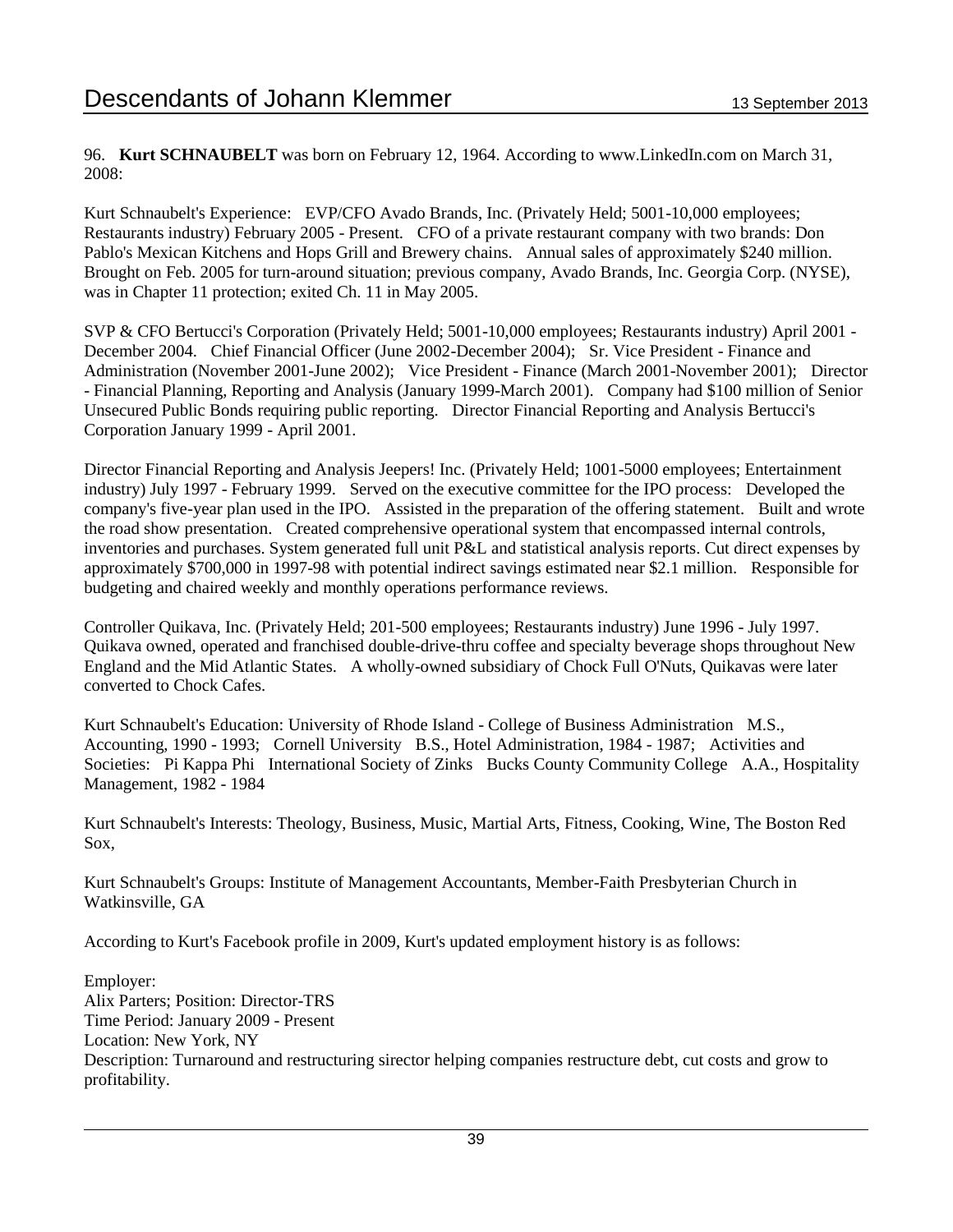**Denise DILL** was born (date unknown).

Kurt SCHNAUBELT and Denise DILL had the following children:

- 210 i. **Melissa SCHNAUBELT** was born (date unknown).
- 211 ii. **Rebecca "Beka" SCHNAUBELT** was born (date unknown).
- 212 iii. **Jonathan SCHNAUBELT** was born in 1988.

97. **Matthew BELOTE** was born in 1955. He died in 2007 at the age of 52.

Matthew BELOTE and Michele CUTCHER were married in 1980. They were divorced. **Michele CUTCHER** was born (date unknown).

Matthew BELOTE and Michele CUTCHER had the following children:

- +213 i. **Angela BELOTE**, born 1981; married Michael LARA, 2006.
- +214 ii. **Amy BELOTE**, born 1983; married Michael BOBILYA, 2011.

Matthew BELOTE and Annette MILLER were married in 1994. They were divorced. **Annette MILLER** was born (date unknown).

Matthew BELOTE and Annette MILLER had the following child:

215 i. **Mallory BELOTE** was born in 1994.

98. **Daniel L. BELOTE** was born on April 14, 1956 in Coldwater, Michigan. He died on September 15, 2008 at the age of 52 in Bronson, Michigan. The following obituary appeared in the Daily Reporter in Coldwater, Michigan on September 18, 2008:

#### Bronson-

Daniel L. Belote, age 52, of Bronson, died Monday, Sept. 15, 2008 at the Community Health Center of Branch County following a long illness.

He was born April 14, 1956 in Coldwater, son of Kenneth M. and Carolyn M. (Klemmer) Belote and graduated from Bronson High School in 1974. He then earned his Associates Degree at Ferris State University in 1976 and in 1977 moved to Houston, Texas for a year, working in construction. Dan lived and worked in Colorado for Wick Homes from 1980 to 1989.

Dan married Myra Zabonick, the love of his life, on Oct. 7, 1988 in Las Vegas, Nev. Together, they moved to Rochester, while Dan worked for Pulte Homes Corporation in Bloomfield Hills. Then, in 1995, they moved with their children to Bronson while Dan worked for Crest Homes in Middlebury, Ind. until his illness forced his early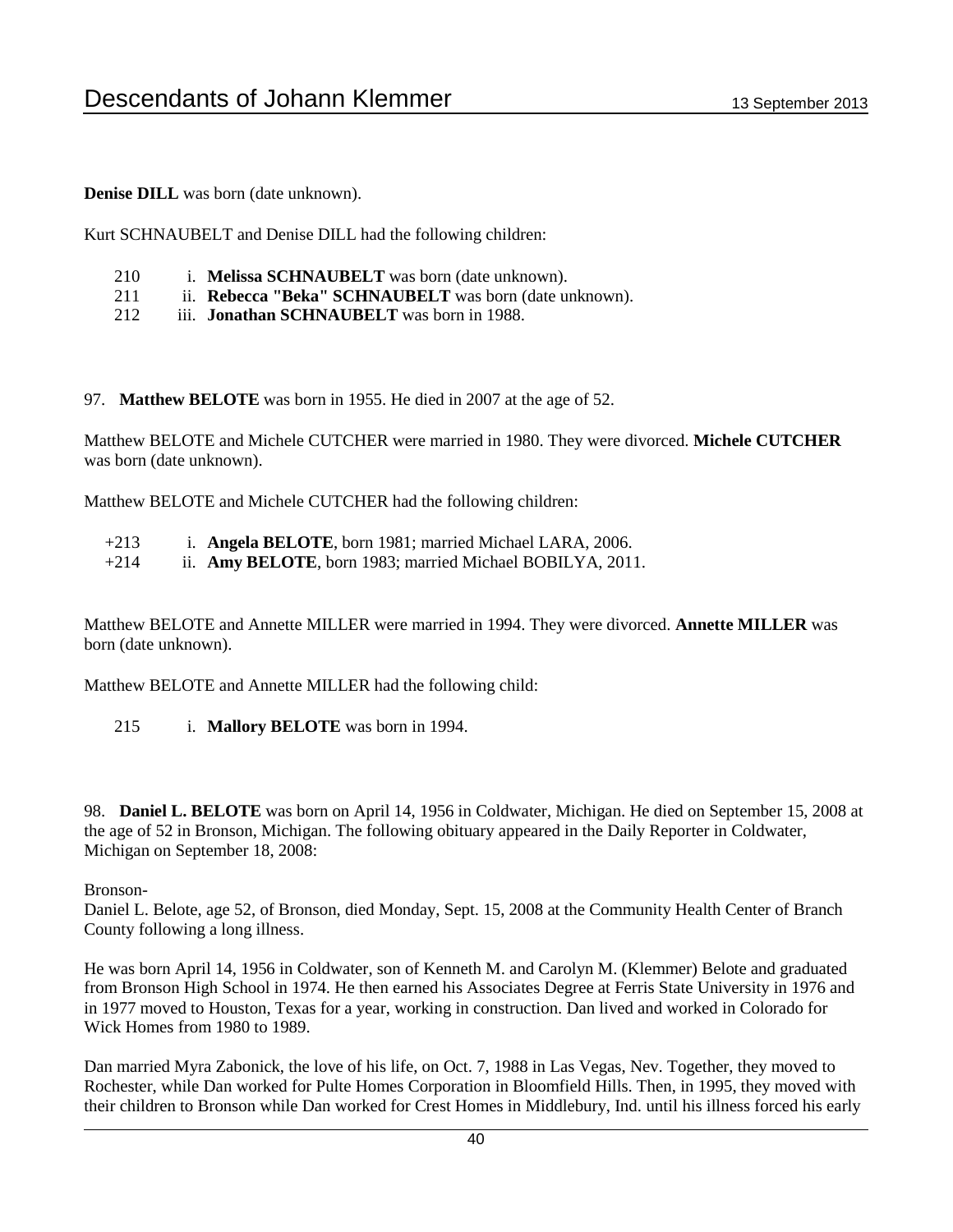retirement.

He was a member of St. Mary of Assumption Catholic Church in Bronson and enjoyed golfing, hunting, fishing and bowling but his passion was always his family.

Surviving are his wife Myra, his daughter Sarah Belote and son Garrett Belote, both at home, his mother Carolyn Belote in Florida; his brothers and sisters-in-law, Kenneth and Mary Belote of Rochester, Scott and Julie Belote of Aurora, Colo. and Dave and Chris Belote of Dorr, and several nieces and nephews.

He was preceded in death by his father Kenneth Belote, his bother Matt Belote, his father-in-law Bill Zabonick and his brother-in-law, Bill Hyska.

The Funeral Mass celebrating the life of Daniel L. Belote will be held at 11 a.m. Friday, Sept. 19, 2008 at St. Mary of Assumption Catholic Church in Bronson with Rev. Fr. Richard A. Fritz officiating. Interment will follow in St. Mary Cemetery. Prayers before Mass will be held at 10:30 a.m. Friday at the Kolcz Funeral Home.

The family will receive friends at the Kolcz Funeral Home from 2-4 and 6-8 p.m. Thursday where the Rosary will be recited at 7 p.m. Thursday. Memorial donations are suggested to the Bill Zabonick Memorial Scholarship Fund or to the family.

Daniel L. BELOTE and Myra Ann ZABONICK were married on October 7, 1988 in Las Vegas, Nevada. **Myra Ann ZABONICK** was born (date unknown).

Daniel L. BELOTE and Myra Ann ZABONICK had the following children:

- 216 i. **Sarah BELOTE** was born in 1991.
- 217 ii. **Garrett BELOTE** was born in 1993.

99. **Kenneth Bryan BELOTE** was born about 1958. Kenneth is a physical education teacher at Stoney Creek High School in Rochester, Michigan (2011).

Kenneth Bryan BELOTE and Mary Ellen CONLEY were married. **Mary Ellen CONLEY** was born (date unknown). Mary is a physical education teacher at Delta Kelly Elementary School in Rochester, Michigan (2011). According to Mary's Facebook profile (2011), she is also co-owner of College Meds To Go---www.collegemedstogo.com since 2010, which sells portable medicine kit for college students or anyone on the go or away from home.

Kenneth Bryan BELOTE and Mary Ellen CONLEY had the following children:

- 218 i. **Chelsea BELOTE** was born in 1987.
- 219 ii. **Tyler BELOTE** was born in 1992.
- 100. **Scott BELOTE** was born in 1958.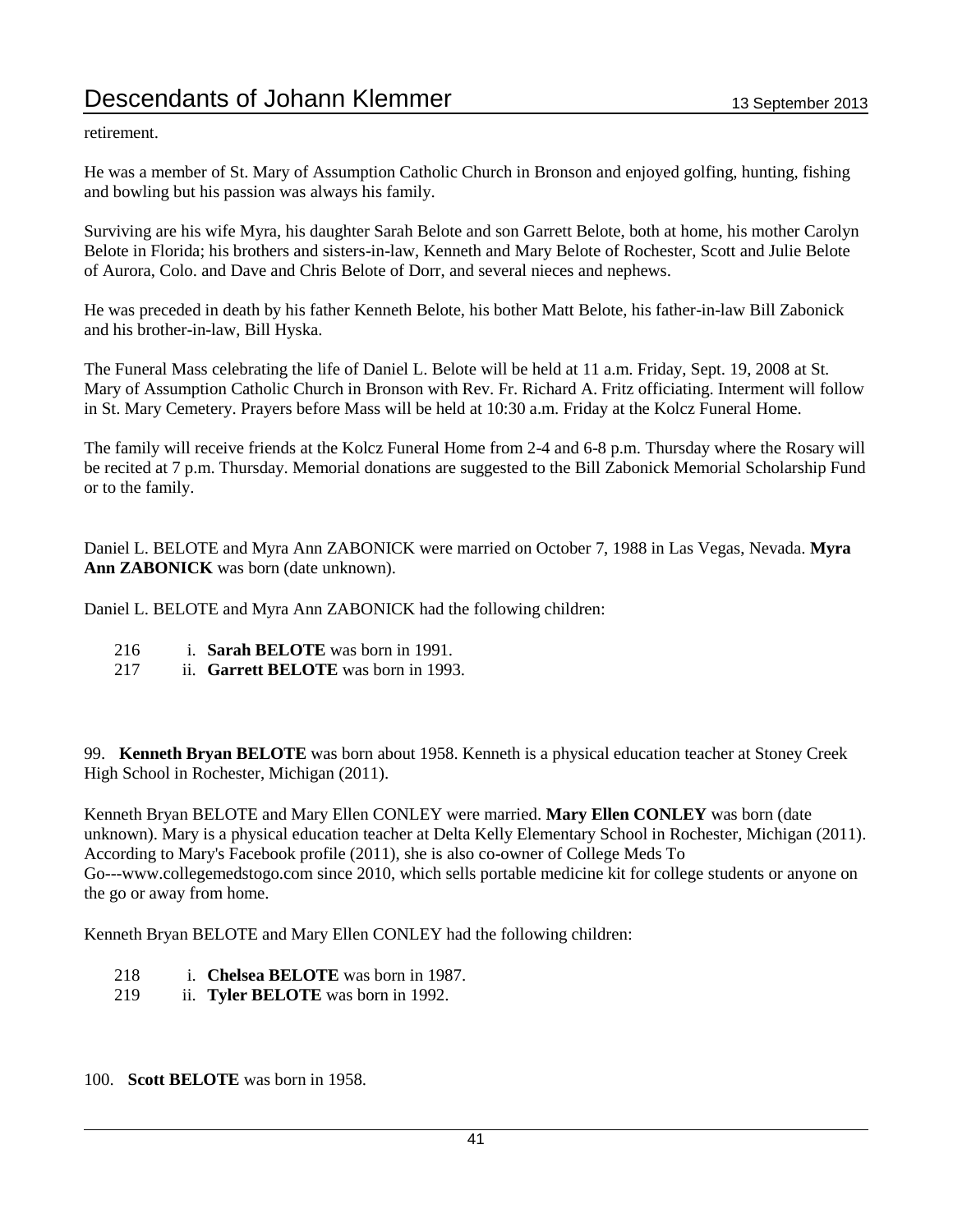Scott BELOTE and Julie BARONE were married in 1980. **Julie BARONE** was born (date unknown).

Scott BELOTE and Julie BARONE had the following children:

- 220 i. **Nathan BELOTE** was born in 1977.
- +221 ii. **Kendra BELOTE**, born 1981; married Casey HOCKENBERRY, 2003; married Charles SMITH, 2012.
- 222 iii. **Mandie BELOTE** was born in 1983.

#### 101. **David BELOTE** was born in 1961.

David BELOTE and Chris CHRISTIAN were married in 1980. **Chris CHRISTIAN** was born (date unknown).

David BELOTE and Chris CHRISTIAN had the following children:

- +223 i. **Benjamin BELOTE**, born 1981; married Betsy DAMVELV, 2008.
- 224 ii. **Patrick BELOTE** was born in 1987.
- 225 iii. **Jason BELOTE** was born in 1988.

#### 102. **Michael E. KLEMMER** was born in 1967.

Michael E. KLEMMER and Amy MILSON were married in 2000. **Amy MILSON** was born (date unknown).

Michael E. KLEMMER and Amy MILSON had the following children:

- 226 i. **Isabel KLEMMER** was born in 2002.
- 227 ii. **Madeline KLEMMER** was born in 2004.
- 228 iii. **James KLEMMER** was born in 2007.

#### 103. **Katherine "Katy" KLEMMER** was born in 1970.

Katherine "Katy" KLEMMER and Robert "Bob" MURPHY were married in 1994. **Robert "Bob" MURPHY** was born (date unknown).

Robert MURPHY and Katherine KLEMMER had the following children:

- 229 i. **John MURPHY** was born in 1997.
- 230 ii. **Rita MURPHY** was born in 1999.
- 231 iii. **Charles "Charlie" MURPHY** was born in 2007.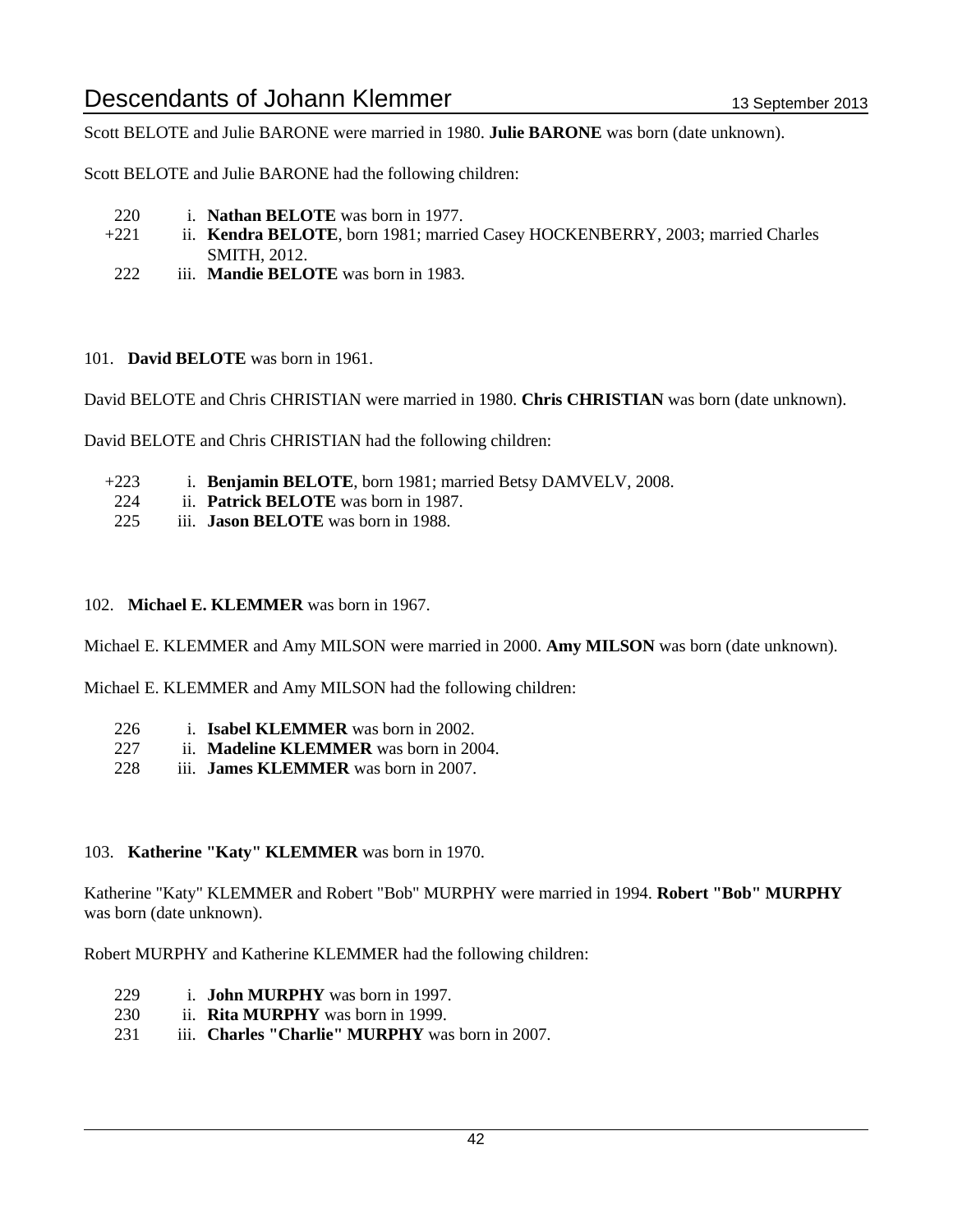112. **Mary Lynn Thomas BURNETT** was born (date unknown).

**Unknown EDWARDS** was born (date unknown).

113. **Lois Anne BURNETT** was born (date unknown).

**Unknown DE FEVER** was born (date unknown).

114. **Suzanne COOK** was born (date unknown).

**Kenneth VANDEN BROOK** was born (date unknown).

Kenneth VANDEN BROOK and Suzanne COOK had the following children:

- 232 i. **Matthew VANDEN BROOK** was born (date unknown).
- 233 ii. **Nathaniel VANDEN BROOK** was born on February 6, 1977. In 2006-07, Nathan was a master's student in the Department of Political Science at Western Michigan University. He was recognized for his work as a research assistant in the collection and management of a complex set of social science data which allowed him to determine the characteristics of cases likely to be accepted by the U.S. Supreme Court for review.

He is also a unicyclist.

#### 116. **Marguerite LILLY** was born (date unknown).

**Unknown SHEEHAN** was born (date unknown).

Unknown SHEEHAN and Marguerite LILLY had the following children:

- 234 i. **Unknown SHEEHAN** was born (date unknown).
- 235 ii. **Unknown SHEEHAN** was born (date unknown).
- 236 iii. **Unknown SHEEHAN** was born (date unknown).
- 119. **Marianne LILLY** was born (date unknown).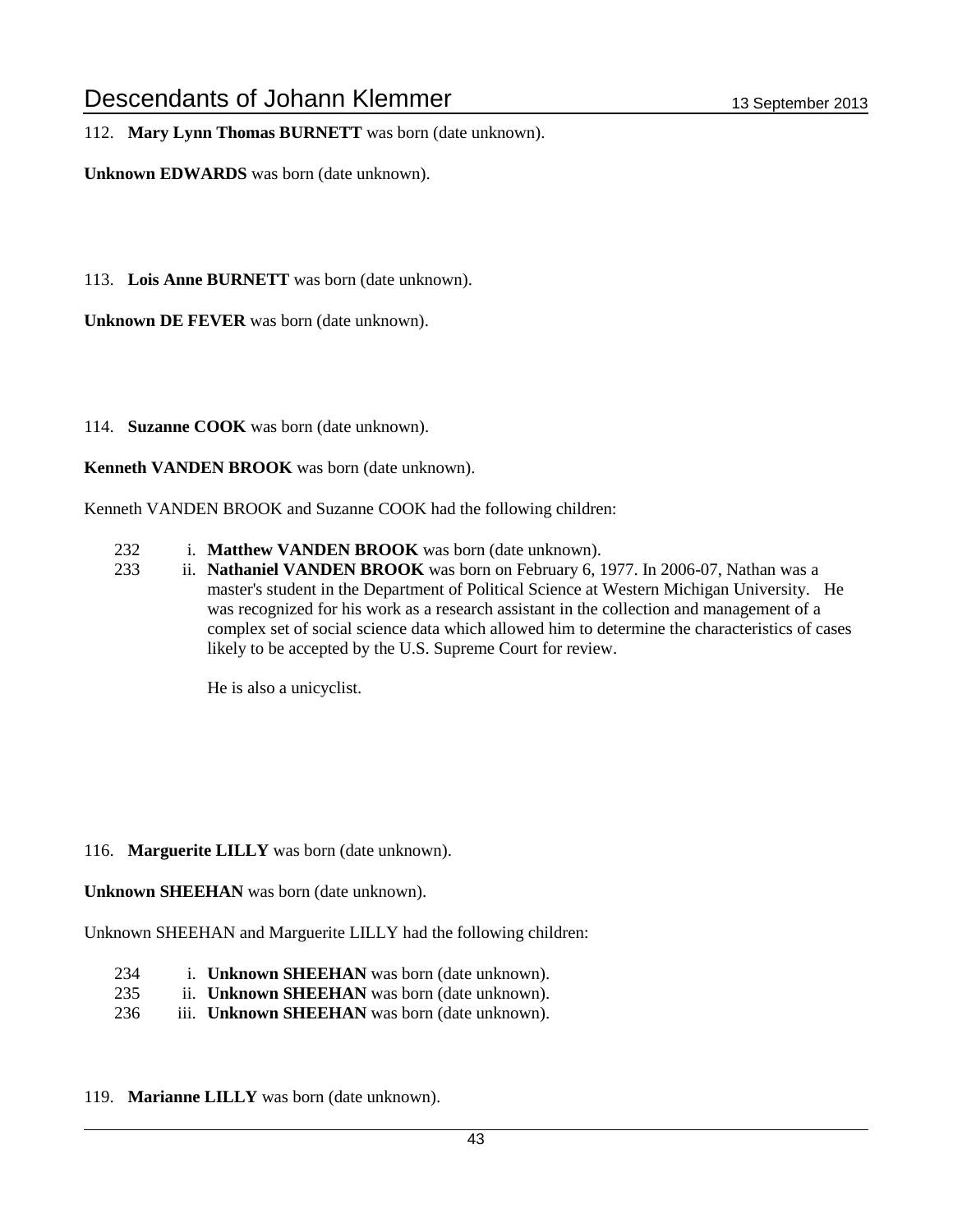**Unkown KNIGHT** was born (date unknown).

- 120. **Patricia LILLY** was born (date unknown).
- **Unknown ALLEN** was born (date unknown).

Unknown ALLEN and Patricia LILLY had the following child:

237 i. **Unknown ALLEN** was born (date unknown).

121. **Kathleen LILLY** was born (date unknown).

**Unknown ALLEN** was born (date unknown).

Unknown ALLEN and Kathleen LILLY had the following child:

238 i. **Unknown ALLEN** was born (date unknown).

122. **James LILLY** was born (date unknown).

James LILLY had the following child:

239 i. **Unknown LILLY** was born (date unknown).

123. **Maureen Therese LILLY** was born (date unknown). **Anthony Arnold JARAMILLO** was born (date unknown).

124. **Jeffrey LILLY** was born (date unknown).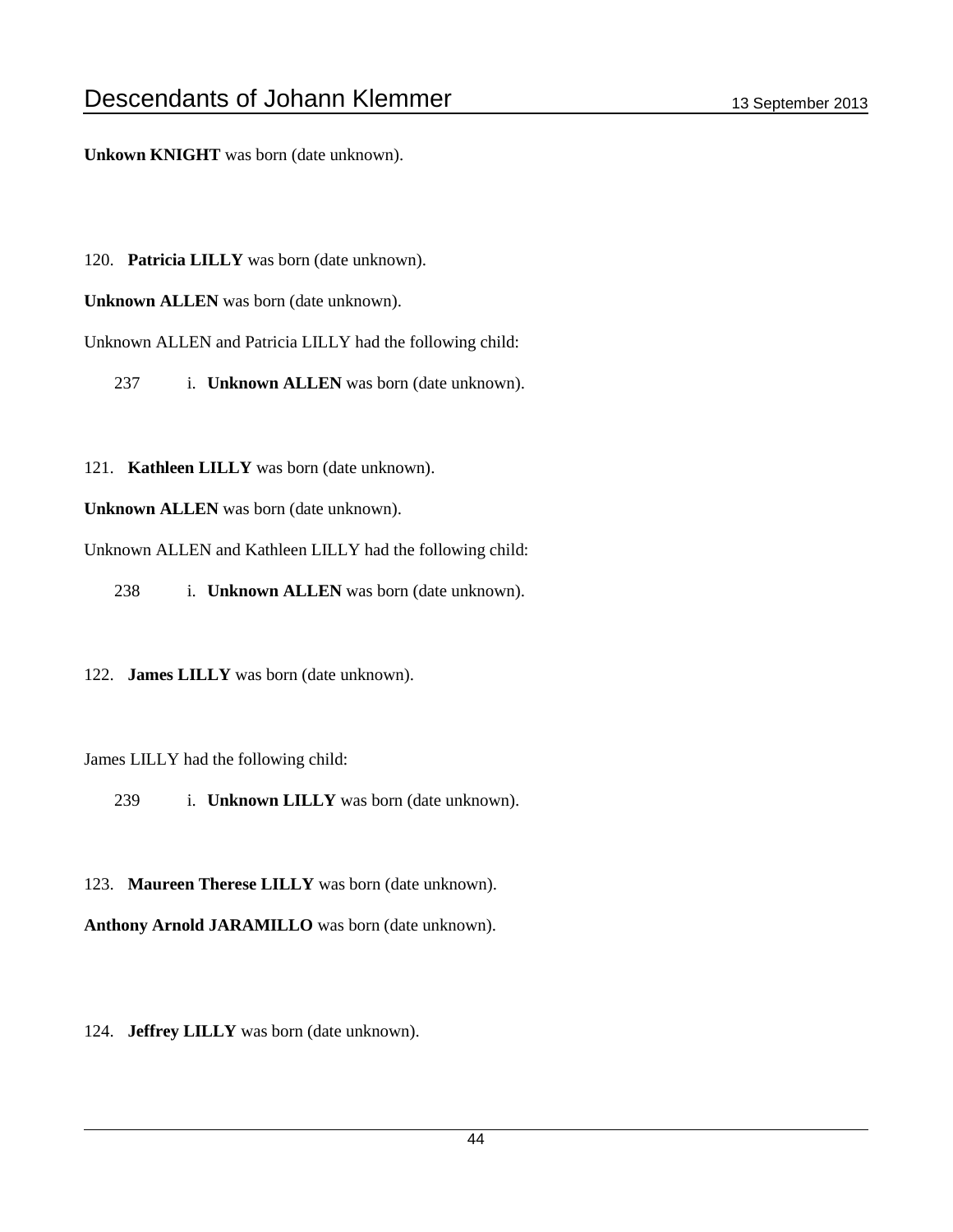Jeffrey LILLY had the following children:

240 i. **Unknown LILLY** was born (date unknown).

241 ii. **Unknown LILLY** was born (date unknown).

125. **Jerald Thomas "Jerry" LILLY** was born (date unknown).

**Sharon Marie UNKNOWN** was born (date unknown).

Jerald Thomas LILLY and Sharon Marie UNKNOWN had the following children:

242 i. **Unknown LILLY** was born (date unknown).

243 ii. **Unknown LILLY** was born (date unknown).

126. **John LILLY** was born (date unknown).

John LILLY had the following children:

- 244 i. **Unknown LILLY** was born (date unknown).
- 245 ii. **Unknown LILLY** was born (date unknown).
- 246 iii. **Unknown LILLY** was born (date unknown).

127. **Thomas LILLY** was born (date unknown).

Thomas LILLY had the following children:

- 247 i. **Unknown LILLY** was born (date unknown). 248 ii. **Unknown LILLY** was born (date unknown).
- 249 iii. **Unknown LILLY** was born (date unknown).

129. **Beth Anne LILLY** was born (date unknown).

**Unknown GREEN** was born (date unknown).

Unknown GREEN and Beth Anne LILLY had the following child: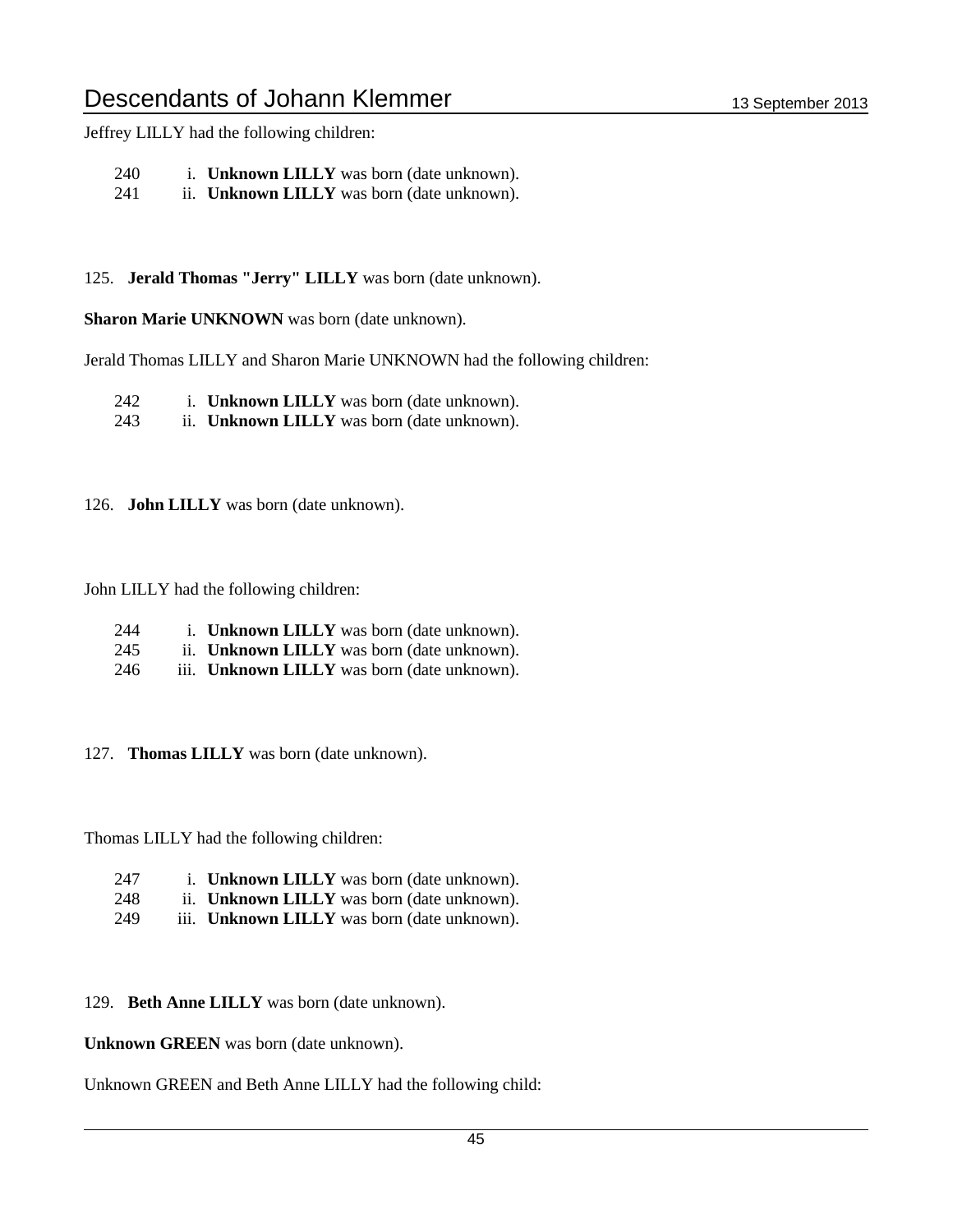130. **Suzanne Marie LILLY** was born on August 17, 1966.

**Mark Andrew LEVENDA** was born (date unknown).

Mark Andrew LEVENDA and Suzanne Marie LILLY had the following children:

- 251 i. **Unknown LEVENDA** was born (date unknown).
- 252 ii. **Unknown LEVENDA** was born (date unknown).

#### 135. **Kathleen VATER** was born (date unknown).

Kathleen VATER and Unknown DEWITT were married. **Unknown DEWITT** was born (date unknown).

Unknown DEWITT and Kathleen VATER had the following children:

- 253 i. **Elizabeth DEWITT** was born (date unknown).
- 254 ii. **Elliot DEWITT** was born (date unknown).

139. **Brian KLEMMER** was born in 1950. He died in 2011 at the age of 61. The following obituary was published in the Marin Independent Journal on April 22, 2011 and was available on www.legacy.com in 2013:

#### Brian Klemmer

Brian Klemmer 1950 - 2011 Brian Klemmer, age 61, longtime resident of Novato, committed father and prominent businessman, died on April 7, 2011 at Santa Rosa Memorial Hospital as the result of acute aortic dissection. Brian is a graduate of West Point Military Academy, and founder and CEO of Klemmer & Associates Leadership Seminars, Inc. With over 30 years experience he has inspired hundreds of thousands of people worldwide, causing them to produce measurable and long-lasting changes in their lives. Not only was Brian a leadership expert, he was also a successful author of the highly acclaimed #1 best selling Wall Street Journal business book The Compassionate Samurai. His most recent books are My Fight with God, He Won and So Did I, and newly released God in The Boardroom. He has shared the stage with such icons in the personal growth and leadership arena as Zig Ziglar, Les Brown and Mark Victor Hanson. Brian Klemmer founded Klemmer & Associates with a mission; To Create a World that Works for Everyone with No One Left Behind. He lived passionately, creating leaders living as Compassionate Samurai to make a difference in the world. With Brian's vision, Klemmer and Associates Compassionate Samurai have raised over \$500K to support at-risk youth through the Tariq Khamisa Foundation and have built hundreds of homes for those in need of shelter through Project Mercy. He believed in Christians becoming Compassionate Samurai and preached in large churches throughout the world with this message. The greatest honor you could show Brian and the world (in his opinion) is to step up and live as a Compassionate Samurai. Brian will be lovingly remembered for his incredible compassion, wisdom, wit and the tremendous love he had for God, his family and friends. He is survived by his beloved and supportive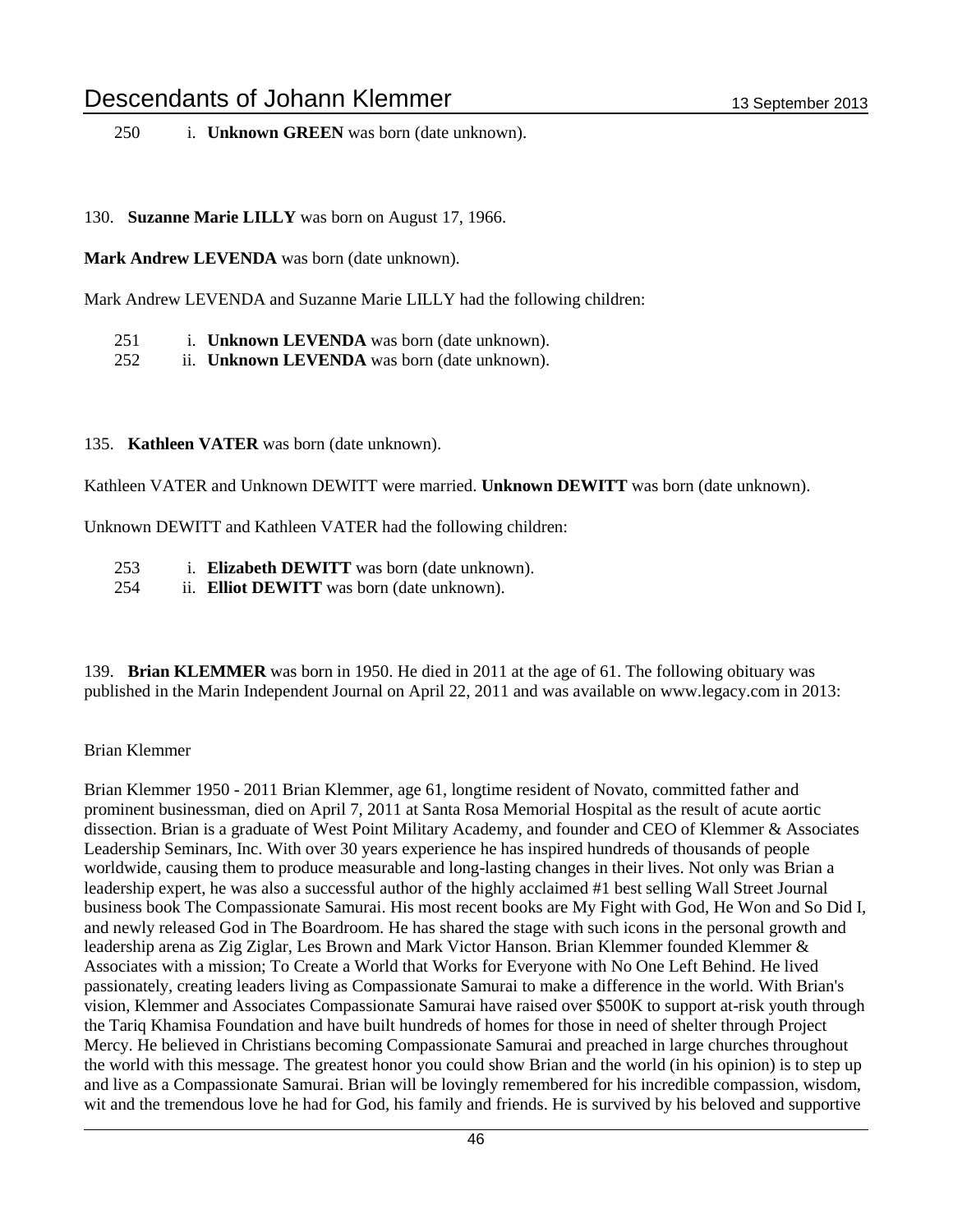wife of 27 years, Roma, and sons, Kelly Marsh, David Marsh, and daughter, Krystal Klemmer. He was predeceased by his mother, Alice Klemmer. He is also survived by his father, Ken Klemmer, brother, Chris Klemmer, sister, Susan Klemmer and many others. He will be sorely missed by all. A Celebration of Life Memorial will be held on Tuesday, April 26th from 5 to 7 p.m. at the Marriott San Mateo, 1770 South Amphlett Blvd. Details available at www. Klemmer.com - follow the links under "Invitation to Attend a Celebration of Life." The memorial service will also be available live-stream on www.Klemmer.com and/or http://memorial.Klemmer.com. In lieu of flowers, please see the web page for donation information to the Brian Klemmer Memorial Fund, which will support Brian's vision, or make a donation to your favorite charity.

Brian KLEMMER and Roma UNKNOWN were married. **Roma UNKNOWN** was born (date unknown).

Brian KLEMMER and Roma UNKNOWN had the following child:

255 i. **Krystal KLEMMER** was born (date unknown).

141. **Sarah KLEMMER** was born (date unknown). The following wedding announcement was published in the New York Times on October 06, 1991:

Dr. Klemmer Has a Wedding

Dr. Sarah Colman Klemmer and Dr. Leonard Nick Girardi, both residents in surgery at the New York Hospital-Cornell University Medical Center, were married yesterday at the Church of St. John and St. Mary in Chappaqua, N.Y. Msgr. Robert McCormick performed the Roman Catholic ceremony.

Dr. Sarah Girardi, 29 years old, graduated from the University of North Carolina at Chapel Hill, from which she also received her M.D. She is a daughter of Mr. and Mrs. Raymond Klemmer of Chappaqua. Her father is a director of Webb Johnson & Klemmer, executive recruiters in New York, and is president of Big Brothers/Big Sisters of New York.

The bridegroom, 28, graduated cum laude from Harvard University and received his M.D. from Cornell University. He is the son of Mrs. Leonard Girardi of Sewickley, Pa., and the late Mr. Girardi. His mother, Dolores Girardi, works in the accounting department of Dravo Basic Materials Company in Neville Island, Pa. Her husband owned several Texaco stations in the Pittsburgh area.

The following professional information was taken from the website of Urology Associates P.C. in Manhasset, New York in 2013:

### Credentials and Background

Dr. Girardi received her medical degree from the University of North Carolina at Chapel Hill. Her postgraduate training was completed at The New York Hospital/Cornell Medical Center where she was awarded the Resident Physician Prize for excellence in teaching for two consecutive years. Dr. Girardi completed a fellowship in male infertility and microsurgery at The New York Hospital/Cornell Medical Center. Dr Girardi is the former Chief, Division of Infertility and Female Urology, North Shore University Hospital and an Attending Urologist at St. Francis Hospital, Roslyn. In addition, she is Clinical Associate Professor of Urology and Clinical Associate Professor of Reproductive Medicine at Cornell Medical Center.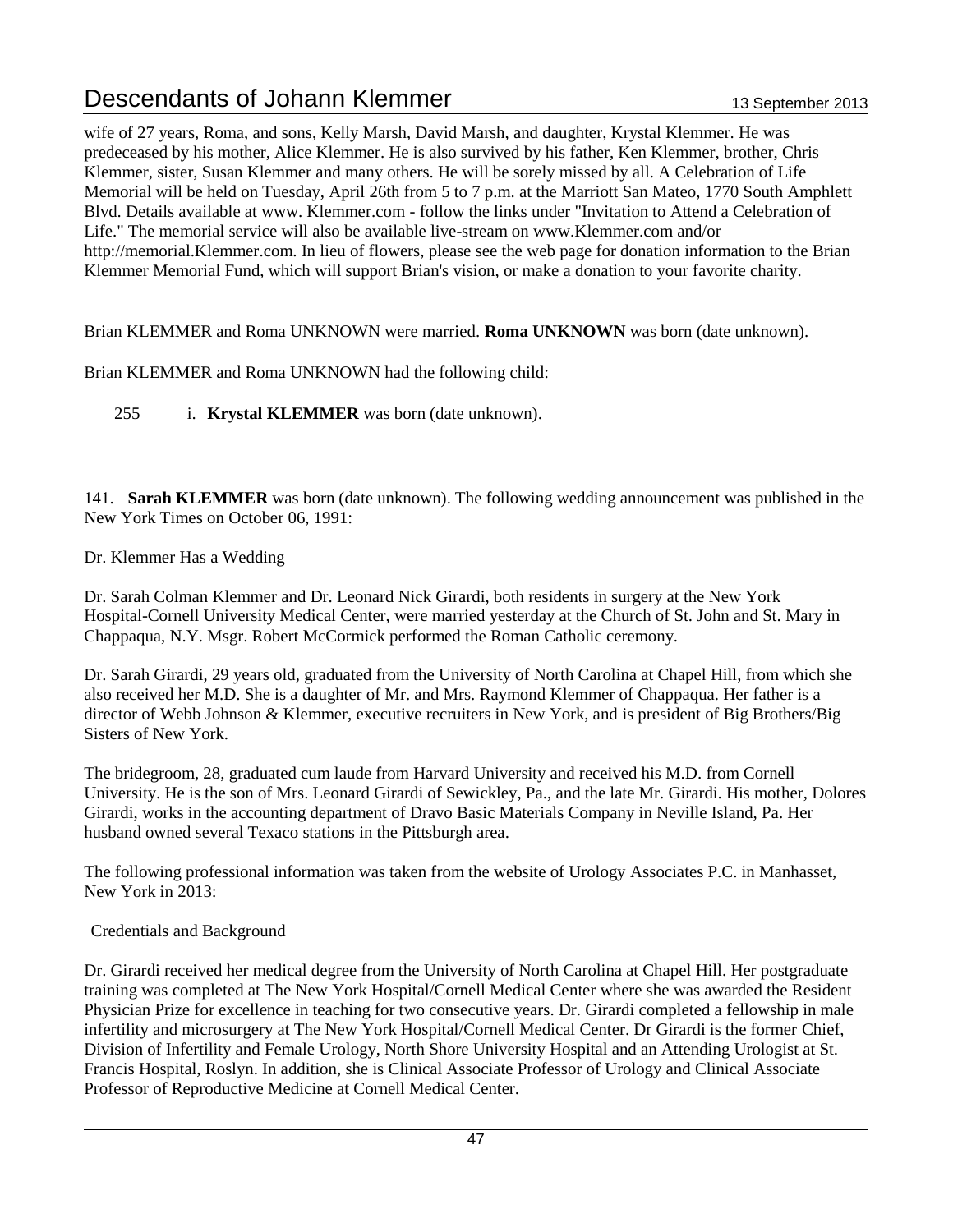Dr. Girardi has published numerous articles, book chapters, and reviews on male infertility, including varicocele, reconstructive surgery of the male reproductive tract, and the genetics of male infertility. Her research interests are the genetics of male infertility and reproductive endocrinology.

Office Specialty

Sarah K. Girardi, M.D., a practicing urologist since 1996, is fellowship trained in male infertility and micro-surgery and joined the practice in 2000. In addition to general urology, Dr. Girardi's office specialty is male infertility and female urology. Dr. Girardi has been noted for performing numerous no-scalpel vasectomies and pubovaginal sling procedures annually.

Sarah KLEMMER and Dr. Leonard Nick GIRARDI were married. **Dr. Leonard Nick GIRARDI** was born (date unknown). The following biographical information was taken from the website of New York Presbyterian-Weill Cornell Medical Center in 2013:

Dr. Leonard N. Girardi is a Professor of Cardiothoracic Surgery in the Department of Cardiothoracic Surgery at New York Presbyterian-Weill Cornell Medical Center. He is also an Associate Attending Surgeon at the Memorial-Sloan Kettering Cancer Center.

Dr. Girardi completed his undergraduate studies at Harvard University in 1985, obtaining a degree in biochemistry. He pursued his medical education at Cornell University Medical College and completed his residency in general surgery at Cornell Medical College, where he remained as a resident in Cardiothoracic Surgery. Dr. Girardi graduated from the program in 1996 under Dr. O. Wayne Isom, his Chairman at present. After completion of a fellowship in aortic surgery at Baylor, Dr. Girardi assumed his present position at New York Presbyterian-Weill Cornell Medical Center.

Dr. Girardi is committed to training the next generation of cardiothoracic surgeons and teaches medical students and residents on all levels. He is a member of numerous surgical societies, including the American Association of Thoracic Surgery, Society of Thoracic Surgery, The DeBakey International Surgical Society and the American College of Surgeons. He has published extensively on multiple topics in cardiovascular and aneurysm surgery and has given many lectures at regional and national surgical meetings.

Dr. Girardi has four sons, Nicholas, Henry, Edward, and Anthony.

Leonard Nick GIRARDI and Sarah KLEMMER had the following children:

- 256 i. **Nicholas GIRARDI** was born (date unknown).
- 257 ii. **Henry GIRARDI** was born (date unknown).
- 258 iii. **Edward GIRARDI** was born (date unknown).
- 259 iv. **Anthony GIRARDI** was born (date unknown).

142. **Timothy KLEMMER** was born (date unknown). Timothy works in the computer softward industry and is President of a company called Assurance Software Products. He holds at least one patent--for an antivirus software application.

Timothy KLEMMER and Jane KURZ were married. **Jane KURZ** was born (date unknown). Jane owns an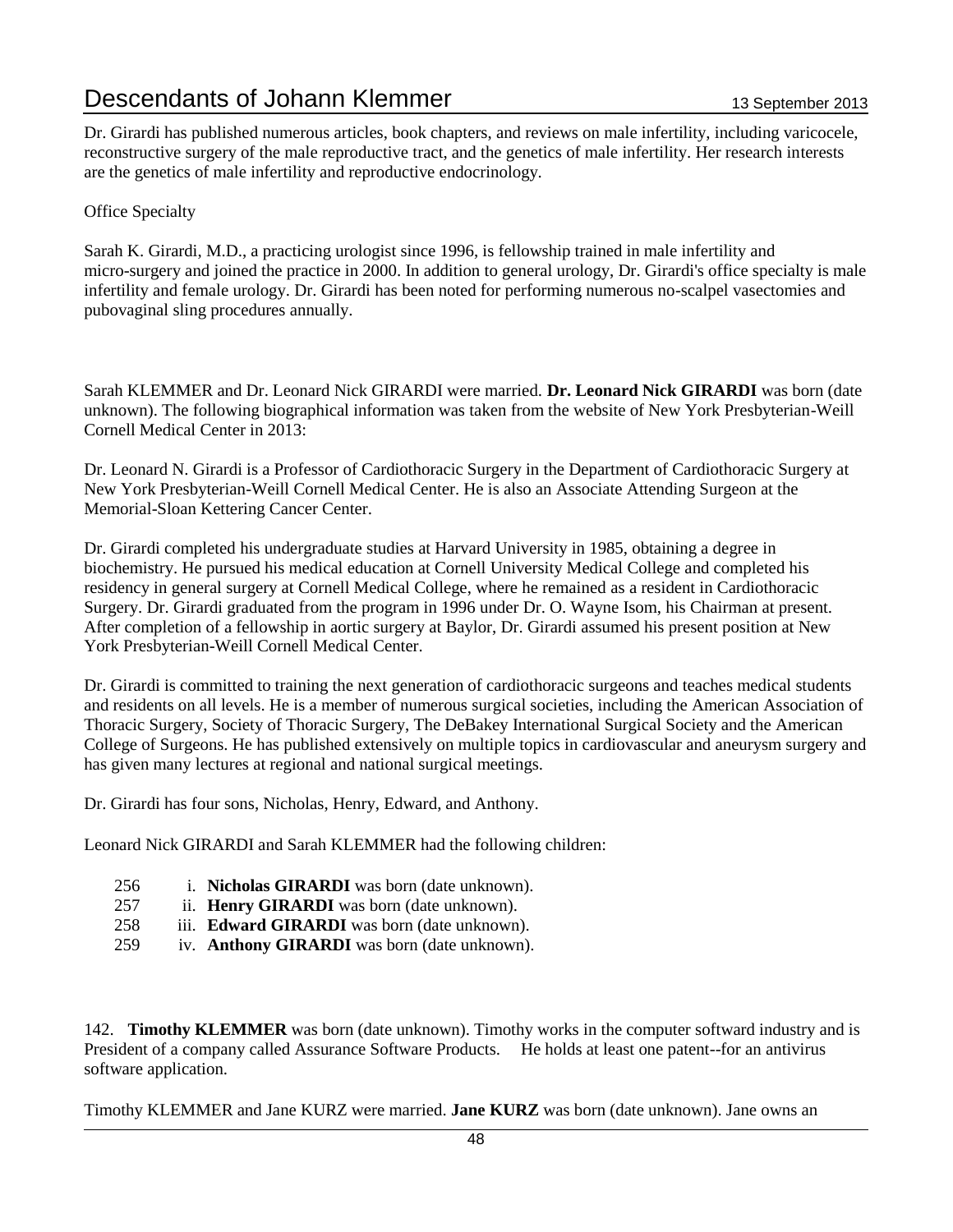educational consulting company called Klemmer Educational Consulting, LLC. According to her website, www.klemmerec.com:

Jane K. Klemmer, founder of Klemmer Educational Consulting, LLC, is a graduate of Wesleyan University with a Bachelor of Arts degree in music, and Columbia University with an MBA in finance.

A former Managing Director with a Fortune 500 financial services company (MBIA Insurance Corp.), Jane has a wealth of experience as a senior finance executive and mentor to young professionals at all stages of their career development. She attributes much of her mentoring success to her ability to connect with her staff, celebrate their strengths and talents, and provide individualized counseling on strategies for overcoming personal challenges. Her coaching style consistently stresses taking ownership and developing the confidence to be one's own advocate for career advancement. Under Jane's guidance as a business leader, she regularly coached members of her team in honing analytical skills, writing effective proposals, and delivering confident oral presentations to senior management. She has experience in campus recruiting, having served for several years as an active member of her company's Analyst Development Program recruiting committee.

The energy and passion that led to Jane's successful 25 year business career have carried over to her educational consulting practice where she now utilizes her research, finance, marketing and strategic planning expertise. An experienced mentor and the mother of three daughters, she is keenly aware of the importance of providing guidance, structure and inspiration to a young person, while helping that individual develop a sense of self.

In addition, Jane understands how a well-informed consultant best serves her clients.

In addition to her client private practice, Jane conducts seminars on college admission, essay writing, navigating financial aid, and financial literacy for teens. Committed to helping youth in her community, she offers a scholarship to her local high school through which she advises a first generation, under-served student on the college admission process.

Immediately following completion of her undergraduate education and before entering graduate school, Jane was a professional violist in New York City and performed and taught music in Venezuela. She remains active in her local music community, and performs regularly with orchestras and chamber groups.

Timothy KLEMMER and Jane KURZ had the following children:

- 260 i. **Kerry KLEMMER** was born (date unknown).
- 261 ii. **Caroline S. KLEMMER** was born (date unknown).
- 262 iii. **Devon KLEMMER** was born (date unknown).

143. **Anthony "Tony" KLEMMER** was born (date unknown). The following biographical information was taken from the website of The Center for Better Schools (http://www.cbetterschools.org/) in 2013:

Tony Klemmer received his Ph.D. in Humanities from Salve Regina University. His doctoral work focuses on Moral Coherence in the Modern World. He graduated from the Harvard Business School and has a BS in Economics from the Wharton School of the U. of Penn. Tony taught Production and Operations Management in the MBA program at Babson College, while helping develop entrepreneurship course materials there. He is a cum laude graduate of Portsmouth Abbey School, Portsmouth, RI.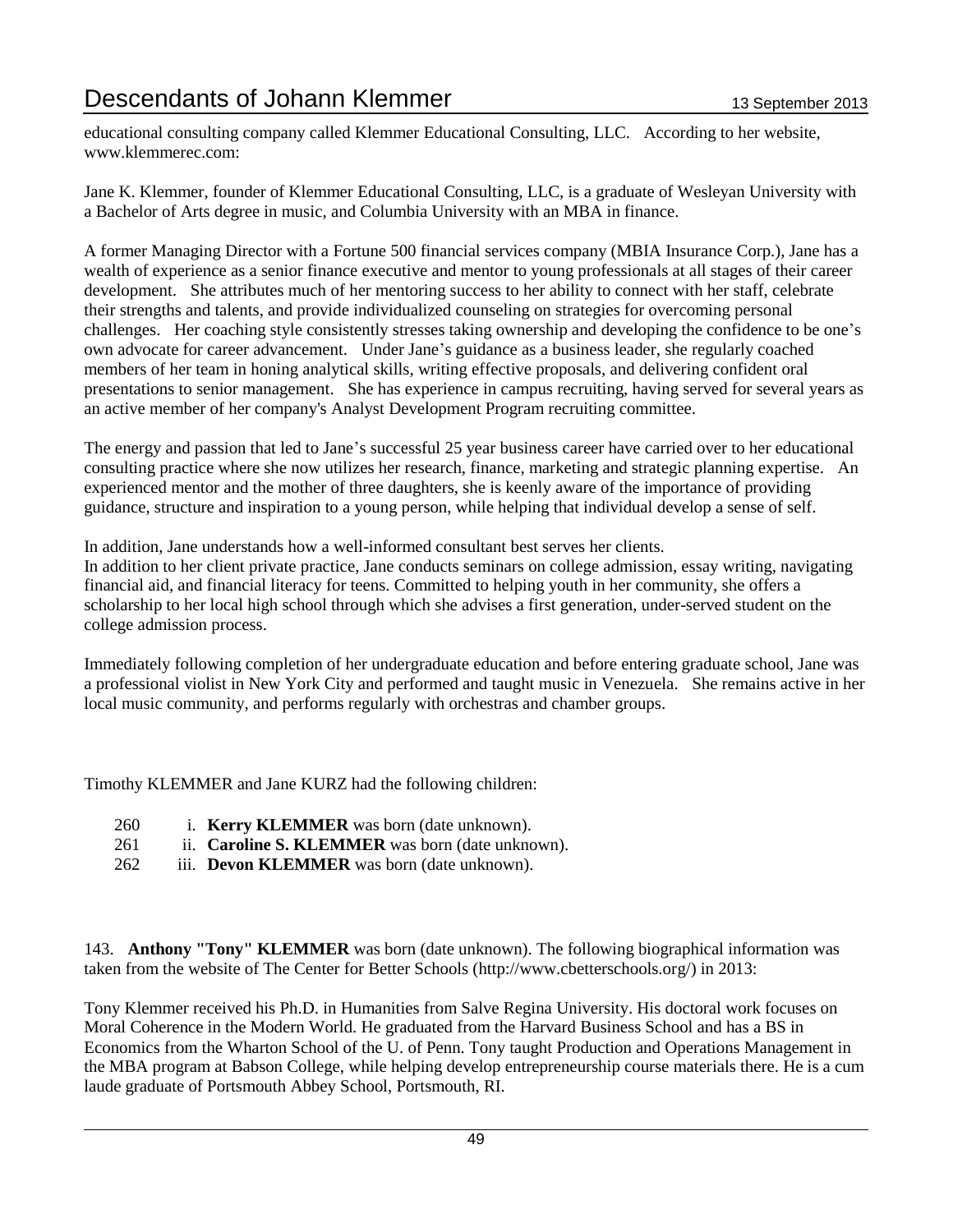Tony is the Founder and President of The Center for Better Schools currently focused on developing new methods of advanced teacher training for high performing  $K - 12$  classroom teachers. He served as the Assistant Headmaster of Portsmouth Abbey School. Tony has participated in the start up and board level activities of a number of social enterprises. He has a long history in entrepreneurial settings, having helped found several high tech companies in the medical device, advanced materials and industrial automation industries. He has international experience as well, developing distribution networks in Europe and running Asian sales offices and serving as the Chief Marketing Officer of a \$1.5 Billion public, multi-national technology company. Tony managed a successful marketing, strategic planning and investment consultancy and led the healthcare and life science practice at a Boston-based boutique investment bank. In 2010, Tony and The Center for Better Schools were named one of 47 Finalists from a field of over 1400 applicants by the Kauffman Foundation as a Kauffman Education Venture Fellow.

Anthony "Tony" KLEMMER and Jennifer UNKNOWN were married. **Jennifer UNKNOWN** was born (date unknown).

144. **Andrew KLEMMER** was born (date unknown). The following profile was taken from the website of the Paratus Group (http://www.paratusgroup.com/) in 2013:

Andrew Klemmer is founder (1997) and President of Paratus Group, a New York based architectural, construction and design firm focusing on museums and other cultural projects. He has been engaged in museum programming, design and construction for over 25 years. In 1991 Andy was chosen to oversee the completion of the renovation of the landmarked Frank Lloyd Wright-designed Solomon R. Guggenheim Museum on Manhattan's Museum Mile. Subsequently, the company was asked to play a key role directing the planning and programming of the new Frank Gehry-designed Guggenheim Museum Bilbao, in Bilbao Spain. Andy founded Paratus Group in order to provide more focused consulting for projects involving complex programs, exceptional design, intricate construction and highly creative global teams. He plays a key leadership role in each project undertaken by Paratus Group.

Andy's formal education is in the area of Economics and Environmental Studies from Bowdoin College.

He was a member of a panel discussion for the American Institute of Architects, "If You Build It Will They Come?" a roundtable on the building of museums in 2010 and was a guest juror at Yale University Architecture School.

Andrew KLEMMER and Anna Elise WALTON were married. **Anna Elise WALTON** was born (date unknown). Elise Walton, PhD, is a consultant and researcher specializing in corporate governance, strategic organization design, and executive leadership. Elise was formerly a senior partner at Oliver Wyman (formerly Mercer Delta, LLC and Delta Group Consulting) for over 18 years, where she led major projects and served as the Corporate Governance practice leader. Elise works with the Conference Board and the National Association of Corporate Directors on organizational and governance topics. Recent projects have focused on organization design, board assessment, board design, CEO evaluation, CEO succession, compensation design, and executive leadership development. Elise received a B.A. from Bowdoin College, an M.A. from Columbia University Teachers College and a PhD jointly from Harvard University and Harvard Business School. She has taught in the executive MBA programs of Columbia University and the NYU Stern School.

Andrew KLEMMER and Anna Elise WALTON had the following children: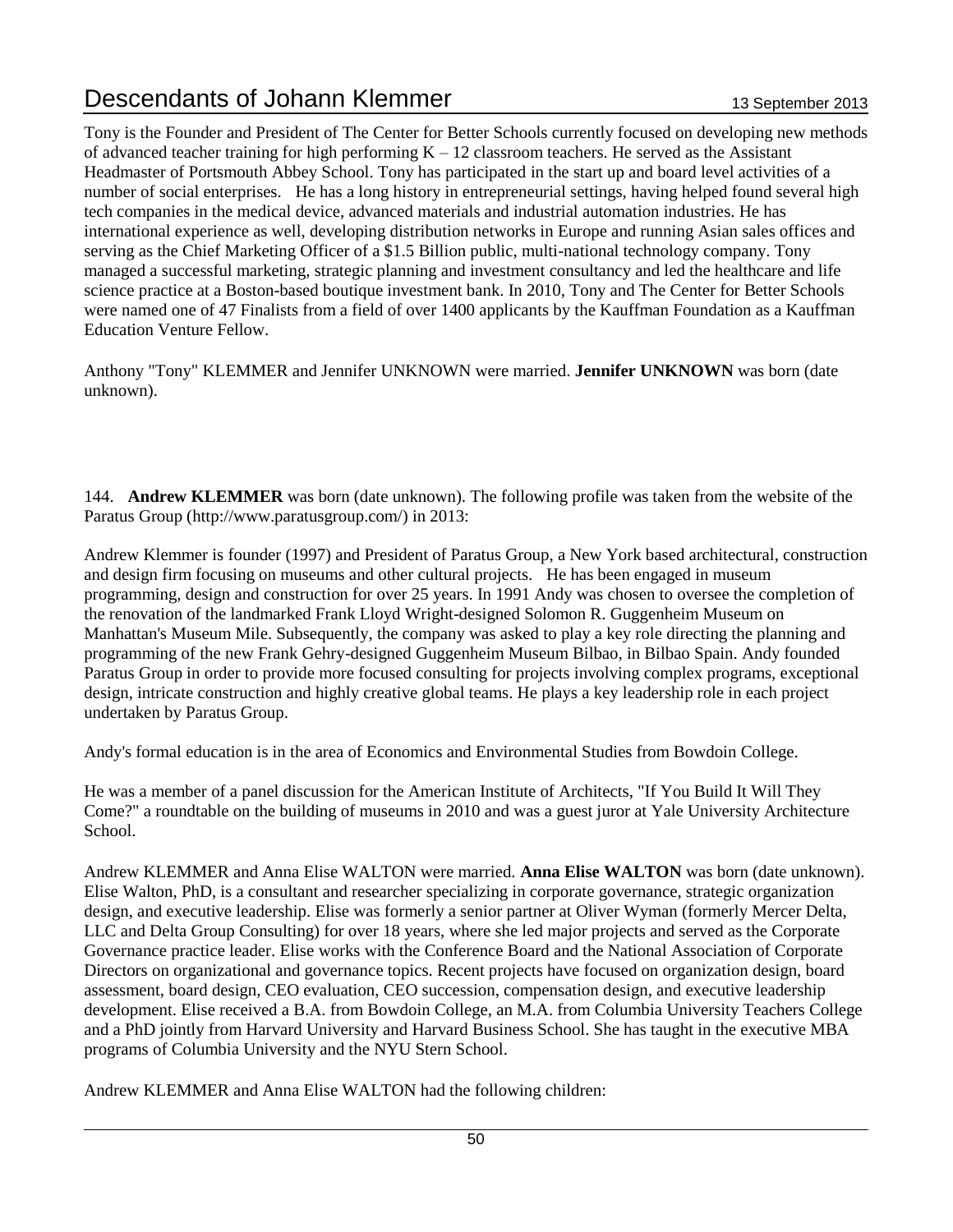263 i. **Arden KLEMMER** was born (date unknown). The following profile was taken from the website of The Center for Better Schools in 2013:

> Arden Klemmer graduated from Bowdoin College where she majored in Math and minored in Visual Arts, while dabbling in Physics as well. In College (and high school) she rowed crew and was the Class Treasurer. She is an accomplished oil painter, and helped lead an a cappella singing group, while also appearing in several student run theatrical productions. At The Taft School (Wallingford CT) Arden was an honor student and won the Goldberg Award for her production of Pirates of the Penzance.

> Professionally Arden looked to combine her artistic skills with her interest in math and physics. The worlds of animation, technology and the union of creative expression functional design are all of interest to Arden. She handled all the web design, database development, outbound communications and other technology related matters for The Center for Better Schools. Earlier this year, she was awarded a prestigious Peggy Guggenheim Fellowship and three month study internship at the Guggenheim Palazzo on the Grand Canal in Venice Italy. Arden has now completed her fellowship and is working for Fortuny Fabrics in NYC, where she creates 3-D renderings of fabrics on a variety of furniture surfaces. Arden is the niece of the Founder.

- 264 ii. **Avery KLEMMER** was born (date unknown).
- 265 iii. **Austin KLEMMER** was born (date unknown). Austin graduated from the Taft School and Skidmore College (2011).

145. **Gregory KLEMMER** was born (date unknown). The following profile was taken from the website of Klemmer Associates (merged in 2010 with NAI Hunneman) in 2013:

Greg Klemmer, SIOR Principal

Greg Klemmer, Principal of Klemmer Associates, 2008-2010 President of SIOR NE Chapter, has been an active broker for 24 years, specializing in the industrial and office markets north of Boston. In 1999, he founded, Klemmer Associates LLC, with partners Chub Whitten and Peter Brown. Klemmer Associates is one of Boston's premier full service brokerage companies, specializing in the Suburban Boston industrial and office markets.

Since the company's inception, Greg has been involved in completing over 8.9 million square feet of real estate transactions, valued at over \$491 million. Signature deals have included the sale and leaseback of 320,000 square feet for Osram Sylvania and subsequent sale to Partners Healthcare; the 216,780 square foot lease for PetEdge; the sale of a 720,000 square foot national portfolio; and the \$29 million sale of a medical device facility in Puerto Rico.

Prior to forming Klemmer Associates, Greg was a Senior Vice President and co-manager of the industrial division for Hunneman Commercial, where he was awarded Broker of the Year in 1995 and 1997.

In addition to being past SIOR President, Greg was the CBA 2009 "Broker of the Year" and "Industrial Deal of the Year" recipient. He is on the Board of both the North Shore Chamber and the Commercial Brokers Association (CBA) and an active Big Brother.

A graduate of Lehigh University, Greg holds a B.S. in Industrial Engineering. He lives in Needham, MA with his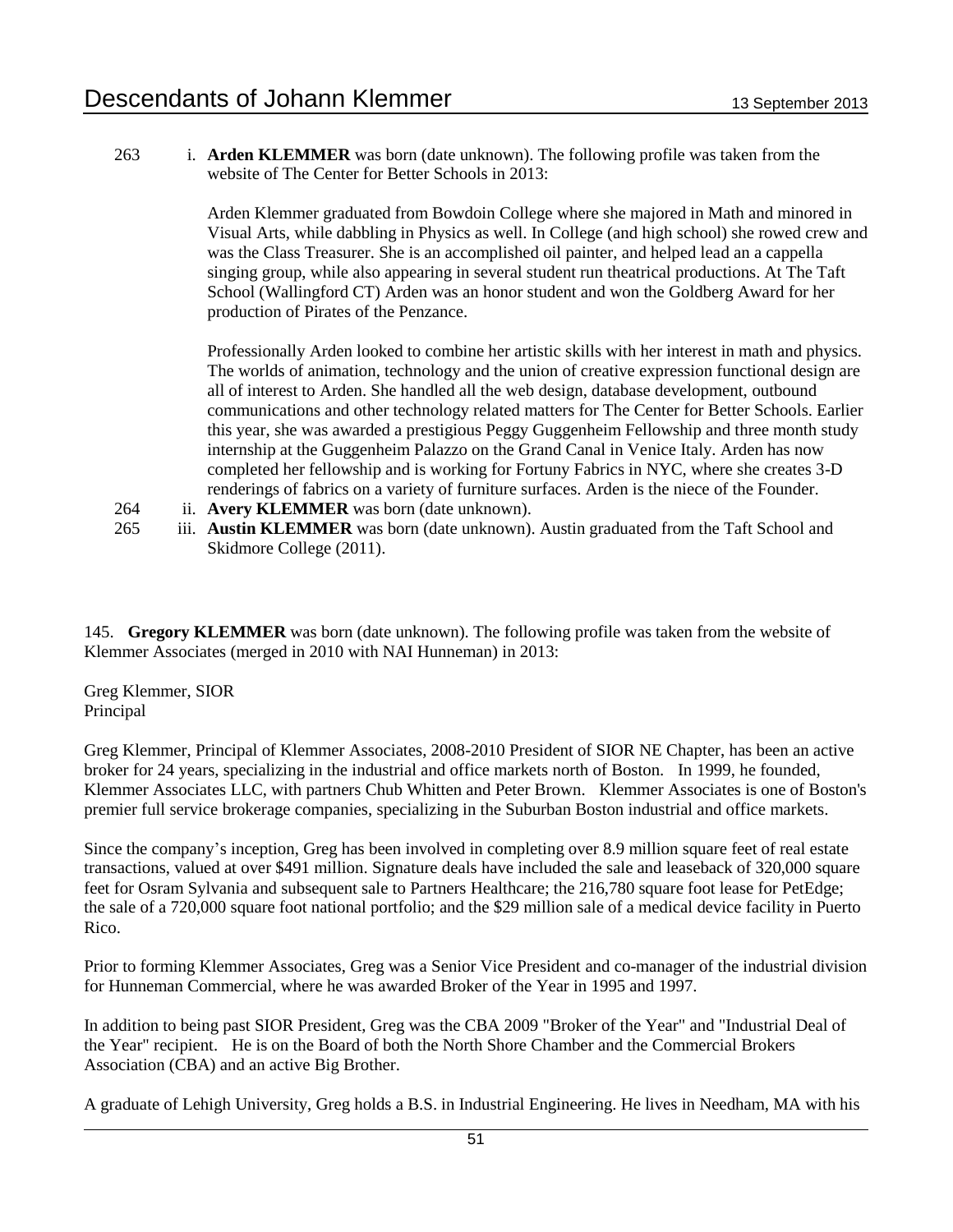wife and three sons.

Gregory KLEMMER and Alexandra PRYOR were married. **Alexandra PRYOR** was born (date unknown). Alexandra co-founded in 2005 a spinning studio in Wellsley, Massachusetts called Spynergy. The following profile was taken from their website in 2013:

A co-founder of Spynergy, Alex rides outdoors and has always worked out, but was initially a little intimidated by indoor cycling. Since jumping headlong into it, she has never looked back. She now cycles four times a week, is totally hooked, and has reached a new level of fitness. Her classes are about music and energy….she loves finding new music and is constantly on the lookout. Classes are typically all-terrain rides, she likes to mix things up and move around the bike. Whether you are an avid cyclist or a beginner, you will find her classes challenging and motivating…come give it a shot!

147. **Katherine "Kate" KLEMMER** was born (date unknown). The following profile was taken from the website of Dash Group NY (www.dashgroupny.com), an agency specializing in helping companies grow their Internet presence as a vehicle for both commerce and marketing, in 2013:

Kate Klemmer Terry has worked in merchandising for over 20 years and in Ecommerce for the last 11 years always in fashion companies. Having grown up in the merchandising and marketing disciplines gives Kate an advantage in understanding how to exploit the Internet while enhancing brand image and presence. Many fashion companies were late to the web fearing degradation of their brand image and necessitation of promotional activity. In Kate's experience throughout her career, she successfully appreciatively represented the brand and built business, in that order.

Prior to dash, she was EVP Global Ecommerce/Internet for Tommy Hilfiger, where she unified and built a global internet team, defined processes and infrastructure for integration of digital throughout the organization and helped define the global marketing and content strategy to capitalize on the Tommy brand worldwide. She and her team re-launched the websites on more technologically advanced platforms creating unified branding and commerce sites locally. They drove sales through improved merchandising, site ease of use, content development and holistic marketing strategies.

Prior to joining Tommy, Kate was DVP Internet at Coach in the US. While at Coach Kate and her team guided the re-launch of the website to its current more modern look and feel, improved user interface, and upgraded the platform. They successfully drove more profitable, non-promotional sales through impactful merchandising and content development. Before Coach, Kate was VP Ecommerce and Licensing at Kate Spade where she launched katespade.com as well as new successful licensed businesses. The start of her Ecommerce experience came from participating in the initial launch of polo.com as GMM, Ralph Lauren Media. I

In "life before Ecommerce", she worked in licensing and merchandising for Ralph Lauren, Martha Stewart, Revlon and Banana Republic. Kate earned her MBA from the Haas School of Business, UC Berkeley and a BA from Bucknell University.

Katherine "Kate" KLEMMER and Unknown TERRY were married. **Unknown TERRY** was born (date unknown).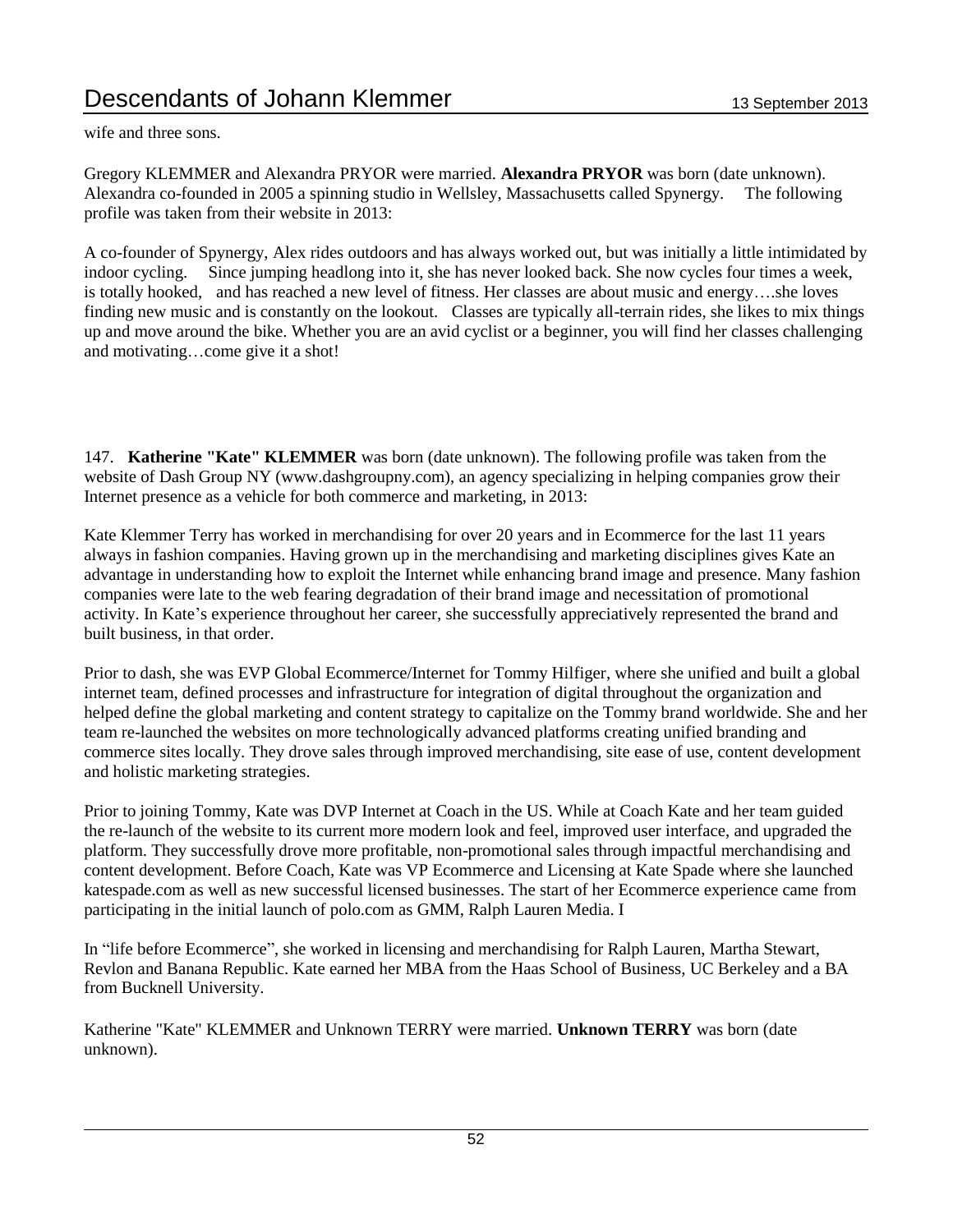#### 148. **Elizabeth "Beth" KLEMMER** was born (date unknown).

Elizabeth "Beth" KLEMMER and Howard Daniel NICHOLS were married in 1984. **Howard Daniel NICHOLS** was born on January 26, 1959 in Cincinnati, Hamilton Co., Ohio. He died on May 19, 2010 at the age of 51 in Indianola, Washington. The following obituary was published on May 25, 2010 in the Kitsap Sun (Bremerton, Washington):

Howard Daniel Nichols, 51

Howard Daniel Nichols of Indianola

Jan. 26, 1959

to May 19, 2010

Passed away at home after a courageous eleven-month struggle with leukemia.

Dan was born in Cincinnati, Ohio, to Betty Bell O'Connell and Howard William Nichols. He studied Construction Management at the U of Cincinnati but had a strong interest in the outdoors that changed his direction. In 1981, he moved to Seattle and worked in outdoor equipment stores and co-owned one of the first espresso carts in Seattle.

He met his wife, Beth Klemmer, in 1982, they married in 1984, and moved to Indianola after the birth of their first son in 1986. Indianola became their beloved home. Dan developed his woodworking skills over the years, building windows and doors, musical instruments, and finally cabinets and furniture. In 1995 he started his business Dan Nichols Woodworks and became known for his master craftsmanship and finely detailed work.

He was a dedicated parent volunteer in the North Kitsap Options Program and valued teaching and mentoring young people. Dan had a grand generosity of spirit, a passionate love of community, and was a natural storyteller. He felt most at home outdoors and loved hiking, walking the beach, and gardening. His sincerity, friendliness and openness to people of all ages and walks of life, warm smile and sense of humor will be remembered fondly by all who knew him. Dan was a devoted father and husband and loved spending time with his family and many friends.

He is survived by his brother Jim Nichols (Kim) and family of Cincinnati; his wife, Beth Nichols, their son Forrest and daughter-in-law Sarah, and son Jesse.

Memorial Service will be held Saturday May 29, 1 p.m. at the Suquamish Tribe's Community House of Awakened Culture. Remembrances may be made to Caringbridge.org or the Suquamish United Church of Christ Barbara Sneed Fund for neighbors in need.

Read more: http://www.kitsapsun.com/news/2010/may/25/howard-daniel-nichols-51/#ixzz2TdoCiq8c

Howard Daniel NICHOLS and Elizabeth KLEMMER had the following children:

- 266 i. **Jesse NICHOLS** was born (date unknown).
- 267 ii. **Forrrest NICHOLS** was born in 1986.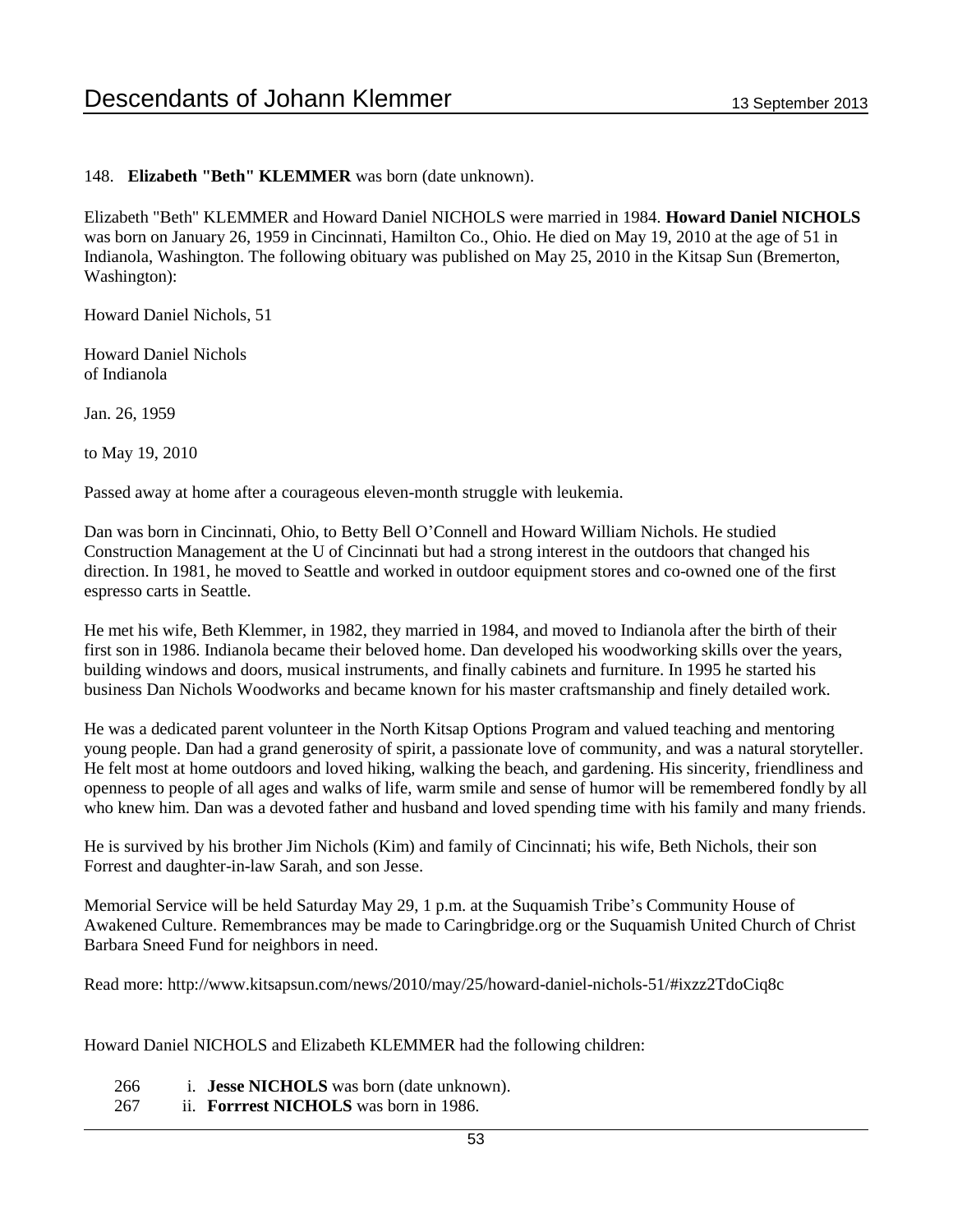#### 149. **Susan KLEMMER** was born (date unknown).

Susan KLEMMER and Michael LENARZ were married. **Michael LENARZ** was born (date unknown). According to a profile on the website of Sherman College of Chiropractic (2011), where Michael serves on the Board of Trustees:

Chiropractor, author and consultant Michael Lenarz, D.C., of Mount Vernon, WA, joined the Board of Trustees in June 2008. His manuscript, The Chiropractic Way, (Bantam Books, 2003) was the first introductory book published on chiropractic by a major publisher.

Lenarz is founder of Health First Chiropractic, with numerous upper cervical offices, serving clients throughout Washington State, and co-founder of Dynamic Life Chiropractic, serving people in Michigan. He previously served as a consultant with Five Star Management, and currently owns The Chiropractic Way Consulting firm, working with chiropractors throughout North America as a business management consultant.

Lenarz earned his Doctor of Chiropractic degree from Sherman College in 1987 and completed business and pre-chiropractic courses at the Community College of Allegheny County, University of Miami and University of Pittsburgh; he completed the Blair Chiropractic Primary and Advanced Trainer Certification in 2007.

He is a member of the Blair Upper Cervical Society, Washington State Chiropractic Association, Sherman College of Chiropractic Alumni Association and Sherman College Board of Regents. He also serves as an extern faculty member for Palmer College of Chiropractic. Lenarz has presented at numerous public speaking engagements over many years at local, regional and national chiropractic functions and institutions. He received the Philosophy Distinction Award at his Sherman graduation in 1987 and the Blair Chiropractic Society named him Chiropractor of the Year in 2003.

Dr. Lenarz's hobbies include gardening, travelling and spending time with his wife, Susan, daughter, Jennifer (and her husband), and granddaughter, Kahlan.

Michael LENARZ and Susan KLEMMER had the following child:

+268 i. **Jennifer M. LENARZ**, born about 1981; married Marco SALCEDO.

151. **Timothy KLEMMER** was born (date unknown). The following profile was taken from the website of The International Disk Drive Equipment Materials Association in 2013:

Timothy Klemmer is currently part of a team working on media for Heat Assisted Magnetic Recording (HAMR). He joined Seagate Research in Pittsburgh, PA in 1999 where he worked on the perpendicular transition in hard drives, ultra-high frequency properties of soft magnetic films and FePt recording media. In 2009 he moved to Seagate's Recording Media Operations in Fremont, CA to focus on HAMR media development. Previously, Tim was a Research Scientist at Bell Laboratories/Lucent Technologies and a Post-doctorate Researcher at University of Alabama's Materials for Information Technology (MINT) Center.

Tim holds a Ph.D degree in Materials Science and Engineering from The University of Pittsburgh, in addition to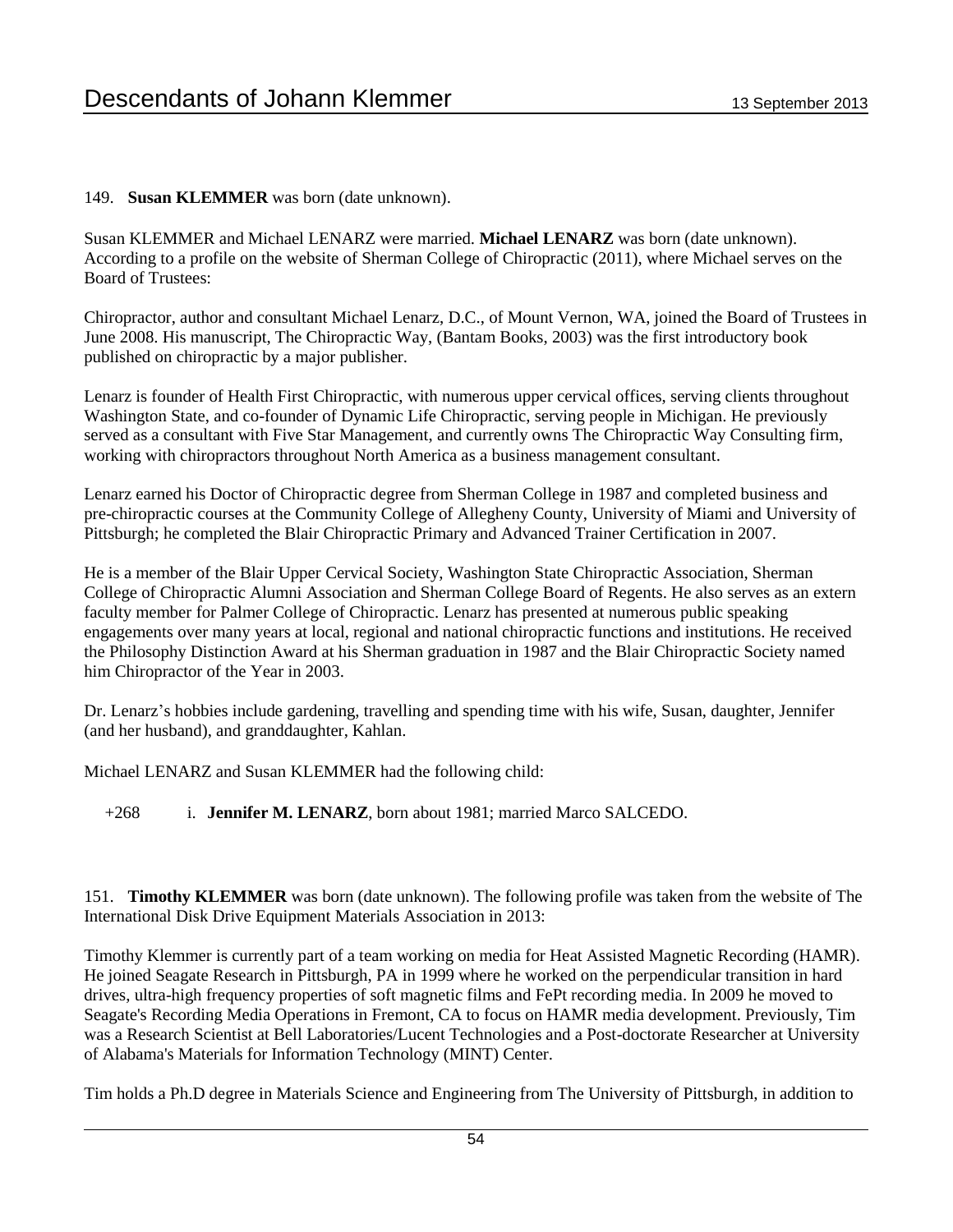contributions to more than 10 patents and 70 scientific and engineering publications.

(That this is the same Timothy Klemmer needs to be confirmed.)

Timothy KLEMMER and May Kiara UNKNOWN were married. **May Kiara UNKNOWN** was born (date unknown).

152. **Janet M. NEELER** was born (date unknown).

Janet M. NEELER and Keith BROWN were married. **Keith BROWN** was born (date unknown).

Keith BROWN and Janet M. NEELER had the following child:

269 i. **Taylor BROWN** was born (date unknown).

153. **Judith N. "Judy" NEELER** was born (date unknown).

Judith N. "Judy" NEELER and Tom DEWALT were married. **Tom DEWALT** was born (date unknown).

Tom DEWALT and Judith N. NEELER had the following children:

- 270 i. **Erin DEWALT** was born (date unknown).
- 271 ii. **Sean DEWALT** was born (date unknown).
- 272 iii. **Jack DEWALT** was born (date unknown).

#### 154. **John Michael NEELER** was born (date unknown).

John Michael NEELER and Georgeanne CARMELLO were married. **Georgeanne CARMELLO** was born on December 5, 1952.

John Michael NEELER and Georgeanne CARMELLO had the following children:

- 273 i. **Michael F. NEELER** was born about 1987.
- 274 ii. **Alexendar Joseph NEELER** was born about 1991.

156. **Gail Mary DONLEY** died on December 10, 11 in New York. She was born on November 6, 50. The following obituary appeared in the Pittsburgh Post-Gazette on December 15, 2011:

#### MULKEEN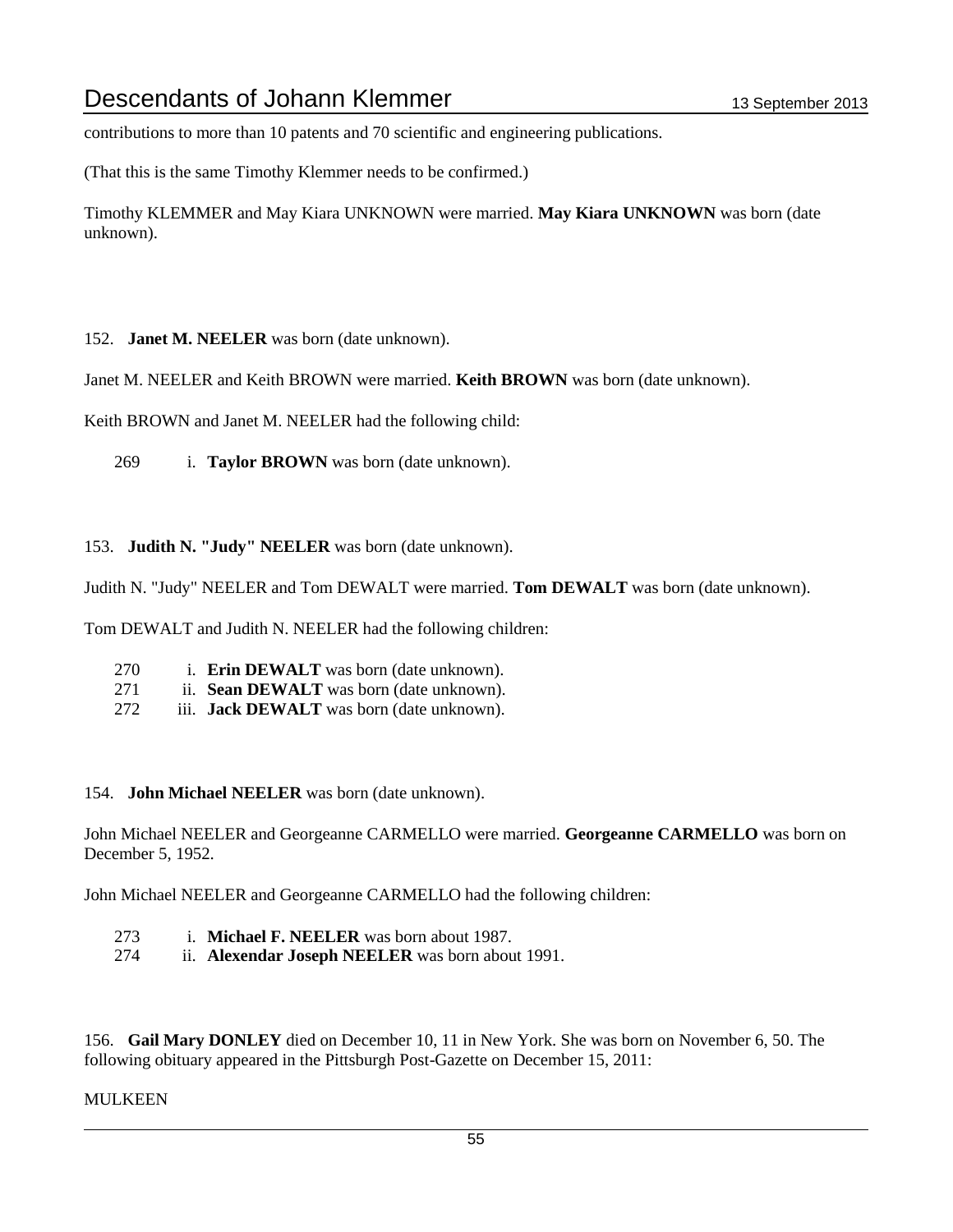#### GAIL DONLEY

11/06/50 - 12/10/11. Predeceased by her father John F. Donley, Jr. and her two brothers, Richard Donley and Joseph Donley. Gail is survived by her loving sons, Sean Michael Mulkeen (Annemarie), Conor William Mulkeen (Melissa); mother, Helen Jean Donley; brothers Timothy John Donley (MaryBeth) and Patrick Walters Donley (Tina) and sister Roberta Donley Bukowski (Gary). Gail is also survived by her nieces, Meghan Donley Walker (Andrew), Erinn Donley Pearson (Marc), Cristin and Bridget Donley; and her nephews Ryan Bukowski, Michael Bukowski and John, Daniel and Declan Donley; also, many wonderful aunts, uncles, cousins and extraordinary friends, as well as her former husband, Michael Mulkeen, and the entire Mulkeen family. Formerly of Scott Township, Gail attended Fontbonne Academy and was a 1972 graduate of the University of Dayton. In lieu of flowers, contributions can be sent to the hospice in which Gail spent her final days: Shepherd Home, 1959 Five Mile Line Rd., Penfield, NY 14526.

Gail Mary DONLEY and Michael MULKEEN were married. They were divorced. **Michael MULKEEN** was born (date unknown).

Michael MULKEEN and Gail Mary DONLEY had the following children:

- +275 i. **Sean Michael MULKEEN**, married Annemarie DEFAZIO.
- +276 ii. **Conor William MULKEEN**, married Melissa RICKARD, May 1, 2010, Georgetown, South Carolina.

#### 157. **Timothy John DONLEY** was born (date unknown).

Timothy John DONLEY and Mary Beth UNKNOWN were married. **Mary Beth UNKNOWN** was born (date unknown).

158. **Roberta DONLEY** was born in April, 1956. According to Roberta, by email in 2011: She was born in Pittsburgh in April 1956 at St. Joseph's Hospital on Carson St. She was the twin sister of Richard Gerard Donley who died October 1963 at Children's Hospital (open heart surgery - hole in his heart ). He is buried at Queen of Heaven Cemetery on Rt. 19 in McMurray, Pennsylvania. She is the third of six children born, four of whom are still living

She was baptised, had her first communion, was confirmed and went to grade school at Our Lady of Grace RC Church on Bower Hill Road, Scott Township. She went to high school at Fontbonne Academy in Bethel Park (now closed). She attended- Mercyhurst College in Erie, Pennsylvania.

After college, she was the Assistant Director at the Erie Tourist and Convention Bureau (1978-1988) and then as Director of Human Resources at Mercyhurst College (1988-2006).

She got married in September 1982 in Erie and she and her husband have two children. Both of her children have left Erie and have no plans to return.

Her husband Gary was Vice President of Advancement at Mercyhurst College for 32 years. She and her husband left the College in 2006 with a controversial change in administrations. It was a learning experience for her and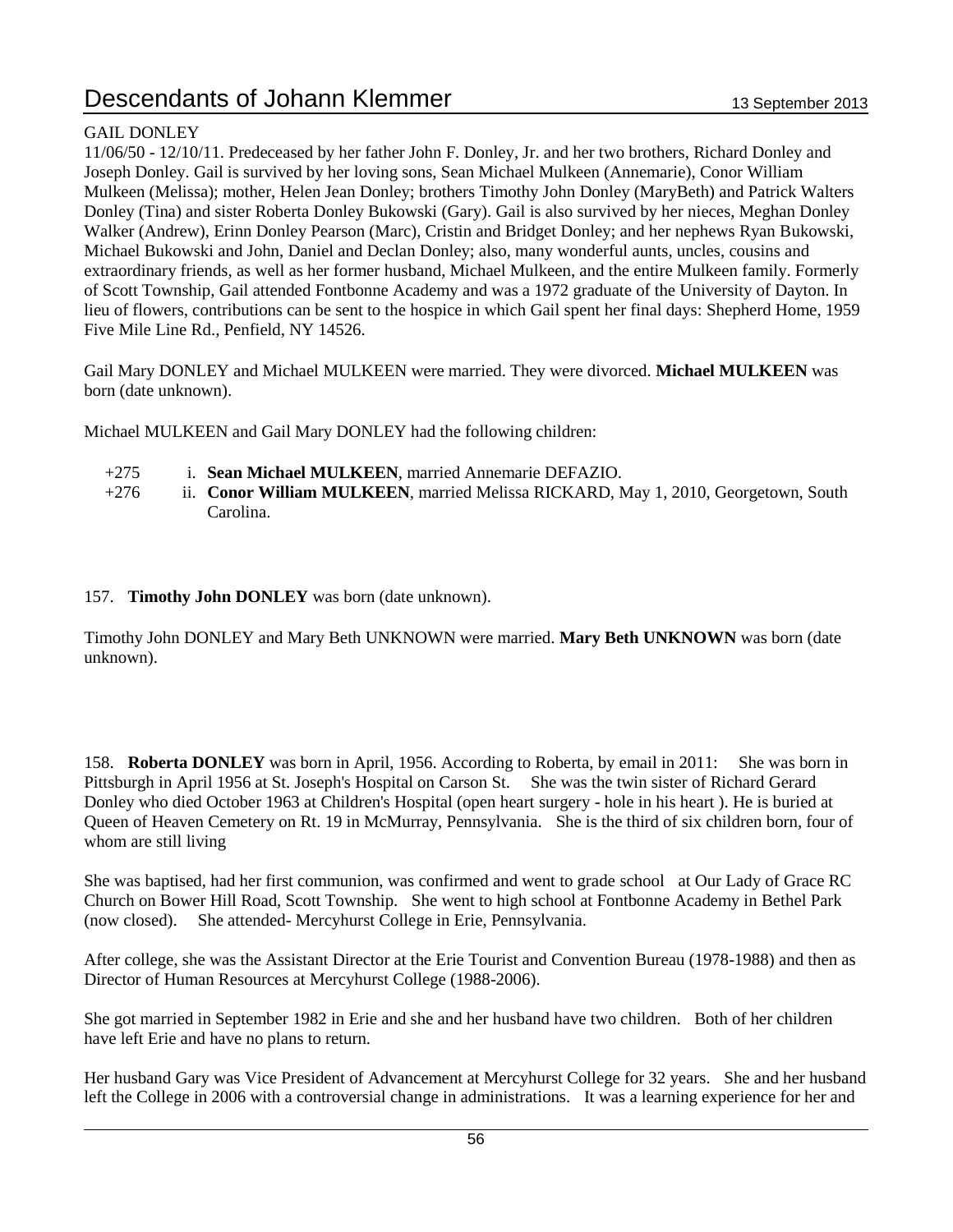#### her family.

Roberta now (2011) is a human resources consultant.

Roberta DONLEY and Gary BUKOWSKI were married. **Gary BUKOWSKI** was born (date unknown). According to linkedin.com (2011), Gary is Vice President for Advancement (since 2007) for the Dr.Gertrude Barber Foundation, the fundraising arm of the Barber National Institute, which serves over 3,600 individuals in Erie, Girard, Corry, Warren and Forest Counties, Pittsburgh and Philadelphia, Pennsylvania. He was formerly Vice President for Institutional Advancement at Mercyhurst College (1980-2007), a County Councilman for Erie County, Pennsylvania (1978-1998), and Director of Career Services at Allegheny College (1978-1998). He is a graduate of Case Western Reserve University (M.A. 1978) and Mercyhurst College (B.A. 1973).

According to his wife Roberta (2011), as a member of County Council, Gary was instrumental in building the Erie bayfront, the library, the baseball stadium and the bicentennial tower.

Gary BUKOWSKI and Roberta DONLEY had the following children:

- 277 i. **Ryan BUKOWSKI** was born (date unknown).
- 278 ii. **Michael BUKOWSKI** was born (date unknown).

#### 159. **Patrick Walters DONLEY** was born (date unknown).

Patrick Walters DONLEY and Tina UNKNOWN were married. **Tina UNKNOWN** was born (date unknown).

162. **Joseph Jude KLEMMER** was born on November 12, 1962 in Bremerhaven, Germany. The following was taken from Facebook in 2010:

#### Employers

\* Cherryroad TechnologiesOctober 1999 - November 2004; System Engineel; NOC Engineer, UNIX Admin, In-house Programmer

\* US Army Publishing CommandSeptember 1992 - February 1999; Computer Specialist; Alexandria, Virginia; Designed, built & ran Pubs website, Web Application Development

\* US Army Personell CommandNovember 1988 - September 1992; Computer Specialist; COBOL/CICS Mainframe Application Development

Education

- \* Westwood College '12; Computer Programming
- \* Kaiserslautern High School '80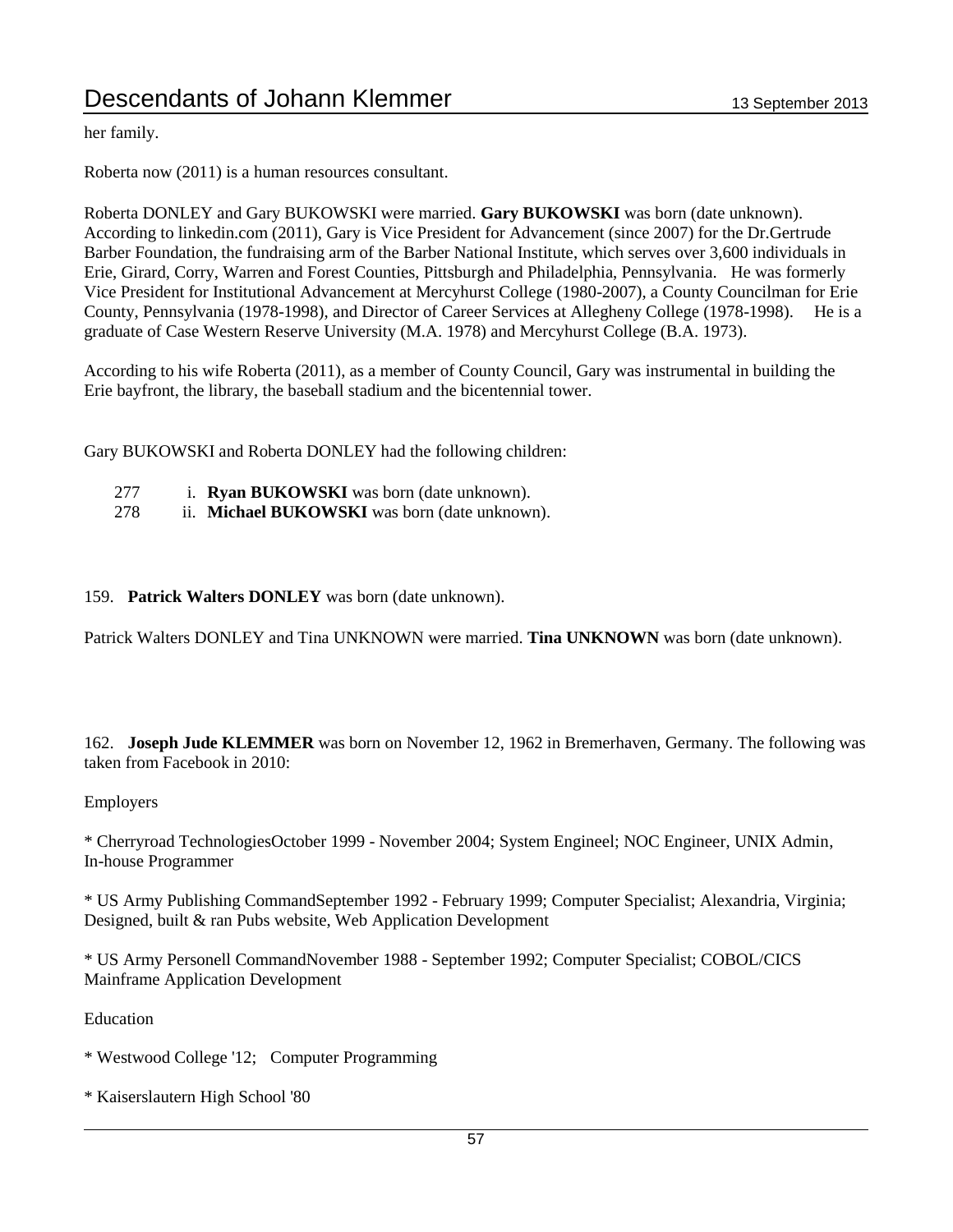The following was taken from a personal website in 2010:

Mini-Biography:

- \* Born on November 12th, 1962 in Bremerhaven Germany
- \* Graduated from Kaiserslautern American High School in 1980
- \* Married in 1990
- \* Son born in 1996
- \* Retired from the Government on disability in 1999
- \* Divorced in spring 2002
- \* Worked part-time until fall 2004
- \* Started University at Westwood Online in fall 2008
- \* Attained Green belt in Tae Kwon Do until disability forced me to stop
- \* Played electric blues/metal/rock guitar until disability forced me to stop
- \* Read F&SF books when time permits
- \* Am a pretty good cook, especially Italian food
- \* Strong advocate for Linux and Open Source, but not a zealot (unless the situation calls for it)
- \* Enjoy an occasional quality cigar when time and finances permit.
- \* Can speak a little German, Thai, Mandarin Chinese, Italian and am learning Japanese

But enjoy playing with my son more than anything else in the world.

Joseph Jude KLEMMER and Joy Elizabeth MILLER were divorced in 2002. They were married. **Joy Elizabeth MILLER** was born (date unknown).

Joseph Jude KLEMMER and Joy Elizabeth MILLER had the following child:

279 i. **Joseph Michael KLEMMER** was born (date unknown).

165. **Angela Ann KLEMMER** was born on November 26, 1963. The following was taken from Angela's Facebook profile in 2010:

#### Employers

\* Department of Homeland SecurityJune 2003 - Present, Arlington, Virginia; Special Projects and Senior HR Advisor to the Assistant Administrator Human Capital at the Transportation Security Administration, Department of Homeland Security

\* Department of CommerceFebruary 2002 - June 2003, Washington, District of Columbia; Managing all Senior Executives and Political Appointees in the Department

\* Department of CommerceFebruary 2000 - February 2002, Washington, District of Columbia; HR Manager running an office performing full HR functions for the Office of the Secretary's Office and Department HQ Offices.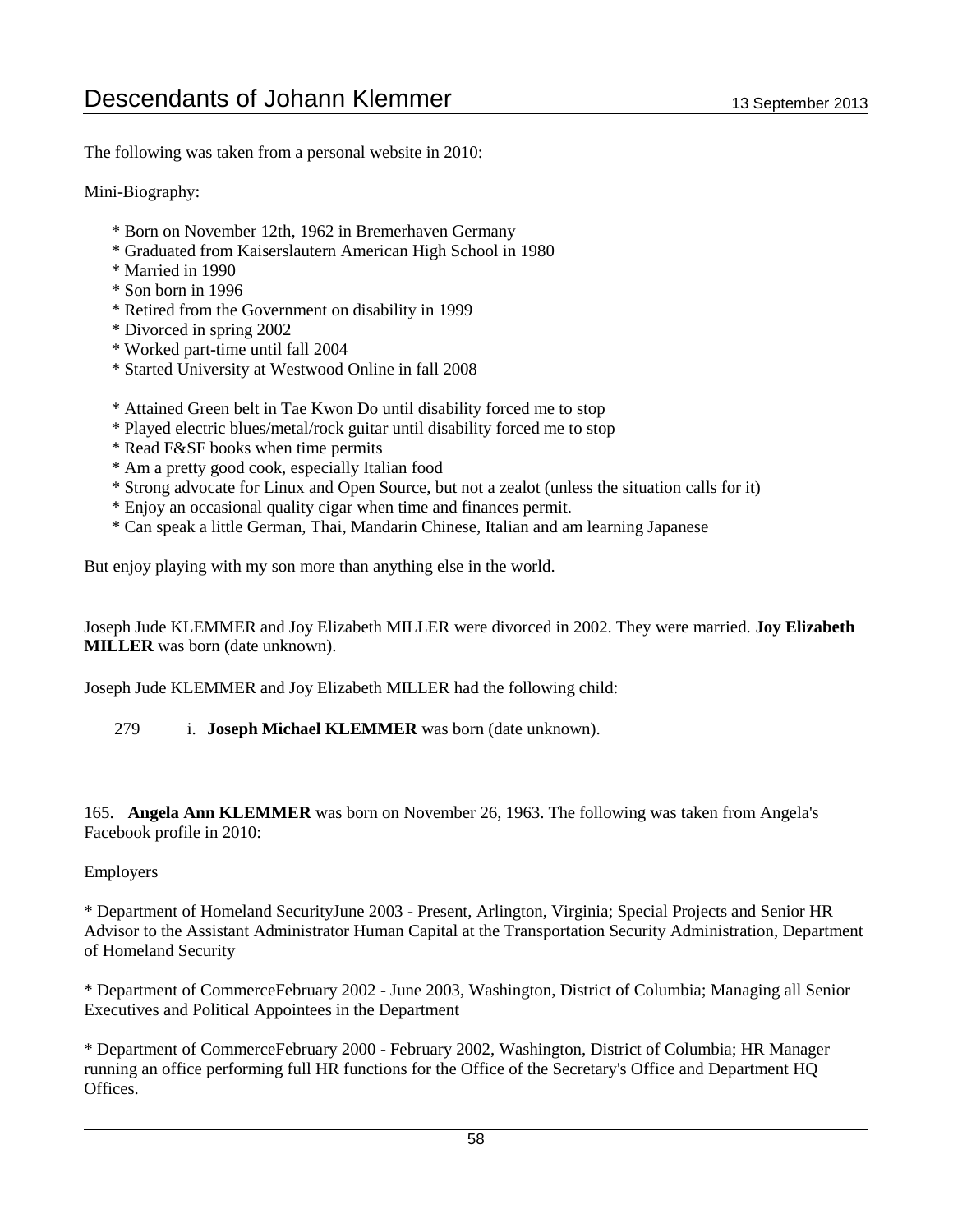#### Education

\* University of Maryland, College Park

\* Kaiserslautern High School '81

Angela Ann KLEMMER and Brian Paul MCGUIRL were married on September 5, 1992. **Brian Paul MCGUIRL** was born on July 4, 1959.

Brian Paul MCGUIRL and Angela Ann KLEMMER had the following children:

- 280 i. **Shannon Marie MCGUIRL** was born on May 18, 1994.
- 281 ii. **Sarah Luynn MCGUIRL** was born on October 14, 1996.

#### 168. **Patricia "Patty" KLEMMER** was born on March 25, 1958.

Patricia "Patty" KLEMMER and Clarke F. TOMER were married on May 3, 1980. **Clarke F. TOMER** was born on January 12, 1952. He died on December 24, 2007 at the age of 55 in Pittsburgh, Allegheny Co., Pennsylvania. The following obituary was published in the Pittsburgh Post-Gazette in December 2007:

#### **TOMER**

CLARKE F.

On Mon., Dec. 24, 2007, beloved husband of Patricia Klemmer; loving father of Clark, Jeffrey & Dayna Tomer; dear son of Clark & Frances Tomer; son-in-law of George & Eleanor Klemmer; brother of Theresa Sherer, Robert, Michael & John Paul Tomer; survived by nieces & nephews. Friends received 2-4 & 7-9pm Wed. & Thurs. at the THOMAS P. KUNSAK FUNERAL HOME, INC., 3552 California Ave. at Davis Ave. Funeral Mass at St. Cyril of Alexandria Church Friday 10am.

Clarke F. TOMER and Patricia KLEMMER had the following children:

- 282 i. **Clark F. TOMER** was born (date unknown).
- 283 ii. **Jeffrey G. TOMER** was born (date unknown).
- 284 iii. **Dayna Marie TOMER** was born (date unknown).

#### 169. **Jean Marie KLEMMER** was born on July 8, 1959.

Jean Marie KLEMMER and James MCKEON were married on May 15, 1982. **James MCKEON** was born on February 24, 1942.

James MCKEON and Jean Marie KLEMMER had the following children:

- 285 i. **James G. MCKEON** was born (date unknown).
- 286 ii. **Brian T. MCKEON** was born (date unknown).
- 287 iii. **Gregory R. MCKEON** was born (date unknown).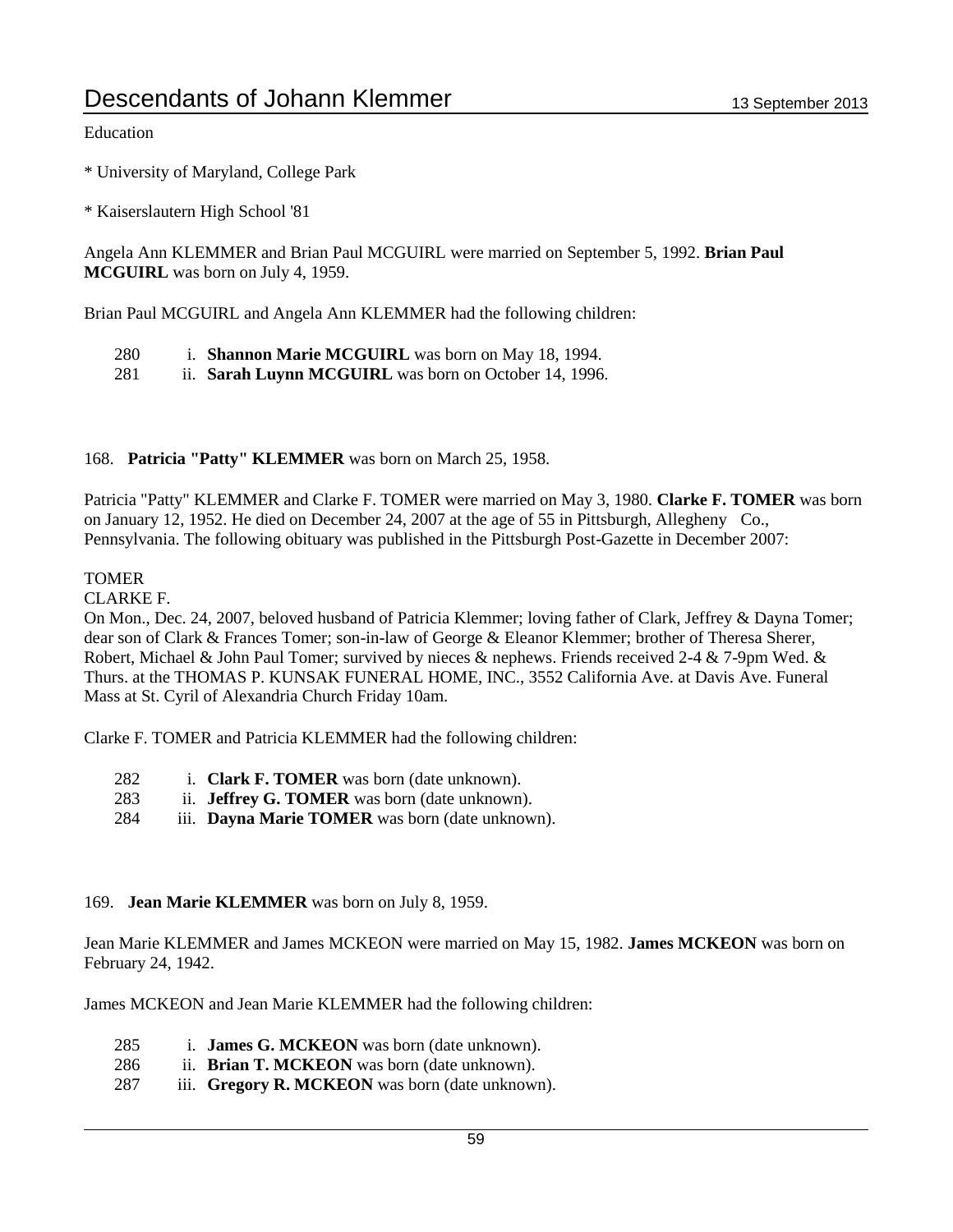170. **George J. KLEMMER Jr.** was born on June 19, 1955. Information regarding George and his family is speculative and needs to be confirmed.

George J. KLEMMER Jr. and Janice WEBB were married. **Janice WEBB** was born on June 12, 1960.

George J. KLEMMER and Janice WEBB had the following children:

- +288 i. **Amanda KLEMMER**, married Hamish GREIG.
	- 289 ii. **Alyssa KLEMMER** was born (date unknown). According to her profile on LinkedIn.com, Alyssa graduated from Allegheny College and in 2013 works in the Marketing Department of Dicks Sporting Goods.
- 290 iii. **Kevin KLEMMER** was born (date unknown).
- 291 iv. **Allison KLEMMER** was born (date unknown).

### **Eighth Generation**

186. **Patrick T. HOWLEY** was born about 1980.

Patrick T. HOWLEY and Jenine "Jen" RAMSEY were married. **Jenine "Jen" RAMSEY** was born (date unknown).

Patrick T. HOWLEY and Jenine RAMSEY had the following children:

- 292 i. **Gabriel HOWLEY** was born in April, 2008.
- 293 ii. **Savannah HOWLEY** was born in July, 2011.
- 187. **Edwin HOWLEY** was born about 1981.

Edwin HOWLEY and Jennifer UNKNOWN were married. **Jennifer UNKNOWN** was born (date unknown).

#### 199. **Christine GAZZO** was born in 1979.

**Vincent A. COPPOLELLA** was born (date unknown).

Vincent A. COPPOLELLA and Christine GAZZO had the following children:

- 294 i. **Mya A. COPPOLELLA** was born in 2000. She was born about 2001.
- 295 ii. **Eva Janette COPPOLELLA** was born on March 17, 2008. She died on March 23, 2008 at the age of 0.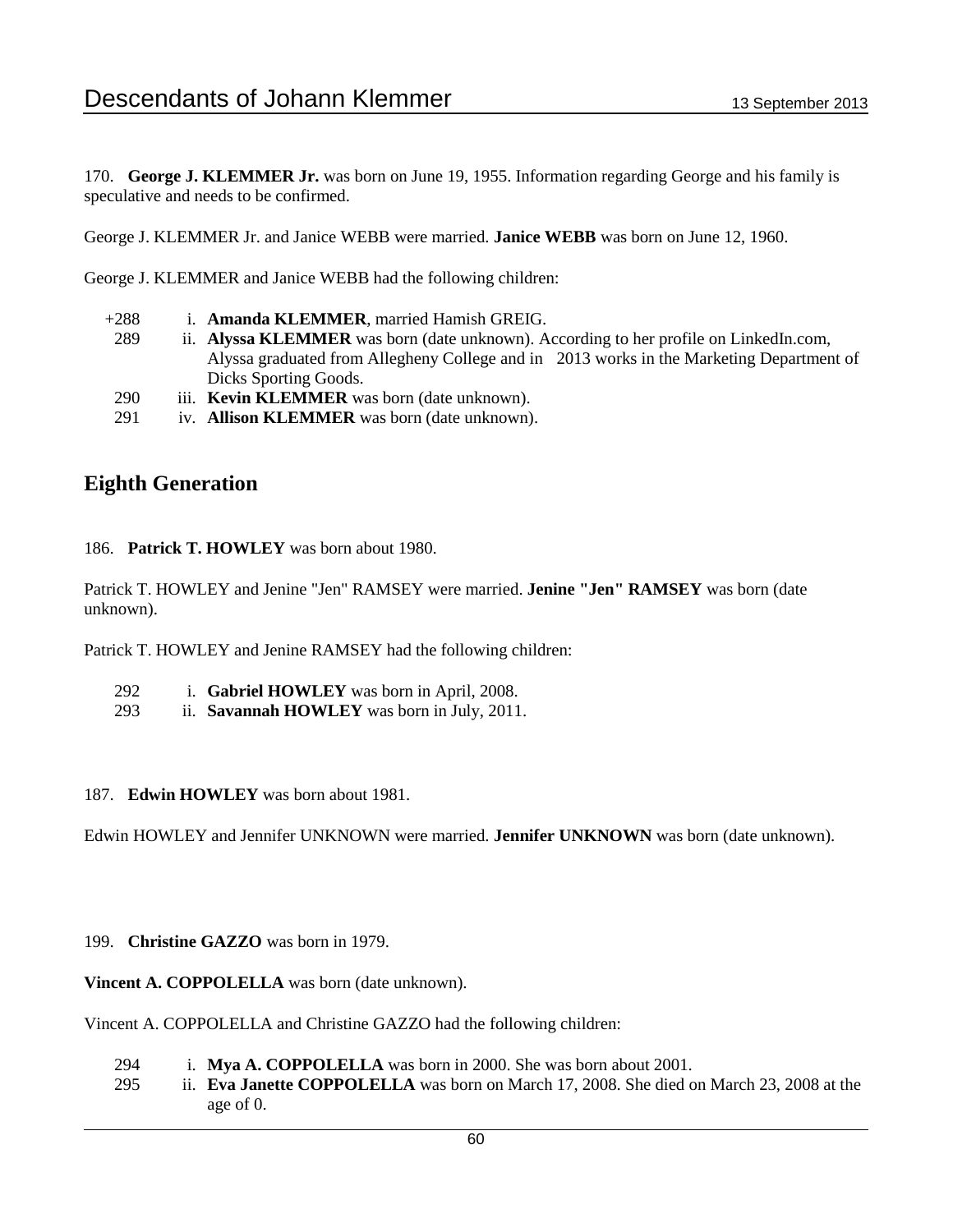296 iii. **Dante V. COPPOLELLA** was born in 2009.

297 iv. **Deluca J. COPPOLELLA** was born in 2011.

Christine GAZZO and Unknown MOSCO were married. **Unknown MOSCO** was born (date unknown).

Unknown MOSCO and Christine GAZZO had the following child:

298 i. **Domonic MOSCO** was born about 1996.

213. **Angela BELOTE** was born in 1981.

Angela BELOTE and Michael LARA were married in 2006. **Michael LARA** was born (date unknown).

Michael LARA and Angela BELOTE had the following child:

299 i. **Carter LARA** was born in 2006.

214. **Amy BELOTE** was born in 1983.

Amy BELOTE and Michael BOBILYA were married in 2011. **Michael BOBILYA** was born (date unknown).

221. **Kendra BELOTE** was born in 1981.

Kendra BELOTE and Casey HOCKENBERRY were married in 2003. They were divorced. **Casey HOCKENBERRY** was born (date unknown).

Kendra BELOTE and Charles SMITH were married in 2012. **Charles SMITH** was born (date unknown).

223. **Benjamin BELOTE** was born in 1981.

Benjamin BELOTE and Betsy DAMVELV were married in 2008. **Betsy DAMVELV** was born (date unknown).

Benjamin BELOTE and Betsy DAMVELV had the following children:

300 i. **Austin BELOTE** was born in 2004.